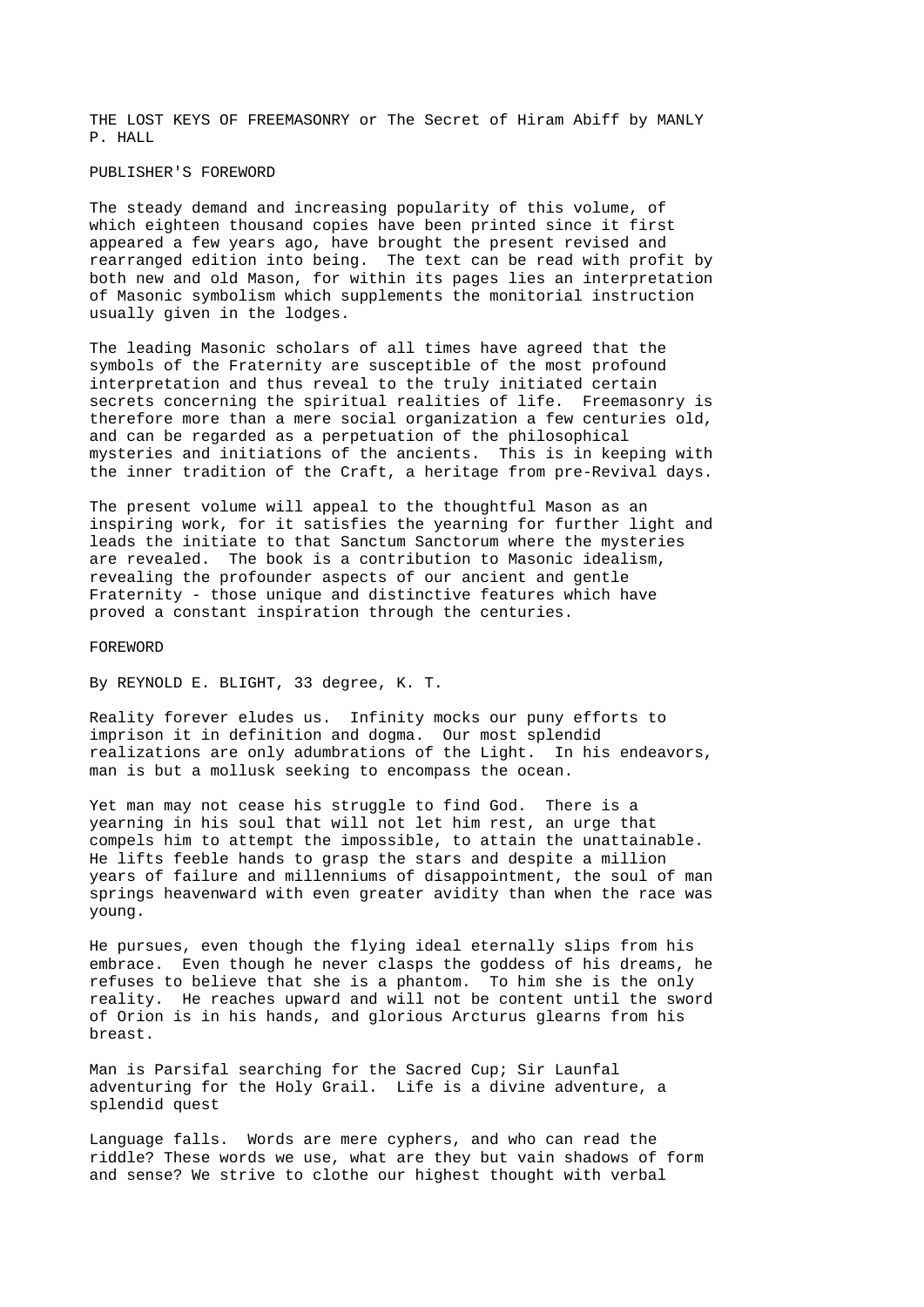trappings that our brother may see and understand; and when we would describe a saint he sees a demon; and when we would present a wise man he beholds a fool. "Fie upon you," he cries; "thou, too, art a fool."

So wisdom drapes her truth with symbolism, and covers her insight with allegory. Creeds, rituals, poems are parables and symbols. The ignorant take them literally and build for themselves prison houses of words and with bitter speech and bitterer taunt denounce those who will not join them in the dungeon. Before the rapt vision of the seer, dogma and ceremony, legend and trope dissolve and fade, and he sees behind the fact the truth, behind the symbol the Reality.

Through the shadow shines ever the Perfect Light.

What is a Mason? He is a man who in his heart has been duly and truly prepared, has been found worthy and well qualified, has been admitted to the fraternity of builders, been invested with certain passwords and signs by which he may be enabled to work and receive wages as a Master Mason, and travel in foreign lands in search of that which was lost - The Word.

Down through the misty vistas of the ages rings a clarion declaration and although the very heavens echo to the reverberations, but few hear and fewer understand: "In the beginning was the Word and the Word was with God and the Word was God."

Here then is the eternal paradox. The Word is lost yet it is ever with us. The light that illumines the distant horizon shines in our hearts. "Thou wouldist not seek me hadst thou not found me." We travel afar only to find that which we hunger for at home.

And as Victor Hugo says: "The thirst for the Infinite proves infinity."

That which we seek lives in our souls.

This, the unspeakable truth, the unutterable perfection, the author has set before us in these pages. Not a Mason himself, he has read the deeper meaning of the ritual. Not having assumed the formal obligations, he calls upon all mankind to enter into the holy of holies. Not initiated into the physical craft, he declares the secret doctrine that all may hear.

With vivid allegory and profound philosophical disquisition he expounds the sublime teachings of Freemasonry, older than all religions, as universal as human aspiration.

It is well. Blessed are the eyes that see, and the ears that hear, and the heart that understands.

# INTRODUCTION

Freemasonry, though not a religion, is essentially religious. Most of its legends and allegories are of a sacred nature; much of it is woven into the structure of Christianity. We have learned to consider our own religion as the only inspired one, and this probably accounts for much of the misunderstanding in the world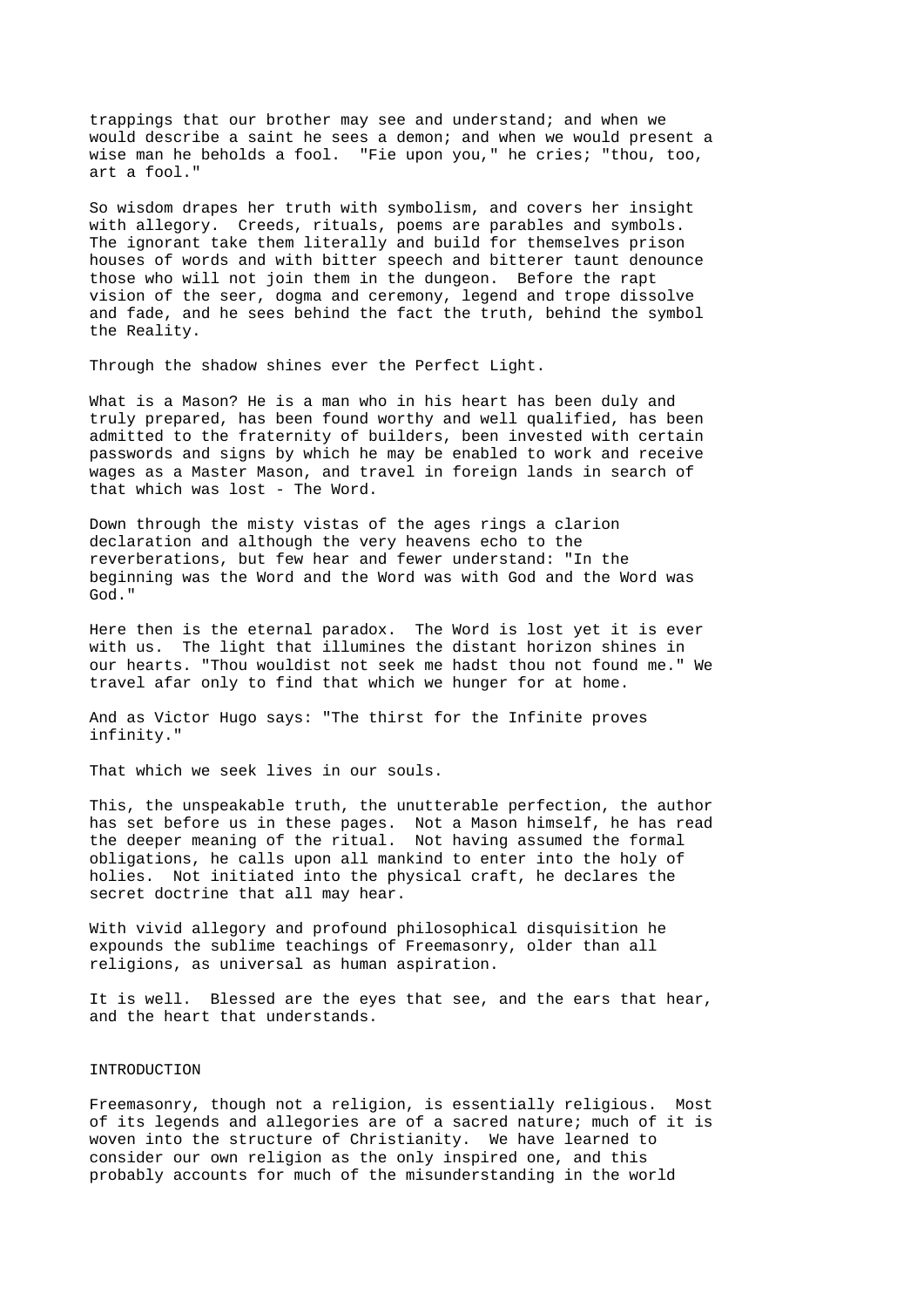today concerning the place occupied by Freemasonry in the spiritual ethics of our race. A religion is a divinely inspired code of morals. A religious person is one inspired to nobler livi ng by this code. He is identified by the code which is his source of illumination. Thus we may say that a Christian is one who receives his spiritual ideals of right and wrong from the message of the Christ, while a Buddhist is one who molds his life into the archetype of morality given by the great Gautama, or one of the other Buddhas. All doctrines which seek to unfold and preserve that invisible spark in man named Spirit, are said to be spirit ual. Those which ignore this invisible element and concent rate entirely upon the visible are said to be material. There is in religion a wonderful point of balance, where the materialist and spiritist meet on the plane of logic and reason. Science and theology are two ends of a single truth, but the world will never receive the full benefit of their investigations until they have made peace with each other, and labor hand in hand for the accomplishment of the great work - the liberation of spirit and in telligence from the three-dimensional prison-house of ignora nce, superstition, and fear. That which gives man a knowledge of himself can be inspired only by the Self - and God is the Self in all things. In truth, He is the inspiration and the thing inspired. It has been stated in Scripture that God was the Word and that the Word was made flesh. Man's task now is to make flesh reflect the glory of that Word, which is within the soul of himself. It is this task which has created the need of religion - not one faith alone but many creeds, each searching in its own way, e ach meeting the needs of individual people, each emphasizing one point above all the others.

Twelve Fellow Craftsmen are exploring the four points of the compass. Are not these twelve the twelve great world religions, each seeking in its own way for that which was lost in the ages past, and the quest of which is the birthright of man? Is not the quest for Reality in a world of illusions the task for which each comes into the world? We are here to gain balance in a sphere of unbalance; to find rest in a restless thing; to unveil illusion; and to slay the dragon of our own animal natures. As David, King of Israel, gave to the hands of his son Solomon the task he could not accomplish, so each generation gives to the next the work of building the temple, or rather, rebuilding the dwelling of the Lord, which is on Mount Moriah.

Truth is not lost, yet it must be sought for and found. Reality is ever-present - dimensionless yet all-prevailing. Man - creature of attitudes and desires, and servant of impressions and opinions cannot, with the wavering unbalance of an untutored mind, learn to know that which he himself does not possess. As man attains a quality, he discovers that quality, and recognizes about him the thing newborn within himself. Man is born with eyes, yet only after long years of sorrow does he learn to see clearl y and in harmony with the Plan. He is born with senses, but only after long experience and fruitless strivings does he bring these senses to the temple and lays them as offerings upon the altar of the great Father, who alone does all things well and with understanding. Man is, in truth, born in the sin of ignorance, but with a capacity for understanding. He has a mind capable of wisdom, a heart capable of feeling, and a hand strong for the great work in life - truing the rough ashlar into the perfect sto ne.

What more can any creature ask than the opportunity to prove the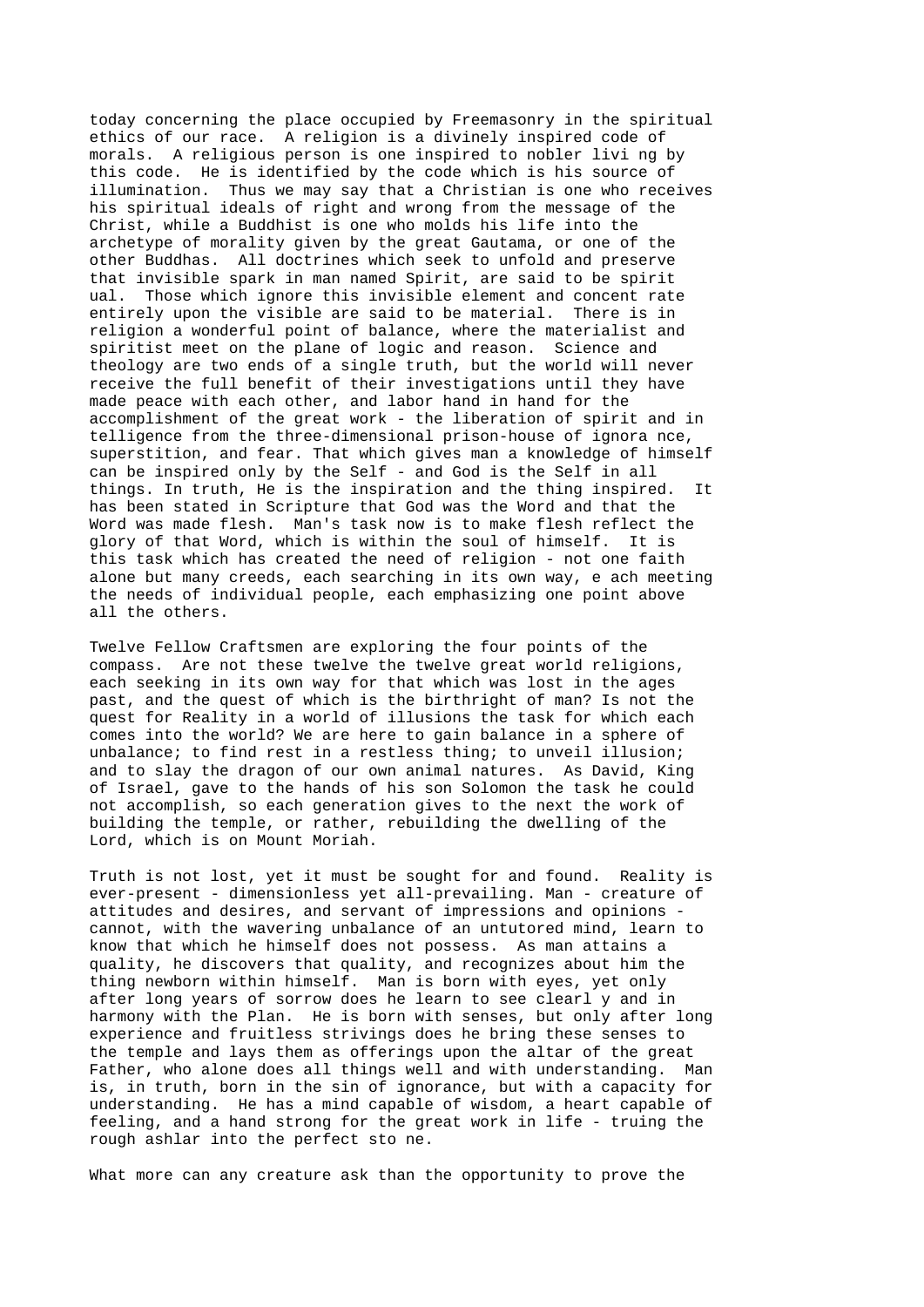thing he is, the dream that inspires him, the vision that leads him on? We have no right to ask for wisdom. In whose name do we beg for understanding? By what authority do we demand happiness? None of these things is the birthright of any creature; yet all may have them, if they will cultivate within themselves the thing that they desire. There is no need of asking, nor does any Deity bow down to give man these things that he desires. Man i s given by Nature, a gift, and that gift is the privilege of labor. Through labor he learns all things.

Religions are groups of people, gathered together in the labor of learning. The world is a school. We are here to learn, and our presence here proves our need of instruction. Every living creature is struggling to break the strangling bonds of limitation - that pressing narrowness which inhabits vision and leaves the life without an ideal. Every soul is engaged in a great work - the labor of personal liberation from the state of ignorance. The world is a great prison; its bars are the Unknown. And eac h is a prisoner until, at last, he earns the right to tear these bars from their moldering sockets, and pass, illuminated and inspired, into the darkness, which becomes lighted by that presence. All peoples seek the temple where God dwells, where the spirit of the great Truth illuminates the shadows of human ignorance, but they know not which way to turn nor where this temple is. The mist of dogma surrounds them. Ages of thoughtlessness bind them in. Limitation weakens them and retards their footsteps. They wander in darkness seeking light, failing to realize that the Eght is in the heart of the darkness.

To the few who have found Him, God is revealed. These, in turn, reveal Him to man, striving to tell ignorance the message of wisdom. But seldom does man understand the mystery that has been unveiled. He tries weakly to follow in the steps of those who have attained, but all too often finds the path more difficult than he even dreamed. So he kneels in prayer before the mountain he cannot climb, from whose top gleams the light which he is neither strong enough to reach nor wise enough to comprehend. He l ives the law as he knows it, always fearing in his heart that he has not read aright the flaming letters in the sky, and that in living the letter of the Law he has murdered the spirit. Man bows humbly to the Unknown, peopling the shadows of his own ignorance with saints and saviors, ghosts and spectres, gods and demons. Ignorance fears all things, falling, terror-stricken before the passing wind. Superstition stands as the monument to ignorance, and b efore it kneel all who realize their own weakness; wh o see in all things the strength they do not possess; who give to sticks and stones the power to bruise them; who change the beauties of Nature into the dwelling place of ghouls and ogres. Wisdom fears no thing, but still bows humbly to its own Source. While superstition hates all things, wisdom, with its deeper understanding, loves all things; for it has seen the beauty, the tenderness, and the sweetness which underlie Life's mystery.

Life is the span of time appointed for accomplishment. Every fleeting moment is an opportunity, and those who are great are the ones who have recognized life as the opportunity for all things. Arts, sciences, and religions are monuments standing for what humanity has already accomplished. They stand as memorials to the unfolding mind of man, and through them man acquires more efficient and more intelligent methods of attaining prescribed results. Blessed are those who can profit by the experiences of ot hers;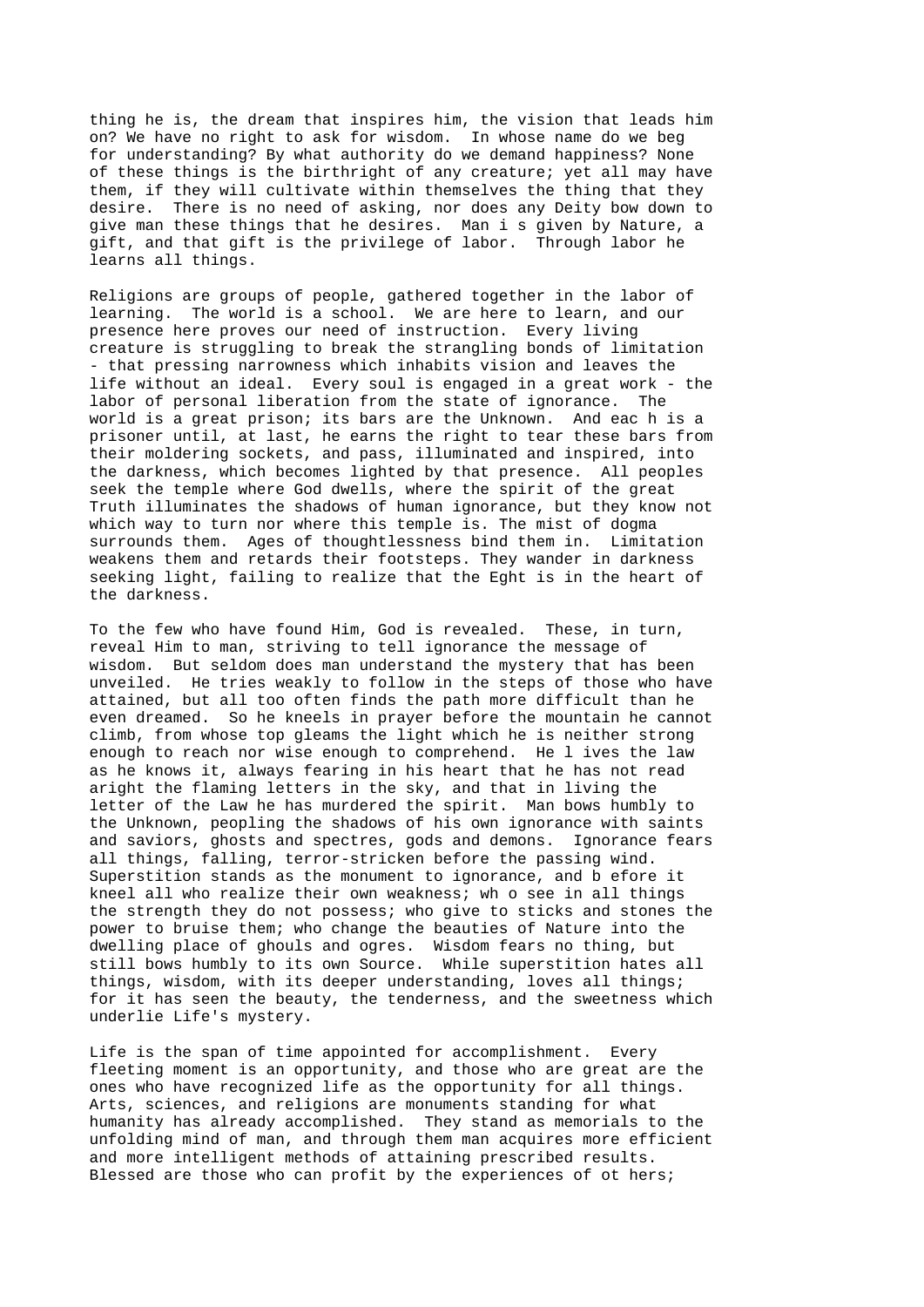who, adding to that which has already been built, can make their inspiration real, their dreams practical. Those who give man the things he needs, while seldom appreciated in their own age, are later recognized as the Saviors of the human race.

Masonry is a structure built upon experience. Each stone is a sequential step in the unfolding of intelligence. The shrines of Masonry are ornamented by the jewels of a thousand ages; its rituals ring with the words of enlightened seers and illuminated sages. A hundred religions have brought their gifts of wisdom to its altar. Arts and sciences unnumbered have contributed to its symbolism. It is more than a faith; it is a path of certainty. It is more than a belief; it is a fact. Masonry is a univers ity, teaching the liberal arts and sciences of the soul to all who will attend to its words. It is a shadow of the great Atlantean Mystery School, which stood with all its splendor in the ancient City of the Golden Gates, where now the turbulent Atlantic rolls in unbroken sweep. Its chairs are seats of learning; its pillars uphold the arch of universal education, not only in material things, but also in those qualities which are of the spirit. Up on its trestleboards are inscribed the sacred truths of all nations and of all peoples, and upon those who understand its sacred depths has dawned the great Reality. Masonry is, in truth, that long-lost thing which all peoples have sought in all ages. Masonry is the common denominator as well as the common devisor of human aspiration.

Most of the religions of the world are like processions: one leads, and the many follow. In the footsteps of the demigods, man follows in his search for truth and illumination. The Christian follows the gentle Nazarene up the winding slopes of Calvary. The Buddhist follows his great emancipator through his wanderings in the wilderness. The Mohammedan makes his pilgrimage across the desert sands to the black tent at Mecca. Truth leads, and ignorance follows in his train. Spirit blazes the trail, and ma tter follows behind. In the world today ideals live but a moment in their purity, before the gathering hosts of darkness snuff out the gleaming spark. The Mystery School, however, remains unmoved. It does not bring its light to man; man must bring his light to it. Ideals, coming into the world, become idols within a few short hours, but man, entering the gates of the sanctuary, changes the idol back to an ideal.

Man is climbing an endless flight of steps, with his eyes fixed upon the goal at the top. Many cannot see the goal, and only one or two steps are visible before them. He has learned, however, one great lesson - namely, that as he builds his own character he is given strength to climb the steps. Hence a Mason is a builder of the temple of character. He is the architect of a sublime mystery - the gleaming, glowing temple of his own soul. He realizes that he best serves God when he joins with the Great Ar chitect in building more noble structures in the universe below. All who are attempting to attain mastery through constructive efforts are Masons at heart, regardless of religious sect or belief. A Mason is not necessarily a member of a lodge. In a broad sense, he is any person who daily tries to live the Masonic life, and to serve intelligently the needs of the Great Architect. The Masonic brother pledges himself to assist all other temple-builders in whatever extremity of life; and in so doing he pled ges himself to every living thing, for they are all temple-builders, building more noble structures to the glory of the universal God.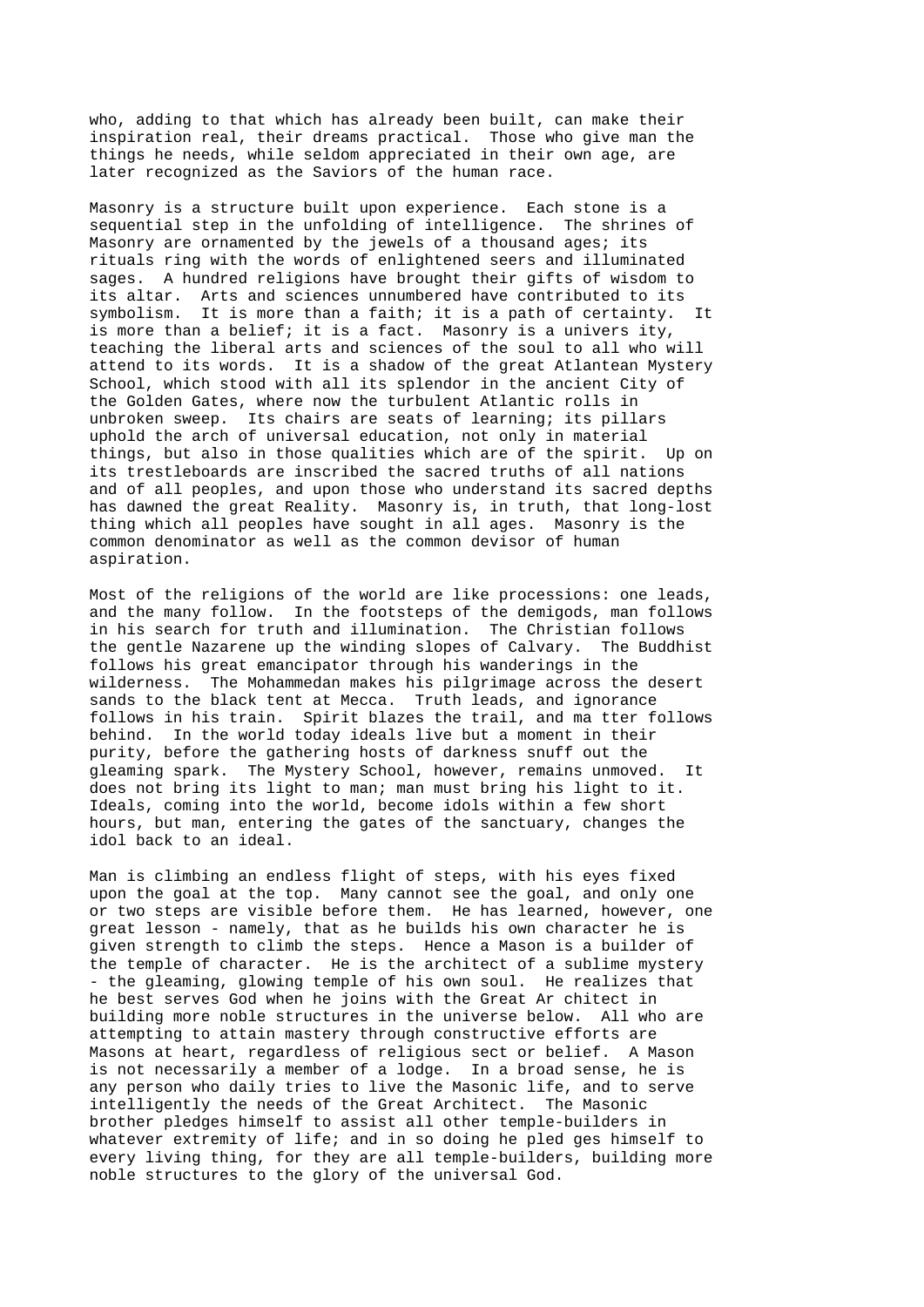The true Masonic Lodge is a Mystery School, a place where candidates are taken out of the follies and foibles of the world and instructed in the mysteries of life, relationships, and the identity of that germ of spiritual essence within, which is, in truth, the Son of God, beloved of His Father. The Mason views life seriously, realizing that every wasted moment is a lost opportunity, and that Omnipotence is gained only through earnestness and endeavor. Above all other relationships he recognizes the unive rsal brotherhood of every living thing. The symbol of the clasped hands, explained in the Lodge, reflects his attitude towards all the world, for he is the comrade of all created things. He realizes also that his spirit is a glowing, gleaming jewel which he must enshrine within a holy temple built by the labor of his hands, the meditation of his heart, and the aspiration of his soul.

Freemasonry is a philosophy which is essentially creedless. It is the truer for it. Its brothers bow to truth regardless of the bearer; they serve light, instead of wrangling over the one who brings it. In this way they prove that they are seeking to know better the will and the dictates of the Invincible One. No truer religion exists than that of world comradeship and brotherhood, for the purpose of glorifying one God and building for Him a temple of constructive attitude and noble character.

#### **PROLOGUE**

## IN THE FIELDS OF CHAOS

The first flush of awakening Life pierced the impenetrable expanse of Cosmic Night, turning the darkness of negation into the dim twilight of unfolding being. Silhouetted against the shadowy gateways of Eternity, the lonely figure of a mystic stranger stood upon the nebulous banks of swirling substance. Robed in a shimmery blue mantle of mystery and his head encircled by a golden crown of dazzling light, the darkness of Chaos fled before the rays that poured like streams of living fire from his form divin e.

From some Cosmos greater far than ours this mystic visitor came, answering the call of Divinity. From star to star he strode and from world to universe he was known, yet forever concealed by the filmy garments of chaotic night. Suddenly the clouds broke and a wondrous light descended from somewhere among the seething waves of force; it bathed this lonely form in a radiance celestial, each sparkling crystal of mist gleaming like a diamond bathed in the living fire of the Divine.

In the gleaming flame of cosmic light bordered by the dark clouds of not-being two great forms appeared and a mighty Voice thrilled eternity, each sparkling atom pulsating with the power of the Creator's Word\* while the great blue-robed figure bowed in awe before the foot-stool of His Maker as a hand reached down from heaven, its fingers extended the benediction.

"Of all creation I have chosen you and upon you my seal is placed. You are the chosen instrument of my hand and I appoint you to be the Builder of my Temple. You shall raise its pillars and tile its floor; you shall ornament it with metals and with jewels and you shall be the master of my workmen. In your hands I place the plans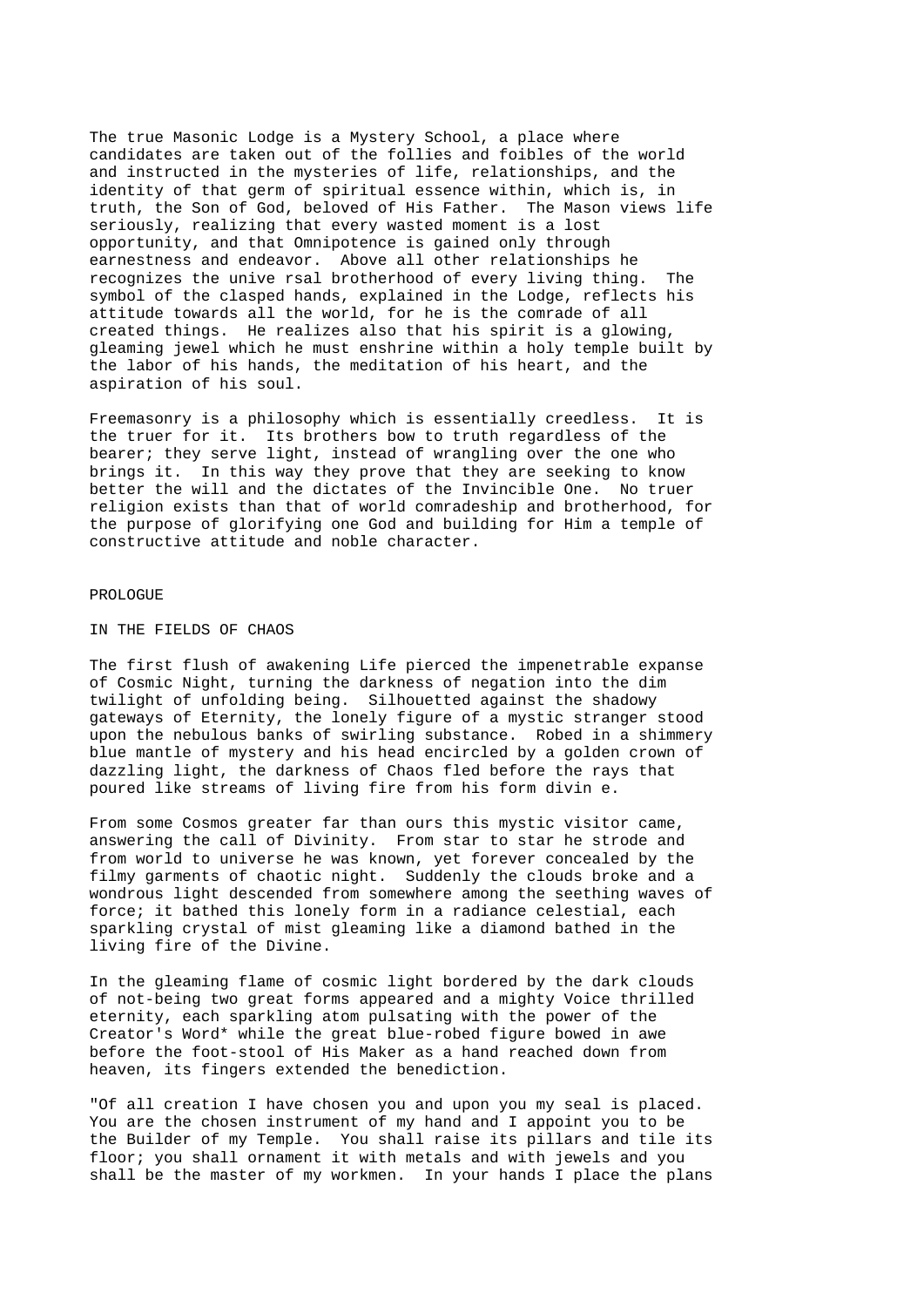and here on the tracing board of livig substance I have impressed the plan you are to follow, tracing its every letter and angle in the fiery lines of my moving finger. Hiram Ab iff, chosen builder of your Father's house, up and to your work. Yonder are the fleecy clouds, the

\* The Creative Fiat, or rate of vibration through which all things are created.

gray mists of dawn, the gleams of heavenly light, and the darkness of the sleep of creation. From these shall you build, without the sound of hammer or the voice of workmen, the temple of your God, eternal in the heavens. The swirling, ceaseless motion of negation you shall chain to grind your stones. Among these spirits of not-being shall you slack your lime and lay your footings; for I have watched you through the years of your youth; I have guided you through the days of your manhood. I have weighed y ou in the balance and you have not been found wanting. Therefore, to you give I the glory of work, and here ordain you as the Builder of my House. Unto you I give the word of the Master Builder; unto you I give the tools of the craft; unto you I give the power that has been vested in me. Be faithful unto these things. Bring them back when you have finished, and I will give you the name known to God alone. So mote it be."

The great light died out of the heavens, the streaming fingers of living light vanished in the misty, lonely twilight, and again covered not-being with its sable mantle. Hiram Abiff again stood alone, gazing out into the endless ocean of oblivion - nothing but swirling, seething matter as far as eye could see. Then he straightened his shoulders and, taking the trestleboard in his hands and clasping to his heart the glowing Word of the Master, walked slowly away and was swallowed up in the mists of primord ial dawn.

How may man measure timeless eternity? Ages passed, and the lonely Builder labored with his plan with only love and humility in his heart, his hand molding the darkness which he blessed while his eyes were raised above where the Great Light had shone down from heaven. In the divine solitude he labored, with no voice to cheer, no spirit to condemn - alone in the boundless all with the great chill of the morning mist upon his brow, but his heart still warm with the light of the Master's Word. It seemed a ho peless task. No single pair of hands could mold that darkness; no single heart, no matter how true, could be great enough to project pulsing cosmic love into the cold mist of oblivion. Though the darkness settled ever closer about him and the misty fingers of negation twined round his being, still with divine trust the Builder labored; with divine hope he laid his footings, and from the boundless clay he made the molds to cast his sacred ornaments. Slowl y the building grew and dim forms molded by the Maste r's hand took shape about him. Three huge, soulless creatures had the Master fashioned, great beings which loomed like grim spectres in the semi-darkness. They were three builders he had blessed and now in stately file they passed before him, and Hiram held out his arms to his creation, saying, "Brothers, I have built you for your works. I have formed you to labor with me in the building of the Master's house. You are the children of my being; I have labored with yo u, now labor with me for the glory of o ur God."

But the spectres laughed. Turning upon their maker and striking him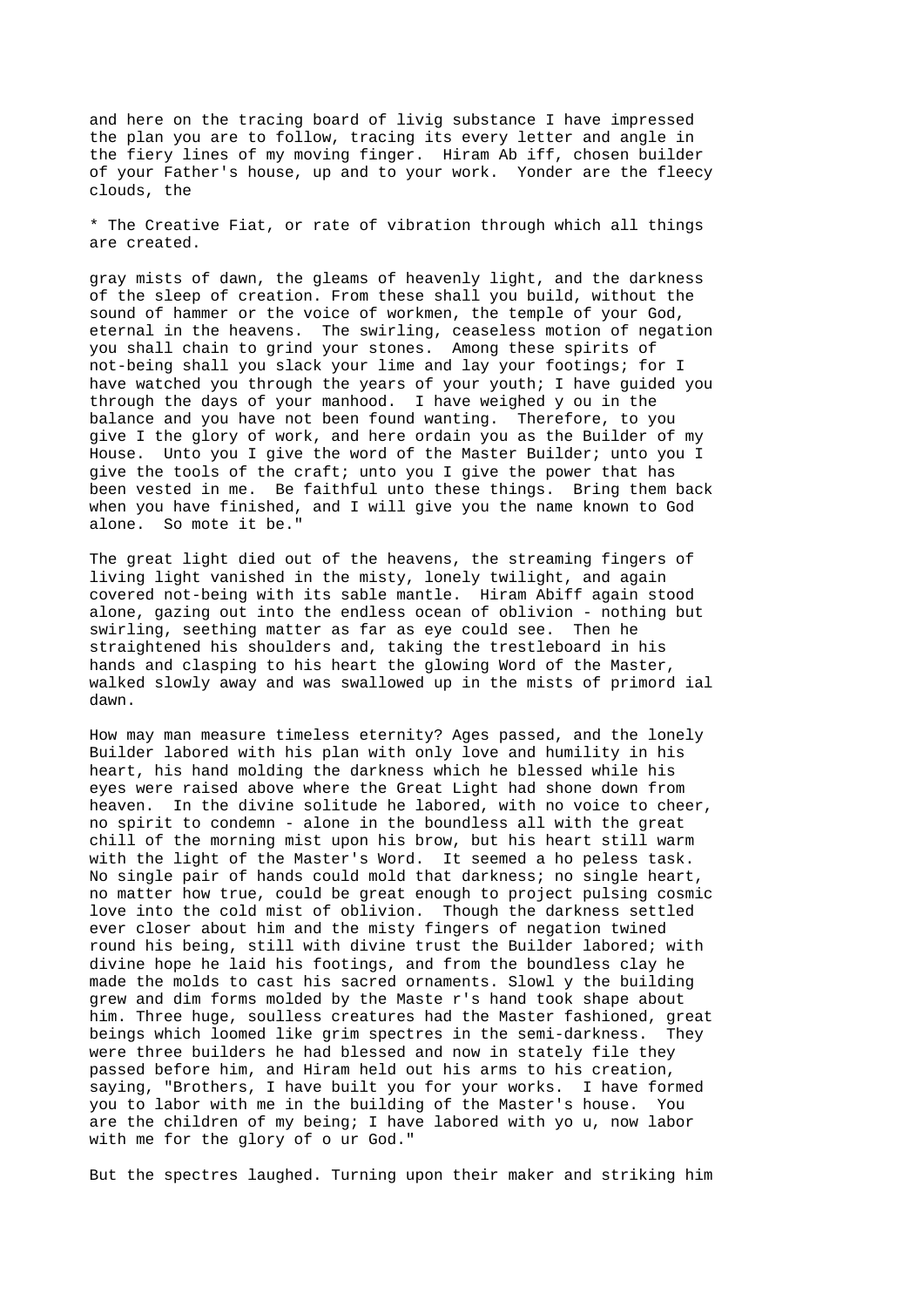with his own tools given him by God out of heaven, they left their Grand Master dying in the midst of his labors, broken and crushed by the threefold powers of cosmic night. As he lay bleeding at the feet of his handiwork the martyred Builder raised his eyes to the seething clouds, and his face was sweet with divine love and cosmic understanding as he prayed unto the Master who had sent him forth:

"O Master of Workmen, Great Architect of the universe, my labors are not finished. Why must they always remain undone? I have not completed the thing for which Thou hast sent me unto being, for my very creations have turned against me and the tools Thou gavest me have destroyed me. The children that I formed in love, in their ignorance have murdered me. Here, Father, is the Word Thou gavest me now red with my own blood. O Master, I return it to Thee for I have kept it sacred in my heart. Here are the too ls, the tracing board, and the vessels I have wrought. Around me stand the ruins of my temple which I must leave. Unto Thee, O God, the divine Knower of all things, I return them all, realizing that in Thy good time lies the fulfillment of all things. Thou, O God, knowest our down-sitting and our uprising and Thou understandest our thoughts afar off. In Thy name, Father, I have labored and in Thy cause I die, a faithful builder."

The Master fell back, his upturned face sweet in the last repose of death, and the light rays no longer pouring from him. The gray clouds gathered closer as though to form a winding sheet around the body of their murdered Master.

Suddenly the heavens opened again and a shaft of light bathed the form of Hiram in a glory celestial. Again the Voice spoke from the heavens where the Great King sat upon the clouds of creation: "He is not dead; he is asleep. Who will awaken him? His labors are not done, and in death he guards the sacred relics more closely than ever, for the Word and the tracing board are his - I have given them to him. But he must remain asleep until these three who have slain him shall bring him back to life, for ever y wrong must be righted, and the slayers of my house, the destroyers of my temple, must labor in the place of their Builder until they raise their Master from the dead."

The three murderers fell on their knees and raised their hands to heaven as though to ward off the light which had disclosed their crime: "O God, great is our sin, for we have slain our Grand Master, Hiram Abiff! Just is Thy punishment and as we have slain him we now dedicate our lives to his resurrection. The first was our human weakness, the second our sacred duty."

"Be it so," answered the Voice from Heaven. The great Light vanished and the clouds of darkness and mist concealed the body of the murdered Master. It was swallowed up in the swirling darkness which left no mark, no gravestone to mark the place where the Builder had lain.

"O God!" cried the three murderers, "where shall we find our Master now?"

A hand reached down again from the Great Unseen and a tiny lamp was handed them, whose oil flame burned silently and clearly in the darkness. "By this light shall ye seek him whom ye have slain."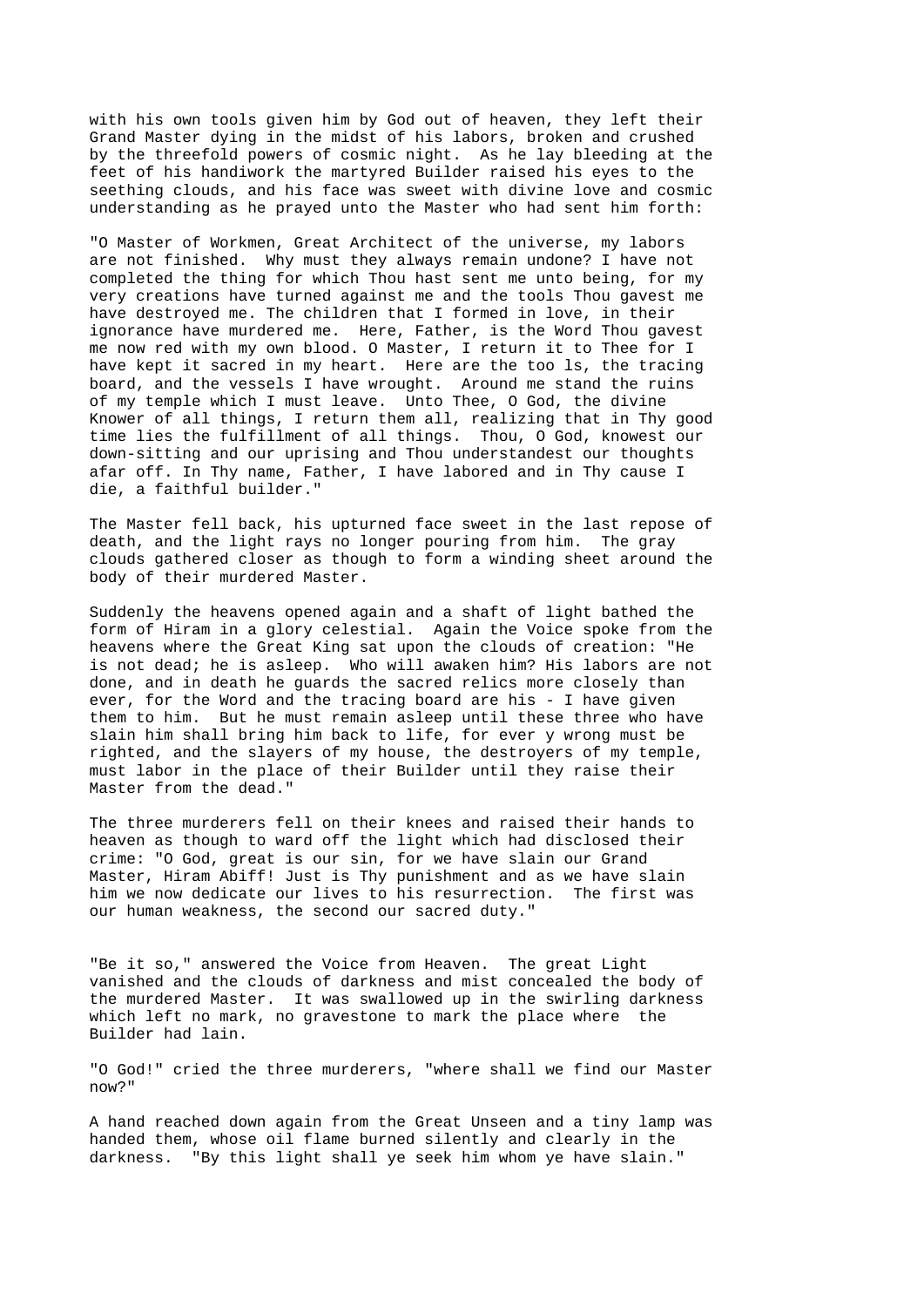The three forms surrounded the light and bowed in prayer and thanksgiving for this solitary gleam which was to light the darkness of their way. From somewhere above in the regions of not-being the great Voice spoke, a thundering Voice that filled Chaos with its sound: "He cometh forth as a flower and is cut down; he teeth also as a shadow and continueth not; as the waters fail from the sea and the flood decayeth and drieth up, so man lieth down and riseth not again. Yet have I compassion upon the children of my creation; I administer unto them in time of trouble and save them with an everlasting salvation. Seek ye where the broken twig lies and the dead stick molds away, where the clouds float together and the stones rest by the hillside, for all these mark the grave of Hiram who has carried my Will with him to the tomb. This eternal quest is yours until ye have found your Builder, until the cup giveth up its secret, until the grave givet h up its ghosts. No more shall I speak until ye have found and rais ed my beloved Son, and have listened to the words of my Messenger and with Him as your guide have finished the temple which I shall then inhabit. Amen."

The gray dawn still lay asleep in the arms of darkness. Out through the great mystery of not-being all was silence, unknowable. Through the misty dawn, like strange phantoms of a dream, three figures wandered over the great Unknown carrying in their hands a tiny light, the lamp given to them by their Builder's Father. Over stick and stone and cloud and star they wandered, eternally in search of a silent grave, stopping again and again to explore the depths of some mystic recess, praying for liberation fr om their endless search; yet bound by their vows to raise the Builder they had slain, whose grave was marked by the broken twig, and whose body was laid away in the white winding sheet of death somewhere over the brow of the eternal hill.

#### TEMPLE BUILDERS

You are the temple builders of the future. With your hands must be raised the domes and spires of a coming civilization. Upon the foundation you have laid, tomorrow shall build a far more noble edifice. Builders of the temple of character wherein should dwell an enlightened spirit; truers of the rock of relationship; molders of those vessels created to contain the oil of life: up, and to the task appointed! Never before in the history of men have you had the opportunity that now confronts you. The world waits - waits for the illuminated one who shall come from between the pillars of the portico. Humility, hoodwinked and bound, seeks entrance to the temple of wisdom. Fling wide the gate, and let the worthy enter. Fling wide the gate, and let the light that is the life of men shine forth. Hasten to complete the dwelling of the Lord, that the Spirit of God may come and dwell among His people, sanctified and ordained according to His law.

CHAPTER I

THE ETERNAL QUEST

The average Mason, as well as the modern student of Masonic ideals, little realizes the cosmic obligation he takes upon himself when he begins his search for the sacred truths of Nature as they are concealed in the ancient and modern rituals. He must not lightly regard his vows, and if he would not bring upon himself years and ages of suffering he must cease to consider Freemasonry solely as a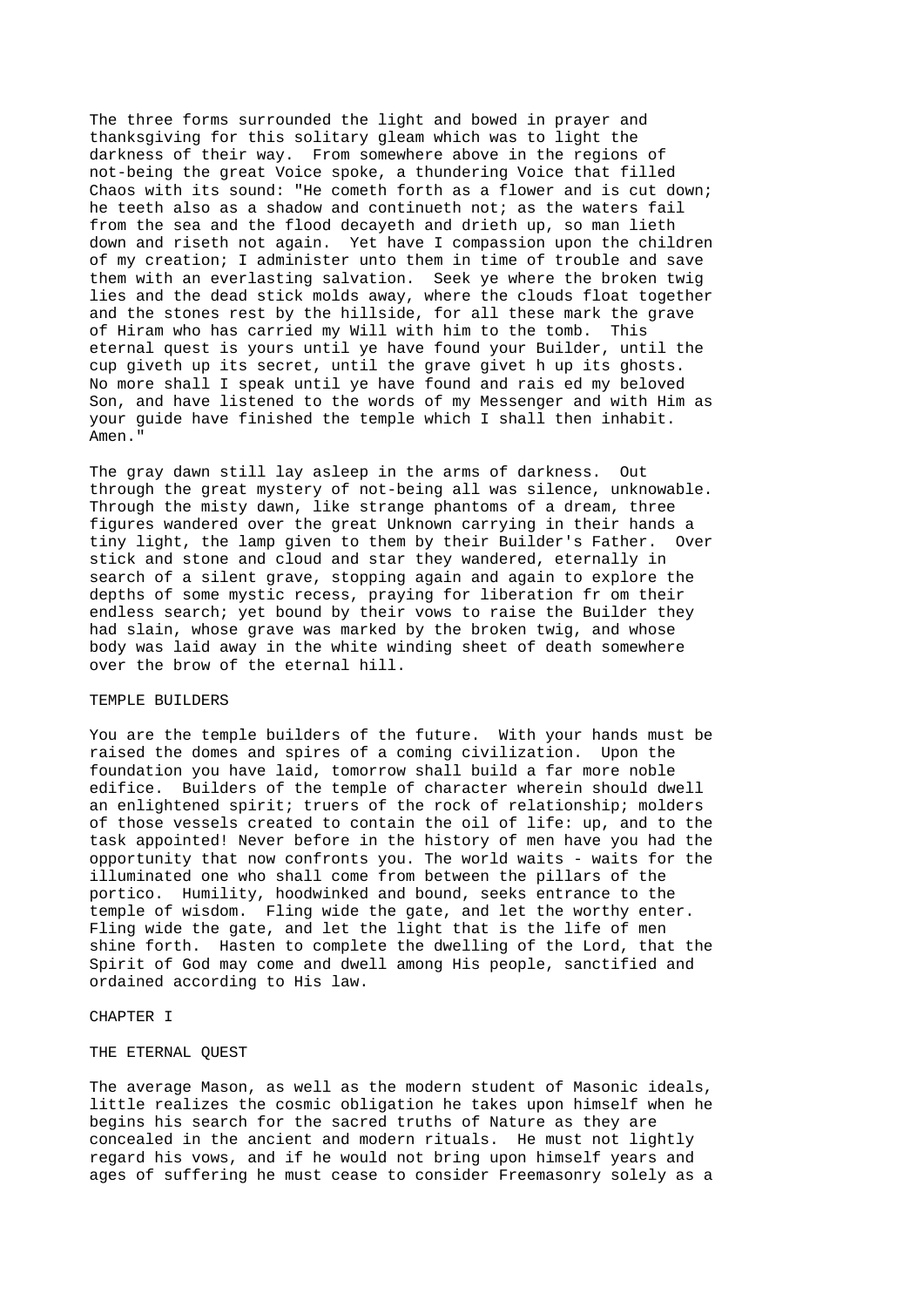social order only a few centuries old. He must realize that the ancient mystic teachings as perpetuated in the mo dern rites are sacred, and that powers unseen and unrecognized mold the destiny of those who consciously and of their own free will take upon themselves the obligations of the Fraternity.

Freemasonry is not a material thing: it is a science of the soul; it is not a creed or doctrine but a universal expression of the Divine Wisdom.\* The coming together of medieval guilds or even the building of Solomon's temple as it is understood today has little, if anything, to do with the true origin of Freemasonry, for Masonry does not deal with personalities. In its highest sense, it is neither historical nor archaeological, but is a divine symbolic language perpetuating under certain concrete symbols the sacred mysteries of the ancients. Only those who see in it a cosmic study, a life work, a divine inspiration to better thinking, better feeling, and better living, with the spiritual attainment of enlightenment as the end, and with the daily life of the true Mason as the means, have gained even the slightest insight into the true mysteries of the ancient rites.

The age of the Masonic school is not to be calculated by hundreds or even thousands of years, for it never had any origin in the worlds of form. The world as we see it is merely an experimental laboratory in which man is laboring to build and express greater and more perfect vehicles. Into this laboratory pour myriads

\*This term is used as synonymous with a very secret and sacred philosophy that has existed for all time, and has been the inspiration of the great saints and sages of all ages, i. e., the perfect wisdom of God, revealing itself through a secret hierarchy of illumined minds.

of rays descending from the cosmic hierarchies.\* These mighty globes and orbs which focus their energies upon mankind and mold its destiny do so in an orderly manner, each in its own way and place, and it is the working of these mystic hierarchies in the universe which forms the pattern around which the Masonic school has been built, for the true lodge of the Mason is the universe. Freed of limitations of creed and sect, he stands a master of all faiths, and those who take up the study of Freemasonry witho ut realizing the depth, the beauty, and the spiritual power of its philosophy can never gain anything of permanence from their studies. The age of the Mystery Schools can be traced by the student back to the dawn of time, ages and aeons ago, when the temple of the Solar Man was in the making. That was the first Temple of the King, and therein were given and laid down the true mysteries of the ancient lodge, and it was the gods of creation and th e spirits of the dawn who first tiled the Master's lodge.

The initiated brother realizes that his so called symbols and rituals are merely blinds

\*The groups of celestial intelligences governing the creative processes in cosmos.

fabricated by the wise to perpetuate ideas incomprehensible to the average individual. He also realizes that few Masons of today know or appreciate the mystic meaning concealed within these rituals. With religious faith we perpetuate the form, worshiping it instead of the life, but those who have not recognized the truth in the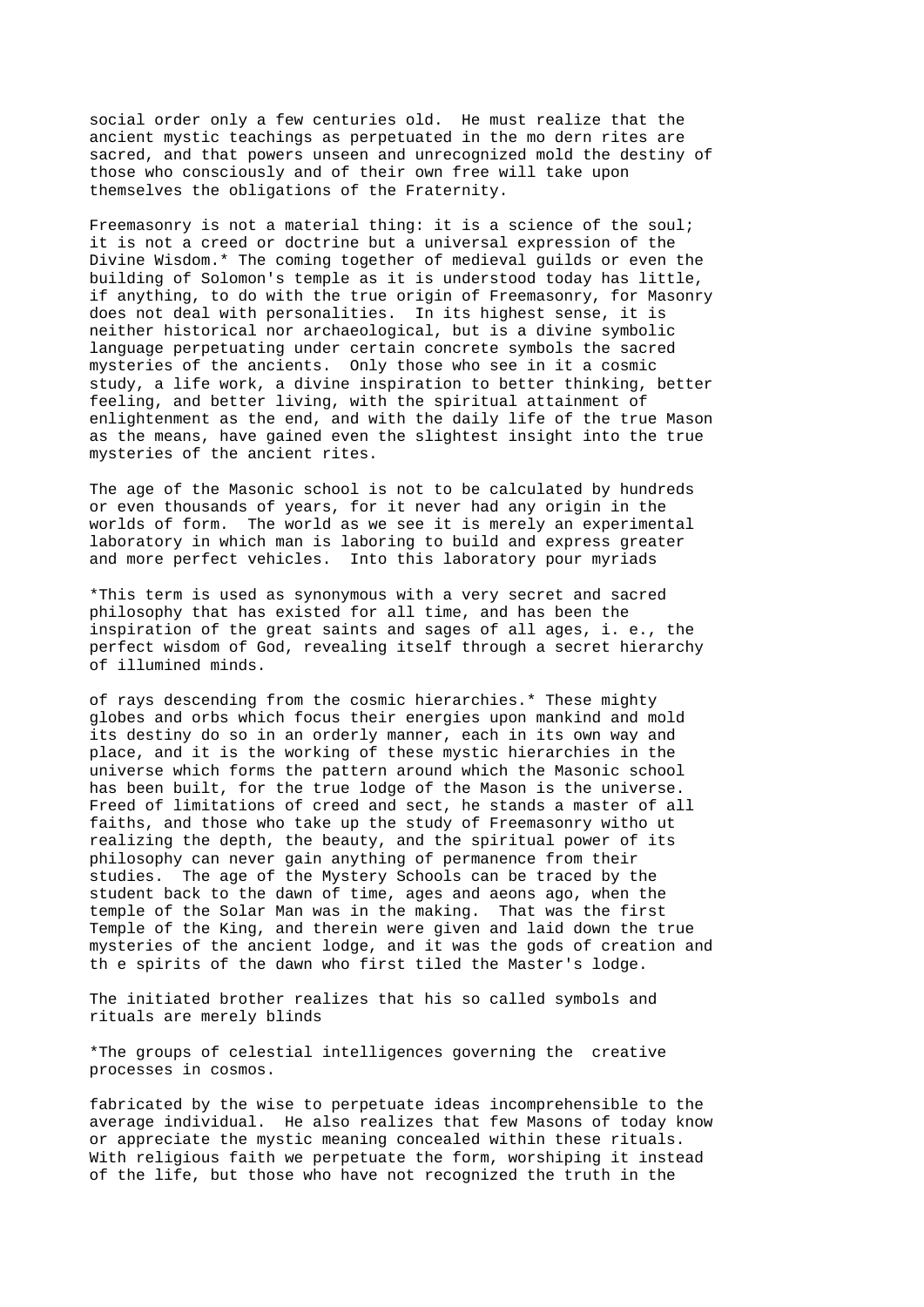crystallized ritual, those who have not liberated the spiritual germ from the shell of empty words, are not Masons, regardless of their physical degrees and outward honors.

In the work we are taking up it is not the intention to dwell upon the modern concepts of the Craft but to consider Freemasonry as it really is to those who know, a great cosmic organism whose true brothers and children are tied together not by spoken oaths but by lives so lived that they are capable of seeing through the blank wall and opening the window which is now concealed by the rubbish of materiality. When this is done and the mysteries of the universe unfold before the aspiring candidate, then in t ruth he discovers what Freemasonry really is. Its material aspects interest him no longer for he has unmasked the Mystery School which he is capable of recognizing only when he himself has spiritually become a member of it.

Those who have examined and studied its ancient lore have no doubt that Freemasonry, like the universe itself, which is the greatest of all schools, deals with the unfolding of a three-fold principle; for all the universe is governed by the same three kings who are called the builders of the Masonic temple. They are not personalities but principles, great intelligent energies and powers which in God, man, and the universe have charge of the molding of cosmic substance into the habitation of the living king , the temple built through the ages first of unconscious and then conscious effort on the part of every individual who is expressing in his daily life the creative principles of these three kings.

The true brodaer of the ancient Craft realized that the completion of the temple he was building to the King of the Universe was a duty or rather a privilege which he owed to his God, to his brother, and to himself. He knew that certain steps must be taken and that his temple must be built according to the plan. Today it seems that the plan is lost, however, for in the majority of cases Freemasonry is no longer an operative art but is merely a speculative idea until each brother, reading the mystery of hi s symbols and pondering over the beautiful allegories unfolded in his ritual, realizes that he himself contains the keys and the plans so long lost to his Craft and that if he would ever learn Freemasonry he must unlock its doors with the key wrought from the base metals of his own being.

True Freemasonry is esoteric; it is not a thing of this world. All that we have here is a link, a doorway, through which the student may pass into the unknown. Freemasonry has nothing to do with things of form save that it realizes form is molded by and manifests the life it contains. Consequently the student is seeking so to mold his life that the form will glorify the God whose temple he is slowly building as he awakens one by one the workmen within himself and directs them to carry out the plan that h as been given him out of heaven.

So far as it is possible to discover, ancient Freemasonry and the beautiful cosmic allegories that it teaches, perpetuated through hundreds of lodges and ancient mysteries, forms the oldest of the Mystery Schools;\* and its preser-

\* This is a term used by the ancients to designate the esoteric side of their religious ceremonials. The candidate passing through these mysteries was initiated into the mysteries of Nature and the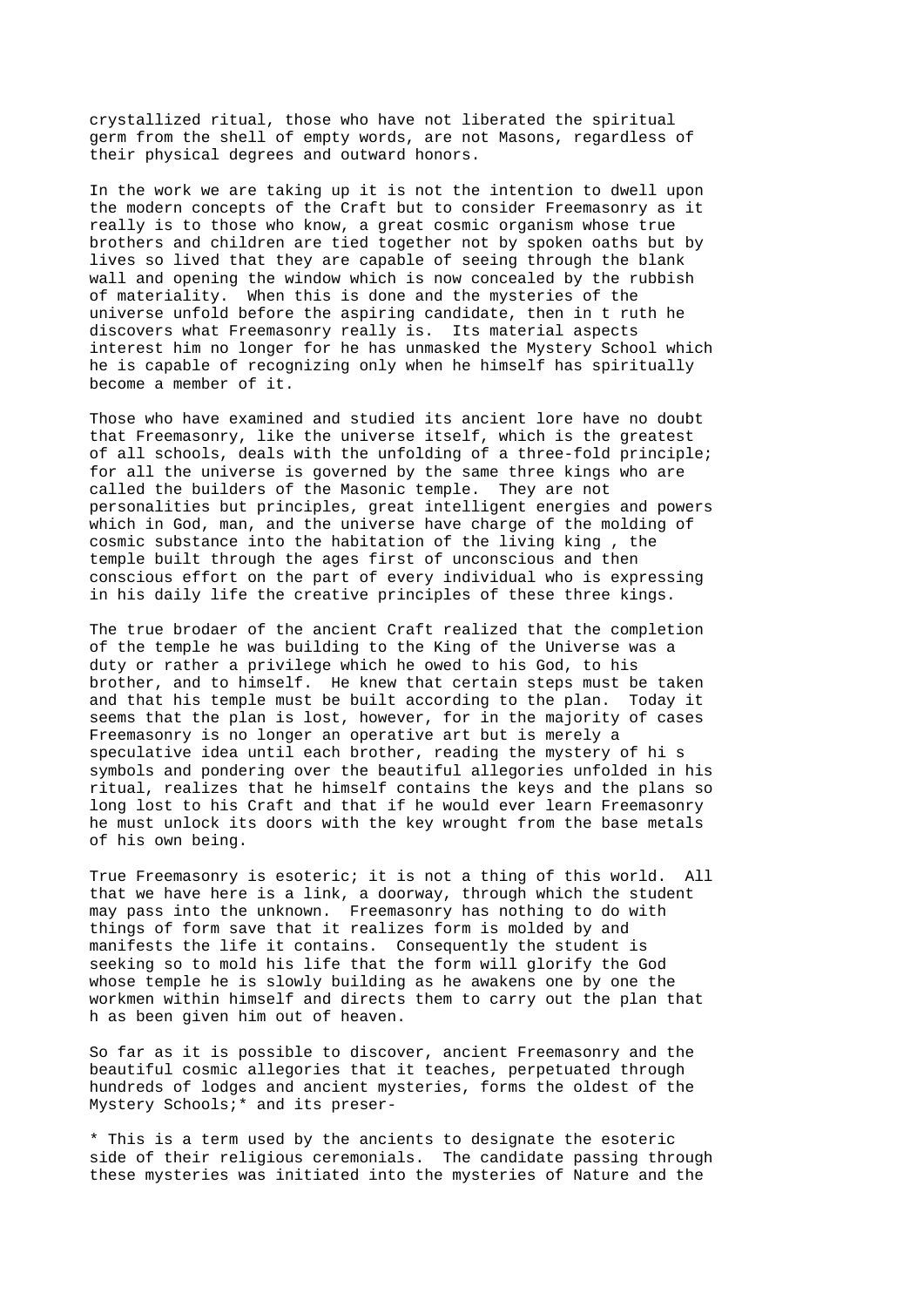arcane side of natural law.

vation through the ages has not depended upon itself as an exoteric body of partly evolved individuals but upon a concealed brotherhood, the exoteric side of Freemasonry. All the great mystery, Schools have hierarchies upon the spiritual planes of Nature which are expressing themselves in this world through creeds and organizations. The true student seeks to lift himself from the exoteric body upward spiritually until he joins the esoteric group which, without a lodge on the physical plane of Nature, is fa r greater than all the lodges of which it is the central fire. The spiritual instructors of humanity are forced to labor in the concrete world with things comprehensible to the concrete mind, and there man begins to comprehend the meaning of the allegories and symbols which surround his exoteric work as soon as he prepares himself to receive them. The true Mason realizes that the work of the Mystery Schools in the world is of an inclusive rathe r than an exclusive nature, and that the only lodge which is b road enough to express his ideals is one whose dome is the heavens, whose pillars are the corners of creation, whose checker-board floor is composed of the crossing currents of human emotion and whose altar is the human heart. Creeds cannot bind the true seeker for truth. Realizing the unity of all truth, the Mason also realizes that the hierarchies laboring with him have given him in his varying degrees the mystic spiritual rituals of all the Mystery S chools in the world, and if he would fill his place i n the plan he must not enter this sacred study for what he can get out of it but that he may learn how to serve.

In Freemasonry is concealed the mystery of creation, the answer to the problem of existence, and the path the student must tread in order to join those who are really the living powers behind the thrones of modern national and international affairs. The true student realizes most of all that the taking of degrees does not make a man a Mason. A Mason is not appointed; he is evolved and he must realize that the position he holds in the exoteric lodge means nothing compared to his position in the spiritual l odge of life. He must forever discard the idea that he can be told or instructed in the sacred Mysteries or that his being a member of an organization improves him in any way. He must realize that his duty is to build and evolve the sacred teachings in his own being: that nothing but his own purified being can unlock the door to the sealed libraries of human consciousness, and that his Masonic rites must eternally be speculative until he makes them opera tive by living the life of the mystic Mason. His ka rmic responsibilities increase with his opportunities. Those who are surrounded with knowledge and opportunity for self-improvement and make nothing of these opportunities are the lazy workmen who will be spiritually, if not physically, cast out of the temple of the king.

The Masonic order is not a mere social organization, but is composed of all those who have banded themselves together to learn and apply the principles of mysticism and the occult rites. They are (or should be) philosophers, sages and sober-minded individuals who have dedicated thernselves upon the Masonic altar and vowed by all they hold dear that the world shall be better, wiser, and happier because they have lived. Those who enter these mystic rites and pass between the pillars seeking either prestige or commercial advantage are blasphemers, and while in this world we may count them as successful, they are the cosmic failures who have barred themselves out from the true rite whose keynote is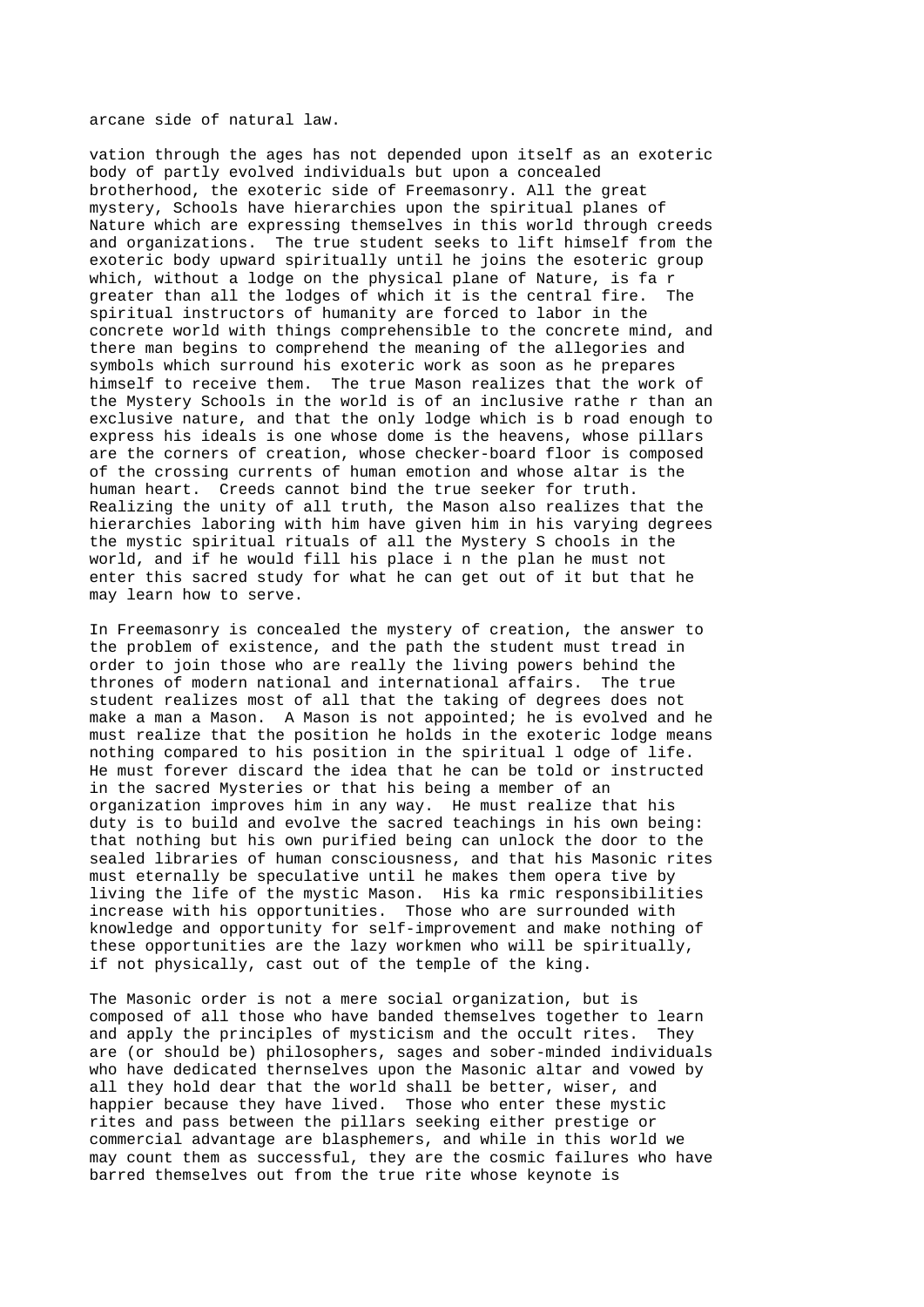unselfishness and whose workers have renounced the things of earth.

In ancient times many years of preparation were required before the neophyte was permitted to enter the temple of the Mysteries. In this way the shallow, the curious, the faint of heart, and those unable to withstand the temptations of life were automatically eliminated by their inability to meet the requirements for admission. The successful candidate wbo did pass between the pillars entered the temple, keenly realizing his sublime opportunity, his divine obligation, and the mystic privilege which he had earned for himself through years of special preparation. Only those are truly Masons who enter their temple in reverence, who seek not the ephemeral things of life but the treasures which are eternal, whose sole desire is to know the true mystery of the Craft that they may join as honest workmen those who have gone before as builders of the Universal Temple. The Masonic ritual is not a ceremony, but a life to be lived. Those alone are truly Masons who, dedicating their lives and their fortunes upo n the a ltar of the living flame, undertake the construction of the one universal building of which they are the workmen and their God the living Architect. When we have Masons like this the Craft will again be operative, the flaming triangle will shine forth with greater lustre, the dead builder will rise from his tomb, and the Lost Word so long concealed from the profane will blaze forth again with the power that makes all things new.

In the pages that follow have been set down a number of thoughts for the study and consideration of temple builders, craftsmen and artisans alike. They are the keys which, if only read, will leave the student still in ignorance but, if lived, will change the speculative Masonry of today into the operative Masonry of tomorrow, when each builder, realizing his own place, will see things which he never saw before, not because they were not there but because he was blind. And there are none so blind as those who will not see.

# THOUGHTLESSNESS

The noblest tool of the Mason is his mind, but its value is measured by the use made of it. Thoughtful in all things, the aspiring candidate to divine wisdom attains reality in sincere desire, in meditation, and in silence. Let the keynote of the Craft, and of the Ritual, be written in blazing letters: THINK OF ME. What is the meaning of this mystic maze of symbols, rites and rituals? THINK! What does life mean, with the criss-crossings of human relationship, the endless pageantry of qualities masqueradin g in a carnival of fools? THINK! What is the plan behind it all, and who the planner? Where dwells the Great Architect, and what is the tracing board upon which he designs? THINK! What is the human soul, and why the endless yearning to ends unknown, along pathways where each must wander unaccompanied? Why mind, why soul, why spirit, and in truth, why anything? THINK! Is there an answer? If so, where will the truth be found? Think, Brothers o f the Craft, think deeply; for if truth exists, you have it, and if truth be within the reach of living creature, what other goal is worth the struggle?

CHAPTERII

THE CANDIDATE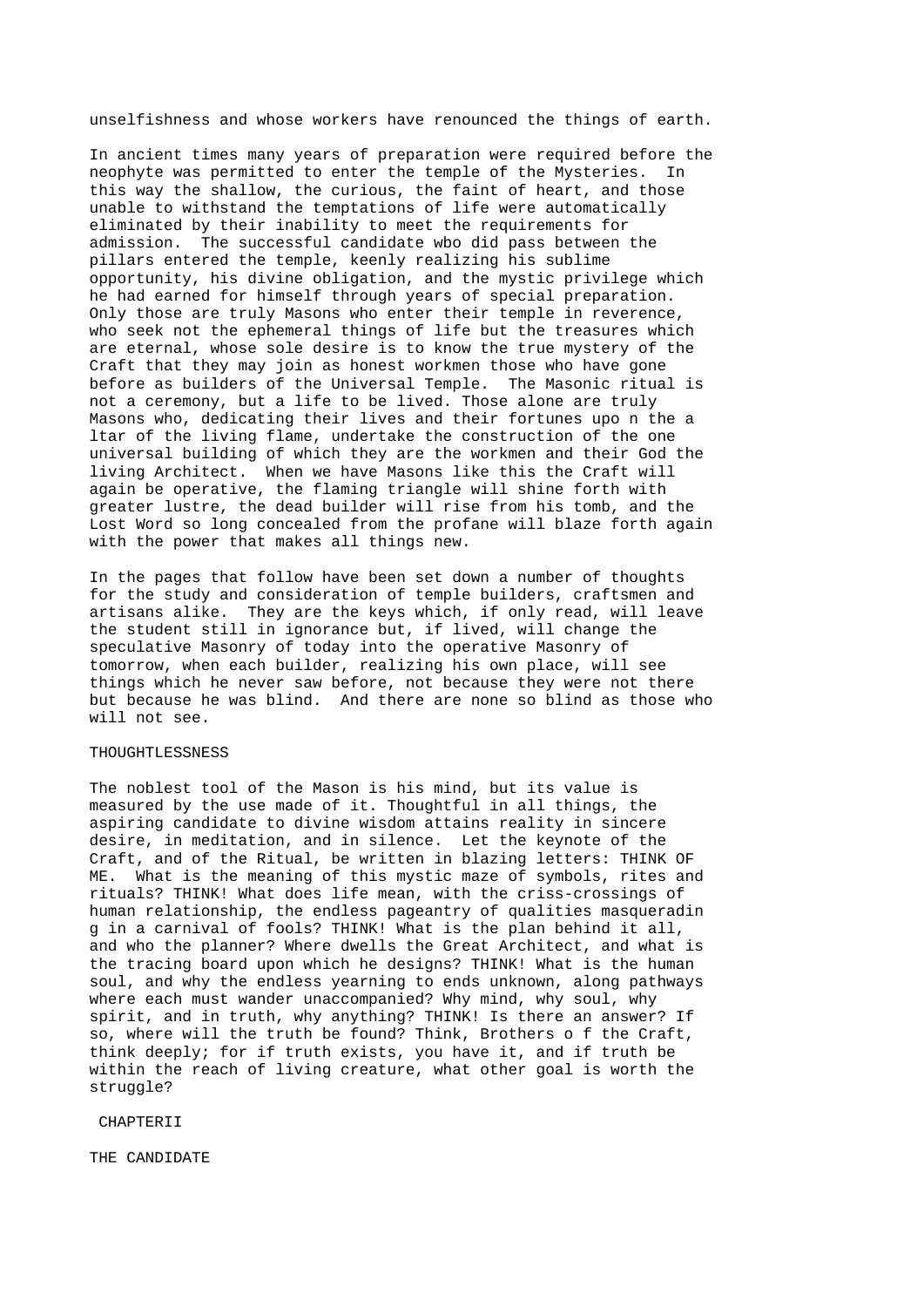There comes a time in the growth of every living individual thing when it realizes with dawning consciousness that it is a prisoner. While apparently free to move and have its being, the struggling life cognizes through ever greater vehicles its own limitations. It is at this point that man cries out with greater insistence to be liberated from the binding ties which, though invisible to mortal eyes, still chain him with bonds far more terrible than those of any physical prison.

Many have read the story of the prisoner of Chillon who paced back and forth in the narrow confines of his prison cell, while the blue waters rolled ceaselessly above his head and the only sound that broke the stillness of his eternal night was the constant swishing and lapping of the waves. We pity the prisoner in his physical tomb and we are sad at heart, for we know how life loves liberty. But there is one prisoner whose plight is far worse than those of earth. He has not even the narrow confines of a prison cell around Him; He cannot pace ceaselessly to and fro and wear ruts in the cobblestones of His dungeon floor. That eternal Prisoner is Life incarnate within the dark stone walls of matter, with not a single ray to brighten the blackness of His fate. He fights eternally, praying in the dark confines of gloomy walls for light and opportunity. This is the eternal Prisoner who, through the ceaseless ages of cosmic unfoldment, through forms unnumbered an d species now unknown, strives eternally to libe rate Himself and gain self conscious expression, the birthright of every created thing. He awaits the day when, standing upon the rocks that now form His shapeless tomb, He may raise His arms to heaven, bathed in the sunlight of spiritual freedom, free to join the sparkling atoms and dancing light-beings released from the bonds of prison wall and tomb.

Around Life - that wondrous germ in the heart of every living thing, that sacred Prisoner in His gloomy cell, that Master Builder laid away in the grave of matter - has been built the wondrous legend of the Holy Sepulchre. Under allegories unnumbered, the mystic philosophers of the ages, have perpetuated this wonderful story, and among the Craft Masons it forms the mystic ritual of Hiram, the Master Builder, murdered in his temple by the very builders who should have served him as he labored to perfect the dwelling place of his God.

Matter is the tomb. It is the dead wall of substance not yet awakened into the pulsating energies of Spirit. It exists in many degrees and forms, not only in the chemical elements which form the solids of our universe but in finer and more subtle substances. These, though expressing through emotion and thought, are still beings of the world of form. These substances form the great cross of matter which opposes the growth of all things and by opposition makes all growth possible. It is the great cross o f hydrogen, nitrogen, oxygen, and carbon upon which even the life germ in protoplasm is crucified and suspended in agony. These substances are incapable of giving it adequate expression. The Spirit within cries out for freedom: freedom to be, to express, to manifest its true place in the Great Plan of cosmic unfoldment.

It is this great yearning within the heart of man which sends him slowly onward toward the gate of the Temple; it is this inner urge for greater understanding and greater light which brought into being through the law of necessity the great cosmic Masonic Lodge dedicated to those seeking union with the Powers of Light that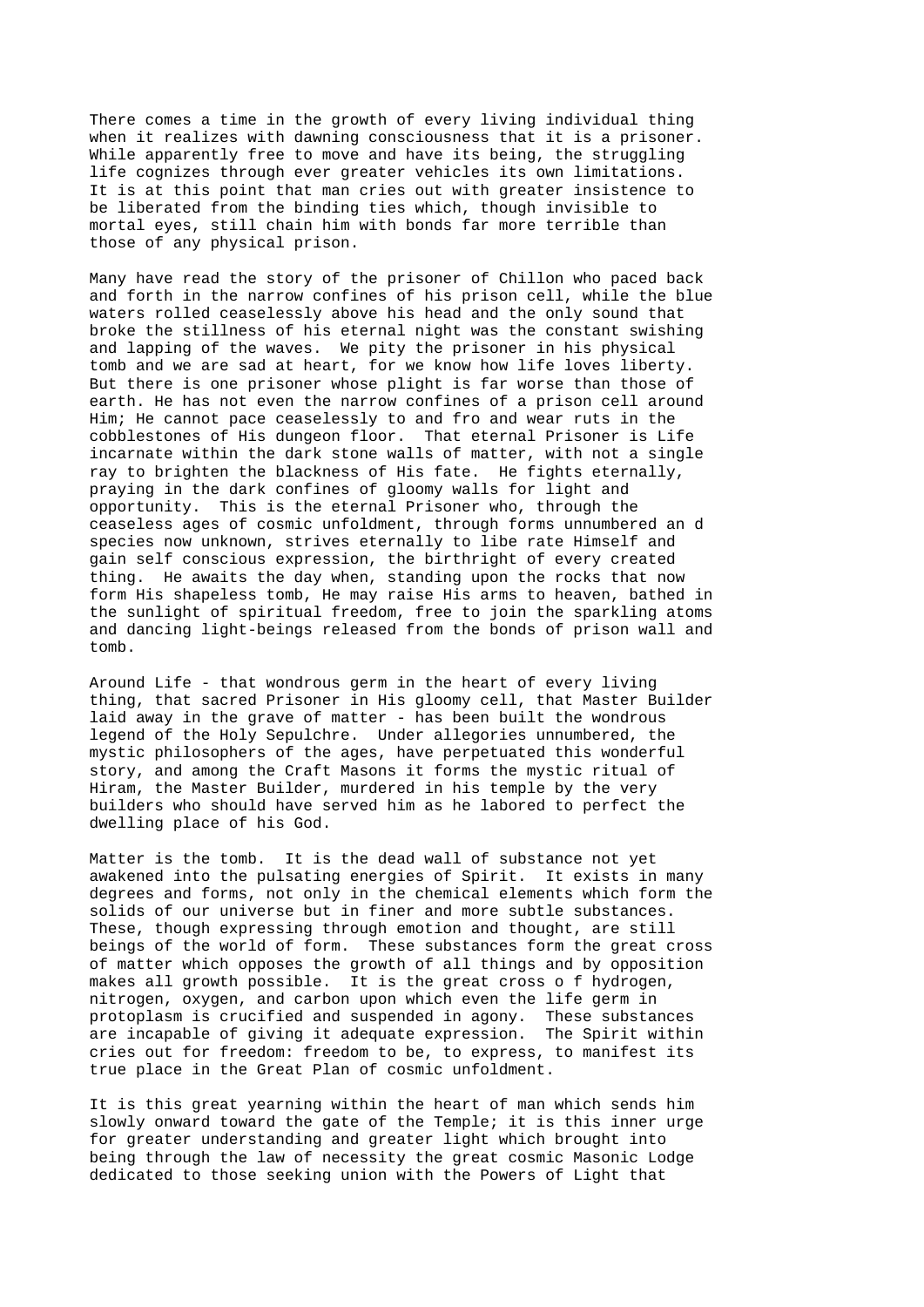their prison walls might be removed. This shell cannot be discarded: it must be raised into union with the Life; each dead, crystallized atom in the human body tnust be set vibrating and spinning to a higher rate of consciousness. Through purification, through knowledge, and through service to his fellow man the candidate sequentially unfolds these mystic properties, building better and more perfect bodies through which his higher life secures even greater manifestation. The expression of man through constructive thought, emotion, and action liberates the higher nature from bodies which in their crystallized states are incapa ble of giving him his natural opportunities.

In Freemasonry this crystallized substance of matter is called the grave and represents the Holy Sepulchre. This is the grave within which the lost Builder lies and with Him are the plans of the Temple and the Master's Word, and it is this builder, our Grand Master, whom we must seek and raise from the dead. This noble Son of Light cries out to us in every expression of matter. Every stick and stone marks His resting place, and the sprig of acacia promises that through the long winter of spiritual darkne ss when the sun does not shine for man, this Light still awaits the day of liberation when each one of us shall raise Him by the grip of the Grand Master, the true grip of a Master Mason. We cannot hear this Voice that calls eternally, but we feel its inner urge. A great unknown something pulls at our heartstrings. As the ages roll by, the deep desire to be greater, to live better, and to think God's thoughts, builds within ourselves the qualifica tions of a candidate who, when asked why he takes the path , would truly answer if he knew mentally the things he feels: "I hear a voice that cries out to me from flora and fauna, from the stones, from the clouds, from the very heaven itself. Each fiery atom spinning and twisting in Cosmos cries out to me with the voice of my Master. I can hear Hiram Abiff, my Grand Master, crying out in his agony, the agony of life hidden within the darkness of its prison walls, seeking for the expression which I have denied it, lab oring, to bring closer the day of its liberation , and I have learned to know that I am responsible for those walls. My daily actions are the things which as ruffians and traitors are murdering my God."

There are many legends of the Holy Sepulchre which for so many centuries had been in the hands of the infidel and which the Christian worlds sought to retake in the days of the Crusades. Few Masons realize that this Holy Sepulchre, or tomb, is in reality negation and crystallization - matter that has sealed within itself the Spirit of Life which must remain in darkness until the growth of each individual being gives it walls of glowing gold and changes its stones into windows. As we develop better and bet ter vehicles of expression, these walls slowly expand until at last Spirit rises triumphant from its tomb and, blessing the very walls that confined it, raises them to union with itself.

We may first consider the murderers of Hiram. These three ruffians, who, when the Builder seeks to leave his temple, strike him with the tools of his own Craft until finally they slay him and bring the temple down in destruction upon their own heads, symbolize the three expressions of our own lower natures which are in truth the murderers of the good within ourselves. These three may be called thought, desire, and action. When purified and transmuted they are three glorious avenues through which may mani fest the great life power of the three kings, the glowing builders of the Cosmic Lodge manifesting in this world as spiritual thought,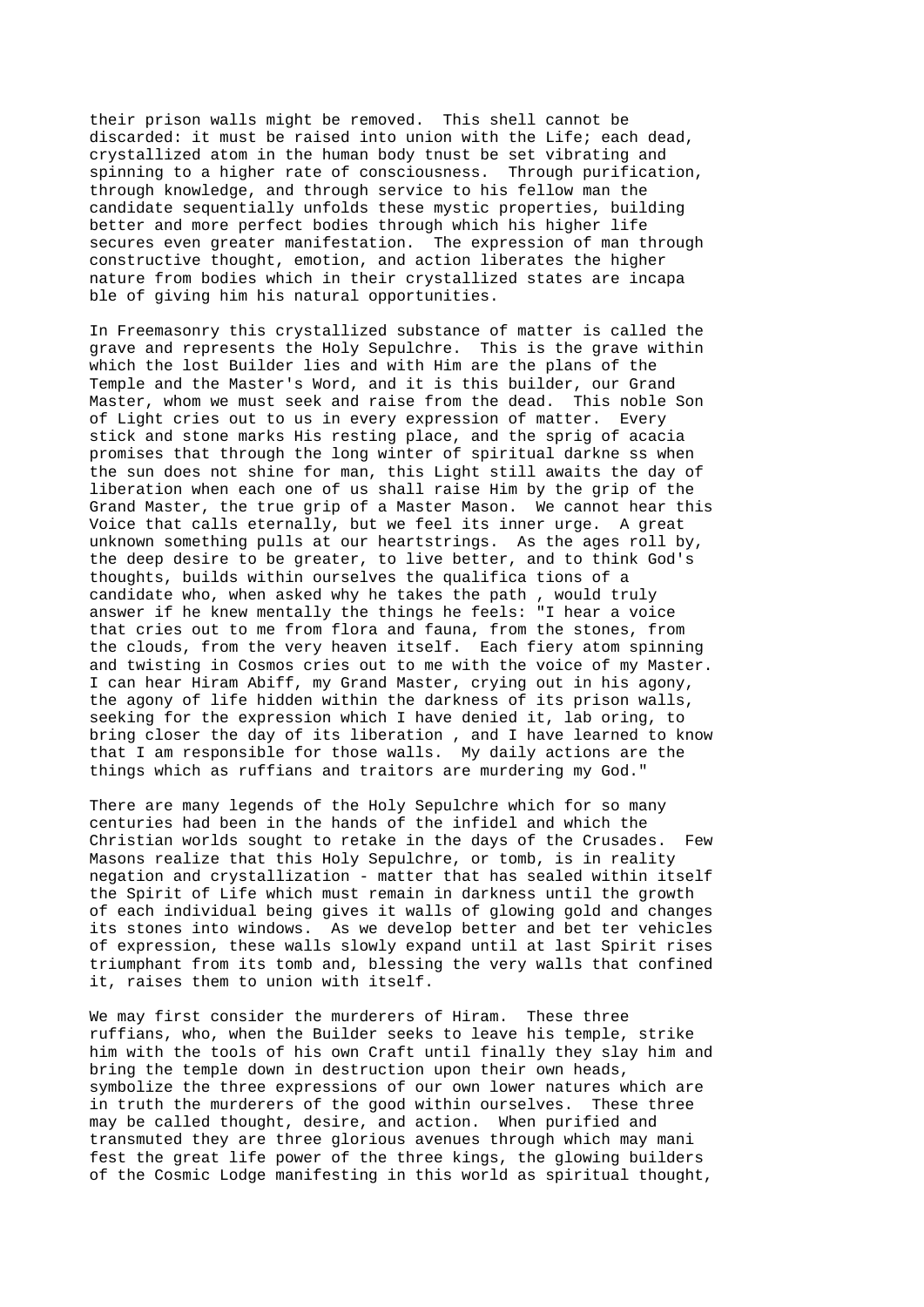constructive emotion, and useful daily labor in the various places and positions where we find ourselves while carrying on the Master's work. These three form the Flaming Triangle which glorifies every living Mason, but when crystallized and perverted they form a triangular prison through which the light cann ot shine and the Life is forced to languish in the dim darkness of despair, until man himself through his higher understanding liberates the energies and powers which are indeed the builders and glorifiers of his Father's House.

Now let us consider how these three fiery kings of the dawn became, through perversion of their manifestation by man, the ruffians who murdered Hiram - the energizing powers of cosmos which course through the blood of every living being, seeking to beautify and perfect the temple they would build according to the plan laid down on the tracing board by the Master Architect of the universe. First in the mind is one of the three kings, or rather we shall say a channel through which he manifests; for King Solo mon is the power of mind which, perverted, becomes a destroyer who tears down with the very powers which nourish and build. The right application of thought, when seeking the answer to the cosmic problem of destiny, liberates man's spirit which soars above the concrete through that wonderful power of mind, with its dreams and its ideals.

When man's thoughts rise upon the wings of aspiration, when he pushes back the darkness with the strength of reason and logic, then indeed the builder is liberated from his dungeon and the light pours in, bathing him with life and power. This light enables us to seek more clearly the mystery of creation and to find with greater certainty our place in the Great Plan, for as man unfolds his bodies he gains talents with which he can explore the mysteries of Nature and search for the hidden workings of the Div ine. Through these powers the Builder is liberated and his consciousness goes forth conquering and to conquer. These higher ideals, these spiritual concepts, these altruistic, philanthropic, educative applications of thought power glorify the Builder; for they give the power of expression and those who can express themselves are free. When man can mold his thoughts, his emotions, and his actions into faithful expressions of his highest ideals then li berty is his, for ignorance is the darkness of Chaos and knowledge is the light of Cosmos.

In spite of the fact that many of us live apparently to gratify the desires of the body and as servants of the lower nature, still there is within each of us a power which may remain latent for a great length of time. This power lives eternities perhaps, and yet at some time during our growth there comes a great yearning for freedom, when, having discovered that the pleasures of sense gratification are eternally elusive and unsatisfying, we make an examination of ourselves and begin to realize that there a re greater reasons for our being. It is sometimes reason, sometimes suffering, sometimes a great desire to be helpful, that brings out the first latent powers which show that one long wandering in the darkness is about to take the path that leads to Light. Having lived life in all its experiences, he has learned to realize that all the manifestations of being, all the various experiences through which he passes, are steps leading in one direction; that, consciously or unconsciously, all souls are being le d to the portico of the temple where for the first time they see and realize the glory of Divinity. It is then that they understand the age-old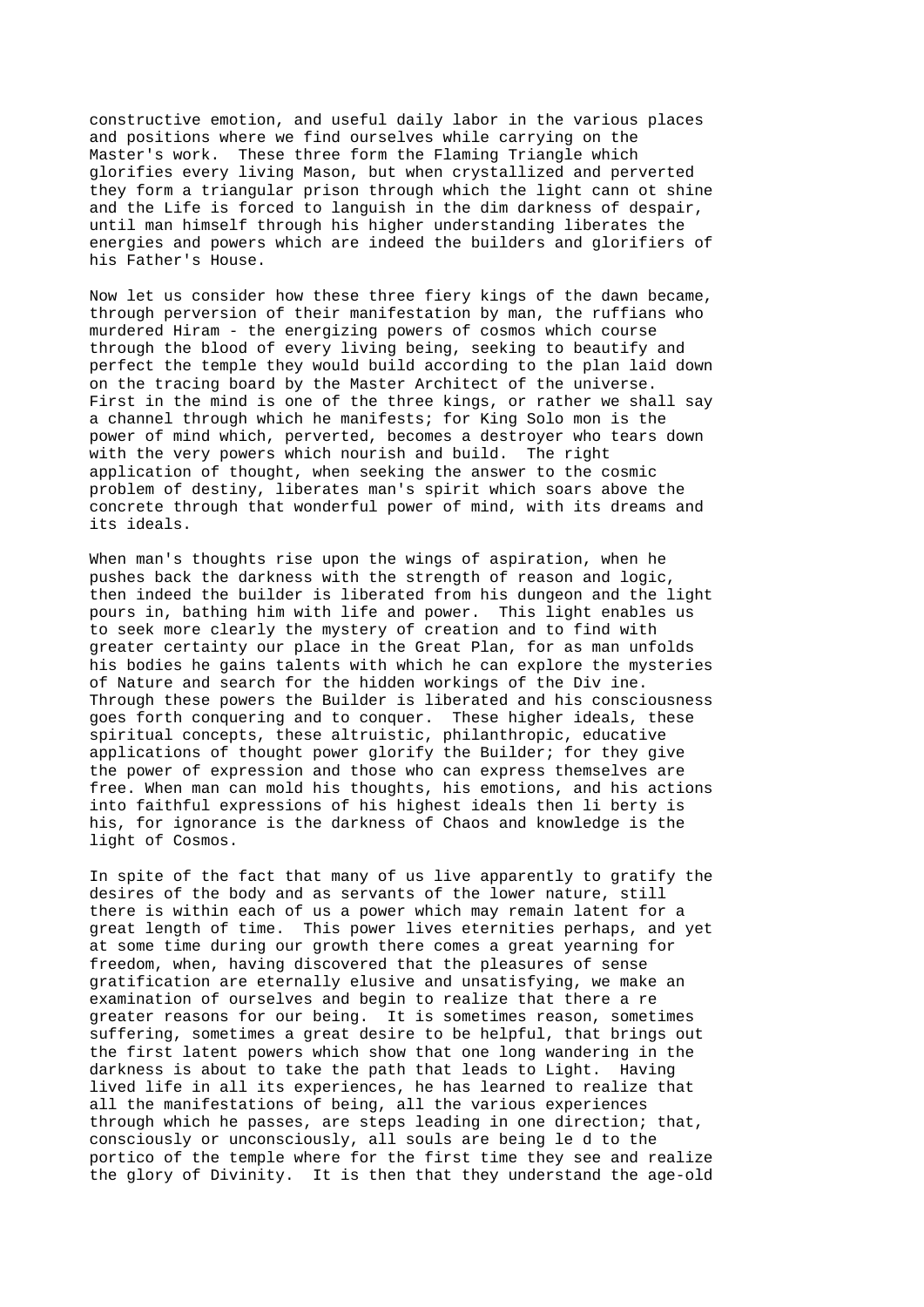allegory of the martyred Builder and feel his power within themselves crying out from the prison of materiality. Nothing else seems worth while; and, regardless of cost, suffering, or the taunts of the world, the candidate slowly ascends the steps that lead to the temple eternal. The reason that governs Cosmos he does not know, the laws which mold his being he do es not realize, but he does know that somewhere behind the veil of human ignorance there is an eternal light toward which step by step he must labor. With his eyes fixed on the heavens above and his hands clasped in prayer he passes slowly as a candidate up the steps. In fear and trembling, yet with a divine realization of good, he raps on the door and awaits in silence the answer from within.

### CHAPTER III

THE ENTERED APPRENTICE There are three grand steps in the unfoldment of the human soul before it completes the dwelling place of the spirit. These have been caged respectively youth, manhood, and old age; or, as the Mason would say, the Entered Apprentice, the Fellow Craft, and the Master Builder. All life passes through these three grand stages of human consciousness. They can be listed as the man on the outside looking in, the man going in, and the man inside. The path of human life is governed as all things are by the laws of analogy, and as at birth we start our pilgrimmage through youth, manhood, and old age, so the spiritual consciousness of man in his cosmic path of unfoldment passes from unconsciousness to perfect consciousness in the Grand Lodge of the universe. Before the initiation of the Entered Apprentice degree can be properly understood and appreciated, certain requirements must be considered, not merely those of the physical world but also those of the spiritual world.

The Mason must realize that his true initiation is a spiritual and not a physical ritual, and that his initiation into the living temple of the spiritual hierarchy regulating Freemasonry may not occur until years after he has taken the physical degree, or spiritually he may be a Grand Master before he comes into the world. There are probably few instances in the history of Freemasonry where the spiritual ordination of the aspiring seeker took place at the same time as the physical initiation, because the t rue initiation depends upon the cultivation of certain soul qualities - an individual and personal matter which is left entirely to the volition of the mystic Mason and which he must carry out in silence and alone.

The court of the tabernacle of the ancient Jews was divided into three parts: the outer court, the holy place, and the most Holy of Holies. These three divisions represent the three grand divisions of human consciousness. The degree of Entered Apprentice is acquired when the student signifies his intention to take the rough ashlar which he cuts from the quarry and prepares for the truing of the Fellow Craft.

In other words, the first degree is really one of preparation; it is a material step dealing with material things, for all spiritual life must be raised upon a material foundation.

Seven is the number of the Entered Apprentice as it relates to the seven liberal arts and sciences, and these are the powers with which the Entered Apprentice must labor before he is worthy to go onward into the more elevated and advanced degrees. They are much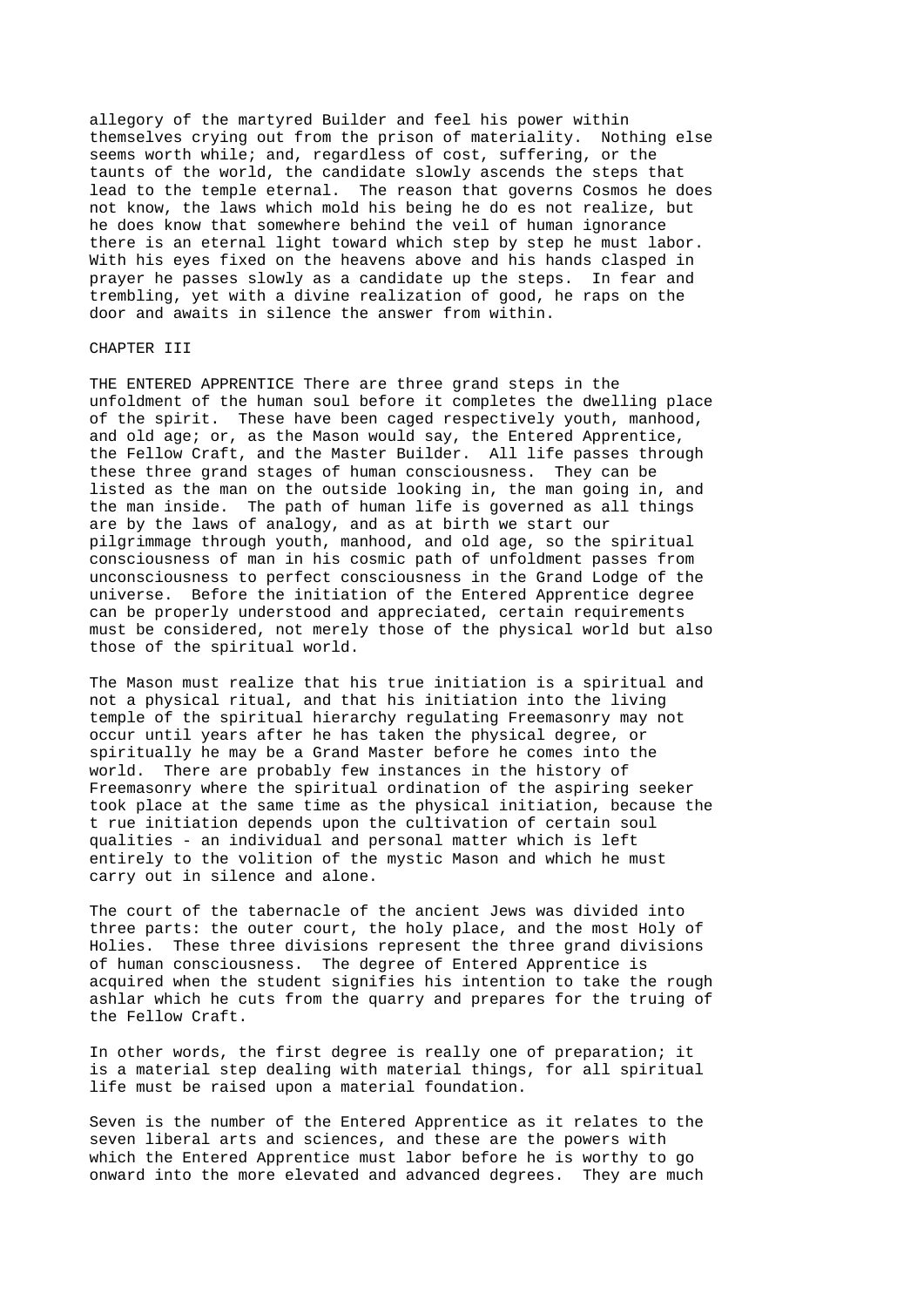mistaken who believe that they can reach the spiritual planes of Nature without first passing through and molding matter into the expression of spiritual power; for the first stage in the growth of a Master Mason is mastery of the concrete condition s of life and the developments of sense centers which will later become channels for the expression of spiritual truths.

All growth is a gradual procedure carried on in an orderly, masterly way, as exemplified by the opening and closing of a lodge. The universe is divided into planes and these planes are divided from each other by the rates of vibration which pass through them. As the spiritual consciousness progresses through the chain, the lower lose connection with it when it has raised itself above their level, until finally only the Grand Masters are capable of remaining in session, and unknown even to the Master Mason it finally passes back again to the spiritual hierarchy from which it came.

Action is the keynote of the Entered Apprentice lodge. All growth is the result of exercise and the intensifying of vibratory rates. It is through exercise that the muscles of the human body are strengthened; it is through the seven liberal arts and sciences that the human mind receives certain impulses which, in turn, stimulate internal centers of consciousness. These centers of consciousness, through still greater development, will later give fuller expression to these inner powers; but the Entered Appr entice has for his first duty the awakening of these powers, and, like the youth of whom he is a symbol, his ideals and labors must be tied closely to concrete things. For him both points of the compasses are under the square; for him the reasons which manifest through the heart and mind - the two polarities of expression are darkened and concealed beneath the square which measures the block of bodies. He knows not the reason why; his work is t o follow the directions of those whose knowledge is greater th an his own; but as the result of the application of energies, through action and reaction he slowly builds and evolves the powers of discrimination and the strength of character which mark the Fellow Craft degree.

It is obvious that the rough ashlar symbolizes the body. It also represents cosmic root substance which is taken out of the quarry of the universe by the first expressions of intelligence and molded by them into ever finer and more perfect lines until finally it becomes the perfect stone for the Builder's temple.

How can emotion manifest save through form? How can mind manifest until the intricately evolved brain cells of matter have raised their organic quality to form the ground-work upon which other things may be based? All students of human mature realize that every expression of man depends upon organic quality; that in every living thing this differs; and that the fineness of this matter is the certain indication of growth - mental, physical or spiritual.

True to the doctrines of his Craft, the Entered Apprentice must beautify his temple. He must build within himself by his actions, by the power of his hand and the tools of his Craft, certain qualities which make possible his initiation into the higher degrees of the spiritual lodge.

We know that the cube block is symbolic of the tomb. It is also well known that the Entered Apprentice is incapable of rolling away the stone or of transmuting it into a greater or higher thing; but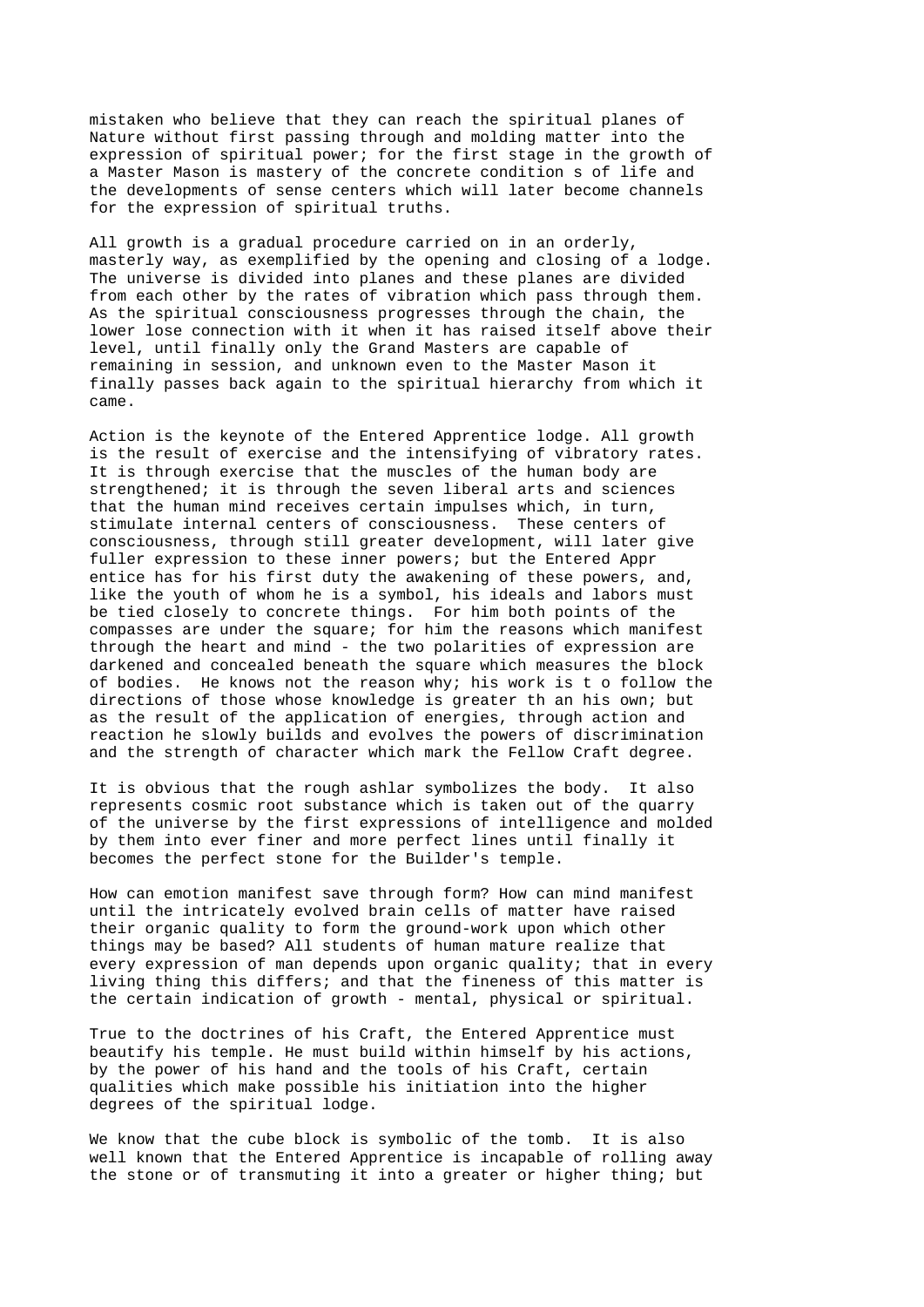it is his privilege to purify and glorify that stone and begin the great work of preparing it for the temple of his King.

Few realize that since the universe is made up of individuals in various stages of development, responsibility is consequently individual, and everything which man wishes to gain he must himself build and maintain. If he is to use his finer bodies for the purpose for which they were intended, he must treat them well, that they may be good and faithful servants in the great work he is preparing for.

The quarries represent the limitless powers of natural resources. They are symbolic of the practically endless field of human opportunity; they symbolize the cosmic substances from which man must gather the stones for his temple. At this stage in his growth, the Entered Apprentice is privileged to gather the stones which he wishes to true during his progress through the lodge, for at this point he symbolizes the youth who is choosing his life work. He represents the human ego who in the dawn of time gath ered many blocks and cubes and broken stones from the Great Quarry. These rough and broken stones that as yet will not fit into anything are the partially evolved powers and senses with which he labors. In the first state he must gather these materials, and those who have not gathered them can never true them. During the involuntary period of human consciousness, the Entered Apprentice in the Great Lodge was man, who labored with these rough blocks, seeking the tools and the power with which to true them . As he evolves down through the ages, he gains the tools and cosmically passes on to the degree of Fellow Craft where he trues his ashlar in harmony with the plans upon the Master's tracing board. This rough, uncut ashlar has three dimensions, representative of the three ruffians who at this stage are destroyers of the fourth dimensional life concealed within the ugly, ill-shaped stone.

The lost key of the Entered Apprentice is service. Why, he may not ask; when, he does not know. His work is to do, to act, to express himself in some way - constructively if possible, but destructively rather than not at all. Without action, he loses his great work; without tools, which symbolize the body, he cannot act in an organized manner. Consequently, it is necessary to master the arts and sciences which place in his hands intelligent tools for the expression of energy. Beauty is the keynote to h is ideal. With his concrete ideals he must beautify all with which he comes in contact, so that the works of his hand may be acceptable in the eyes of the Great Architect of the Universe.

His daily life, in home, business, and society, together with the realization of the fundamental unity of each with all, form the base upon which the aspiring candidate may raise a greater superstructure. In truth he must live the life, the result of which is the purification of his body, so that the more attenuated forces of the higher degrees may express themselves through the finer sensitivity of the receiving pole within himself. When he reaches this stage in his growth, he is spiritually worthy to co nsider advancement into a higher degree. This advancement is not the result of election or ballot, but is an automatic process in which, having sensitized his consciousness by his life, he thereby attunes himself to the next succeeding plane of expression. All initiation is the result of adjustments of the evolving life to the physical, emotional, and mental planes of consciousness through which it passes.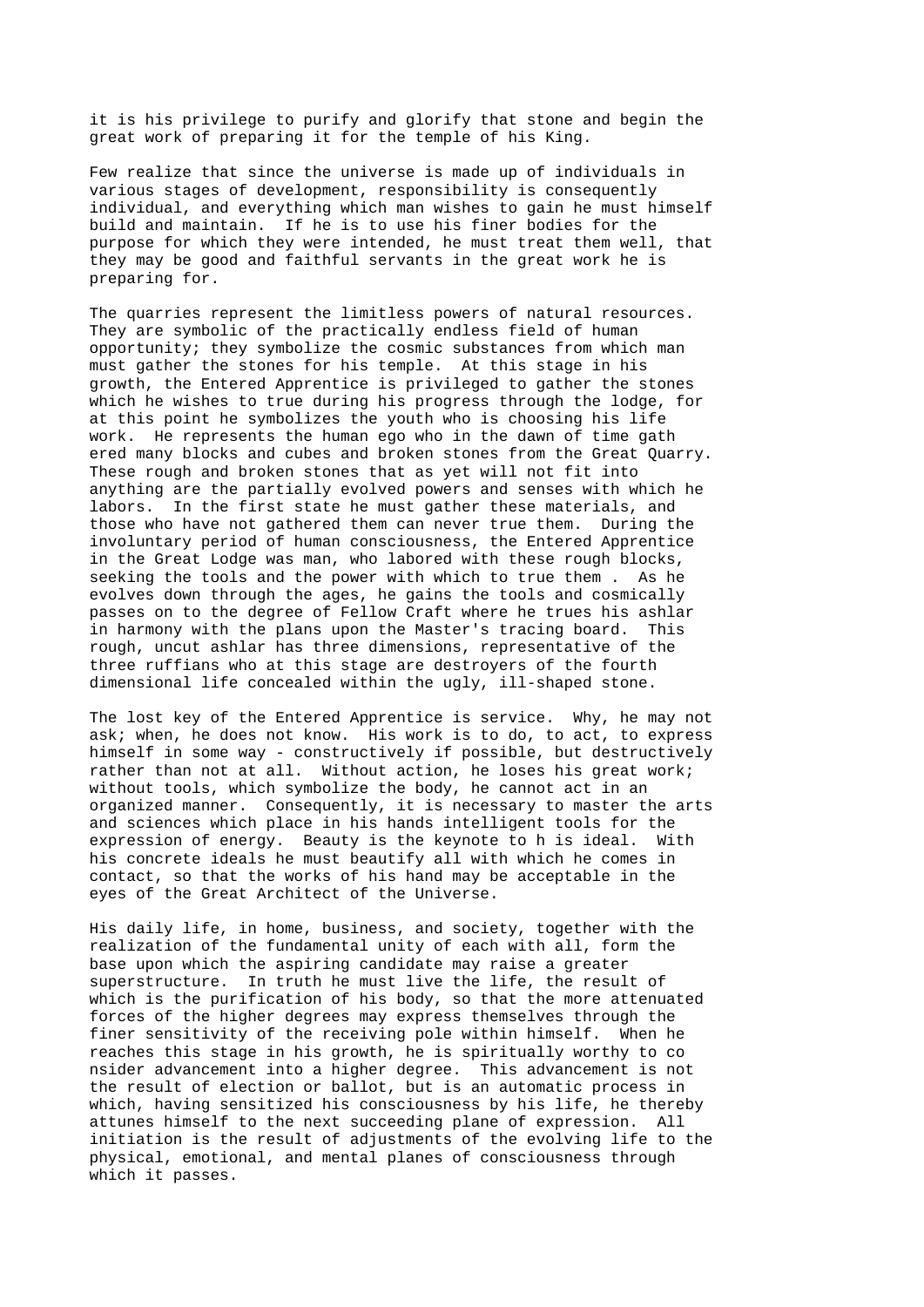We may now consider the spiritual requirements of one who feels that he would mystically correlate himself with that great spiritual fraternity which, concealed behind the exoteric rite, forms the living power of the Entered Apprentice lodge:

1. It is essential that the Entered Apprentice should have studied sufficiently the subject of anatomy to have at least a general idea of the physical body, for the entire degree is based upon the mystery of form. The human body is the highest manifestation of form which he is capable of analyzing. Consequently, he must devote himself to the study of his own being and its mysteries and complexities.

2. The Entered Apprentice must realize that his body is the living temple of the living God and treat it accordingly; for when he abuses or mistreats it he breaks the sacred obligations which he must assume before he can ever hope to understand the true mysteries of the Craft. The breaking of his pact with the higher Life evolving within himself unfailingly invokes the retributive agencies of Nature.

3. He must study the problem of the maintenance of bodies through food, clothing, breathing, and other necessities, as all of these are important steps in the Entered Apprentice lodge. Those who eat immoderately, dress improperly, and use only about one-third of their lung capacity can never have the physical efficiency necessary for the fullest expression of the higher Life.

4. He must grow physically and in the expression of concrete things. Human relationships must be idealized at this time, and he must seek to unfold all unselfish qualities which are necessary for the harmonious working of the Mason and his fellow men on the physical plane of Nature.

5. He must seek to round off all inequalities. He can best do this by balancing his mental and physical organisms through the application and study of the seven liberal arts and sciences.

Until he is relatively master of these principles on the highest plane within his own being, he cannot hope spiritually to attract to himself, through the qualities of his own character, the life-giving ray of the Fellow Craft. When he reaches this point, however, he is spiritually ready to hope for membership in a more advanced degree.

The Mason must realize that his innermost motives are the index of his real self, and those who allow social position, financial or business considerations or selfish and materialistic ideals, to lead them into the Masonic Brotherhood have thereby automatically separated themselves from the Craft. They can never do any harm to Freemasonry by joining because they cannot get in. Ensconced within the lodge, they may feel that they have deceived the Grand Master of the Universe, but when the spiritual lodge me ets to carry on the true work of the Craft, they are disqualified and absent. Watch fobs, lapel badges, and other insignia do not make Masons; neither does the ritual ordain them. Masons are evolved through the self-conscious effort to live up to the highest ideals within themselves; their lives are the sole insignia of their rank, greater by far than any visible, tangible credential.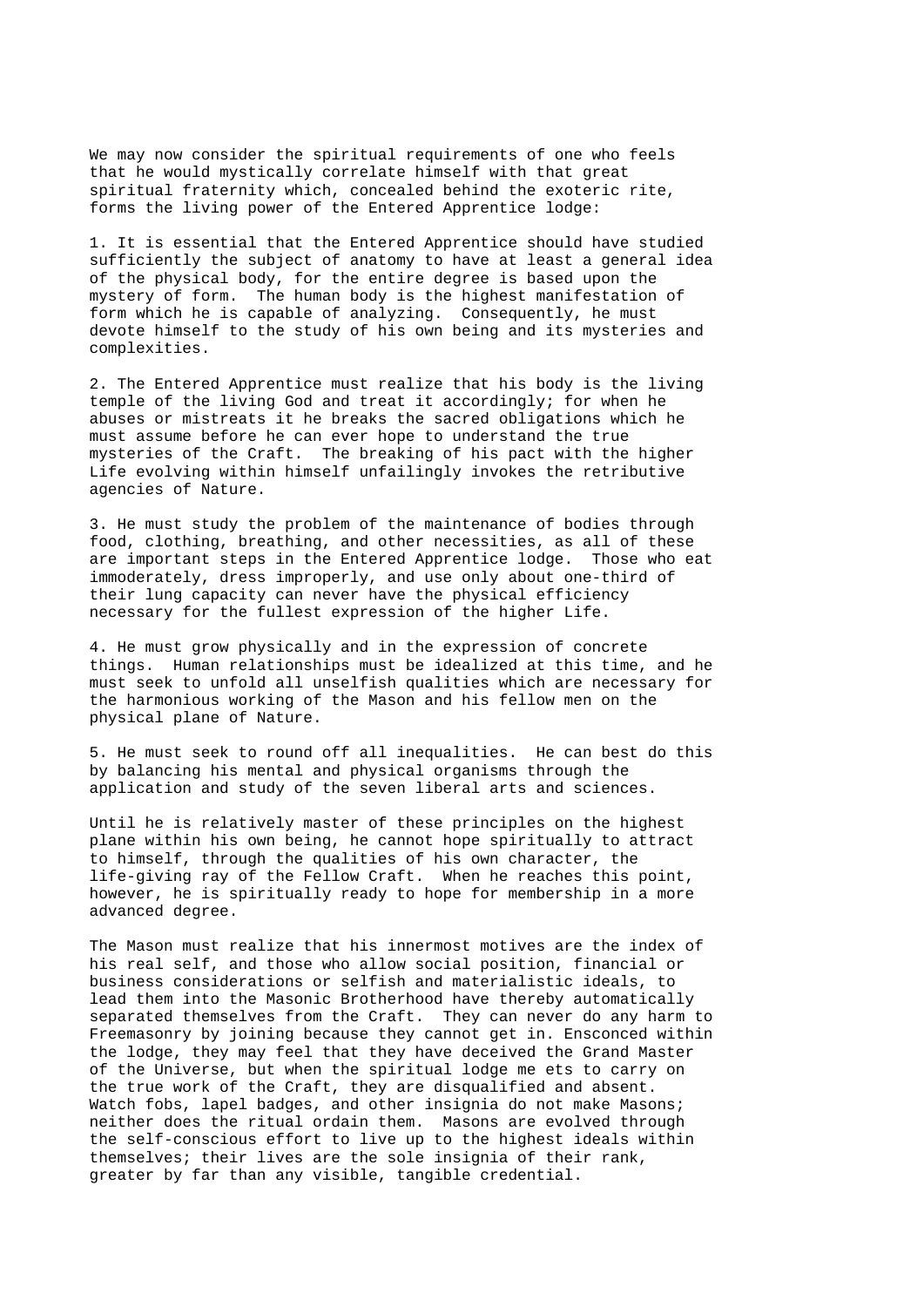Bearingy this in mind, it is possible for the unselfish, aspiring soul to become spiritually and liberally vouched for by the centers of consciousness as an Entered Apprentice. It means he has taken the first grand step on the path of personal liberation. He is now symbolized as the child with the smiling face, for with the simplicity of a child he places himself under the protection of his great spiritual Father, willing and glad to obey each of His commands. Having reached this point and having done th e best it was possible for him to do, he is in position to hope that the powers that be, moving in their mysterious manner, may find him worthy to undertake the second great step in spiritual liberation.

# CHAPTER IV THE FELLOW CRAFT

Life manifests not only through action on the physical plane, but through human emotion and sentiment. This is the type of energy taken up by the student when he starts his labors in the Fellow Craft. From youth with its smiling face, he passes on to the greater responsibilities of manhood.

On the second step of the temple stands a soldier dressed in shining armor, but his sword is sheathed and a book is in his hand. He is symbolic of strength, the energy of Mars, and the wonderful step in spiritual unfoldment which we know as Fellow Craft. Through each one of us course the fiery rays of human emotion, a great seething cauldron of power behind each expression of human energy. Like spirited horses chafing at the bit, like hounds eager for the chase, the emotional powers cannot be held in che ck, but break the walls of restraint and pour forth as fiery expressions of dynamic energy. This great principle of emotion we know as the second murderer of Hiram. Through the perversion of human emotions there comes into the world untold sorrow, which through reaction, manifests in the mental and physical bodies.

It is strange how divine powers may become perverted until each expression and urge becomes a ruffian and a murderer. The divine compassion of the gods manifests in this world of form very differently than in the realms of light. Divine compassion is emergized by the same influxes as mortal passions and the lusts of earth. The spiritual light rays of Cosmos - the Fire Princes of the Dawn - which seethe and surge through the unregenerate man, are the impulses which he perverts to murder and hate. The cea seless power of Chaos, the seething pinwheel spiralds of perpetual motion, whose majestic cadences are the music of the spheres, are energized by the same great power that man uses to destroy the highest and best. The same mystic power that keeps the planets in their orbits around the solar body, the same energy that keeps each electron spinning and whirling, the same energy that is building the temple of God, is now a merciless slave-driver which , unmastered and uncurbed, strikes the Compassionate One and sends him reeling backward into the darkness of his prison. Man does not listen to that little voice which speaks to him in ever loving, ever sorrowful tones. This voice speaks of the peace accompanying the constructive application of energy which he must chain if he would master the powers of creation. How long will it take King Hiram of Tyre, the warrior on the second step, symbolic of the Fellow Craft of the Cosmic Lodge, to teach mankind the lessons of sel f-mastery? The teacher can do it only as he daily depicts the miseries which are the resilt of uncurbed appetites. The strength of man was not given to be used destructively but that he might build a temple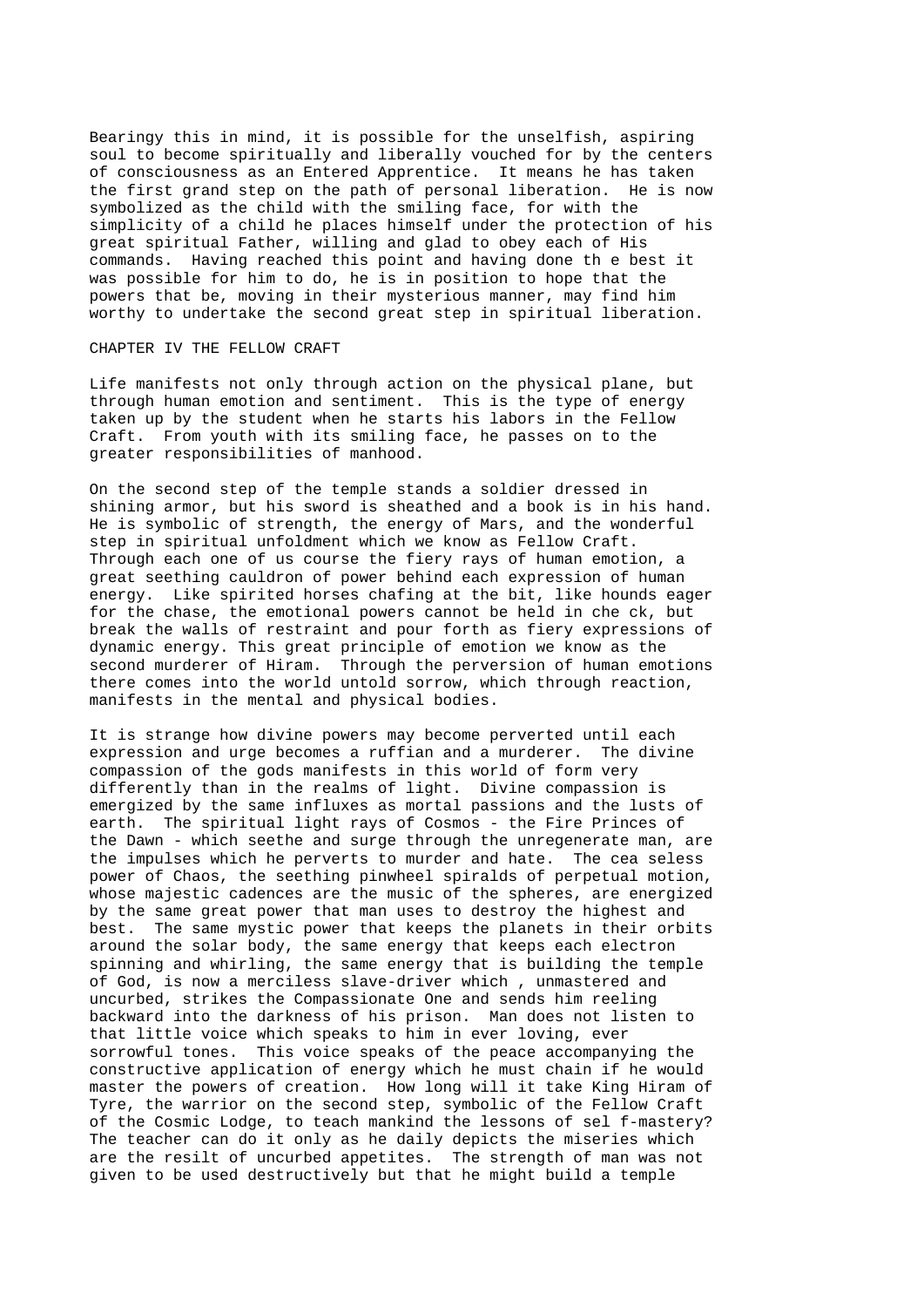worthy to be the dwelling place of the Great Architect of the universe. God is glorifying himself through the individualized portions of himself, and is slowly teaching these individualized portions to understand and glorify the whole.

The day has come when Fellow Craftsmen must know and apply their knowledge. The lost key to their grade is the mastery of emotion, which places the energy of the universe at their disposal. Man can only expect to be entrusted with great power by proving his ability to use it constructively and selflessly. When the Mason learns that the key to the warrior on the block is the proper application of the dynamo of living power, he has learned the mystery of his Craft. The seething energies of Lucifer are in his hands and before he may step onward and upward, he must prove his ability to properly apply energy. He must follow in the footsteps of his forefather, Tubal-Cain, who with the mighty strength of the war god hammered his sword into a plowshare. Incessant vigilance over thought, action, and desire is indispensable to those who wish to make progress in the unfolding of their own being, and the Fellow Craft's degree is the degree of transmutation. The hand that slays must lift the fallen, while the lips given to cursing must be taught to pray. The heart that hates must learn the mystery of compassion, as the result of a deeper and more perfect understanding of man's relation to his brother. The firm, kind hand of spirit must curb the flaming powers of emotion with an iron grip. In the realization and application of these principles lies the key of the Fellow Craft.

In this degree, the two points of the compass (one higher than the other), symbolize the heart and mind, and with the expression of the higher emotions the heart point of the compass is liberated from the square, which is an instrument used to measure the block of matter and therefore symbolizes form.

A large percentage of the people of the world at the present time are passing through, spiritually, the degree of the Fellow Craft, with its five senses. The sense perceptions come under the control of the emotional energies, therefore the development of the senses is necessary to the constructive expression of the Fellow Craft power. Man must realize that all the powers which his many years of need have earned for him have come in order that through them he may liberate more fully the prisoner within his own being. As the Fellow Craft degree is the middle of the three, the spiritual duty of each member is to reach the point of poise or balance, which is always secured between extremes. The mastery of expression is also to be found in this degree. The keywords of the Fellow Craft may be briefly defined as compassion, poise, and transmutation.

In the Fellow Craft degree is concealed the dynamo of human life. The Fellow Craft is the worker with elemental fire, which it is his duty to transmute into spiritual light. The heart is the center of his activity and it is while in this degree that the human side of the nature with its constructive emotions should be brought out and emphasized. But all of these expressions of the human heart must become transmuted into the emotionless compassion of the gods, who despite the suffering of the moment, gaze down upon mankind and see that it is good.

When the candidate feels that he has reached a point where he is able to manifest every energizing current and fire-flame in a constructive, balanced manner and has spiritually lifted the heart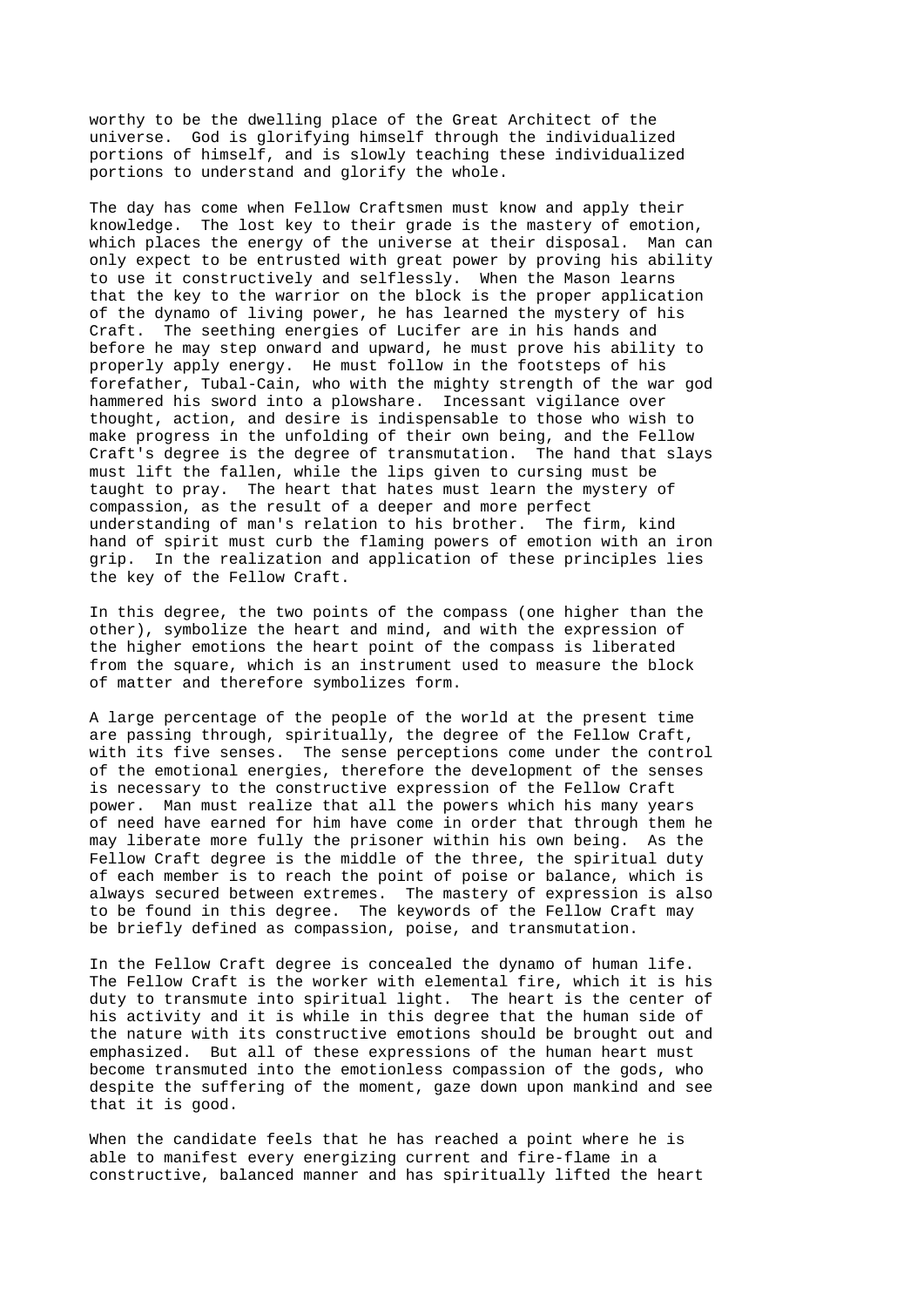sentiments of the mystic out of the cube of matter, he may then expect that the degree of Master Mason is not far off, and so may look forward eagerly to the time of his spiritual ordination into the higher degree. He should now study himself and realize that he cannot receive promotion into the spiritual lodge unti l his heart is attuned to a superior, spiritual influx from the causal planes of consciousness.

The following requirements are necessary before the student can spiritually say that he is a member of the ancient and accepted rite of the Fellow Craft:

1. The mastery of emotional outbreaks of all kinds, poise under trying conditions, kindness in the face of unkindness, and simplicity with its accompanying power. These points show that the seeker is worthy of being taught by a Fellow Craftsman.

2. The mastery of the animal energies, the curbing of passion and desire, and the control of the lower nature mark the faithful attempts on the part of the student to be worthy of the Fellow Craft.

3. The understanding and mastery of the creative forces, the consecration of them to the unfolding of the spiritual nature, and a proper understanding of their physical application, are necessary steps at this stage of the student's growth.

4. The transmutation of personal affection into impersonal compassion shows that the Fellow Craftsman truly understands his duties and is living in a manner worthy of his order. Personalities cannot bind the true second degree member, for having raised one point of the compasses he now realizes that all personal manifestations are governed by impersonal principles.

5. At this point the candidate consecrates the five senses to the study of human problems with the unfolding of sense centers as the motive; for he realizes that the five senses are keys, the proper application of which will give him material for spiritual transmutation if he will apply to them the common divisor of analogy.

The Entered Apprentice may be termed a materialistic degree. The Fellow Craft is religious and mystical, while the Master Mason is occult or philosophical. Each of these is a degree in the unfoldment of a connected life and intelligence, revealing in ever fuller expression the gradual liberation of the Master from the trianglar cell of threefold negation which marks the early stage of individualization.

# CHAPTER V THE MASTER MASON

On the upper steps of spiritual unfoldment stands the Master Mason, who spiritually represents the graduate from the school of esoteric learning. In the ancient symbols he is represented as an old man leaning upon a staff, his long white beard upon his chest, and his deep, piercing eyes sheltered by the brows of a philosopher. He is in truth old, not in years, but in wisdom and understanding, which are the only true measurement of age. Through years and lives of labor he has found the staff of life and tr uth upon which he leans. He no longer depends upon the words of others but upon the still voice that speaks from the heart of his own being. There is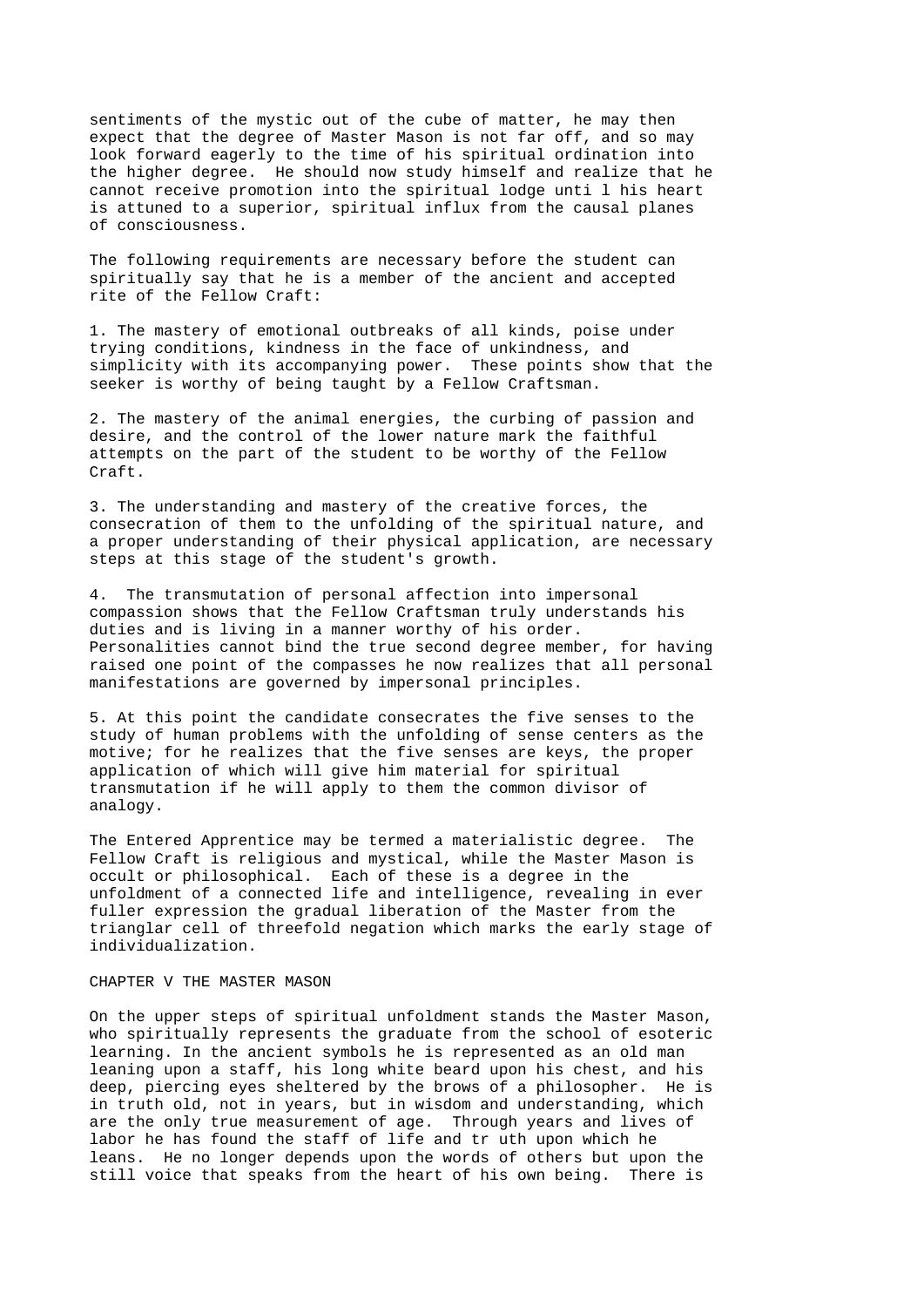no more glorious position that a man may hold than that of a Master Builder, who has risen by labor through the degrees of human consciousness. Time is the differentiation of eternity devised by man to measure the passage of human events. On the spiritual planes of Nature it is the space or distance between the s tages of spiritual growth and hence is not m easurable by material means. Many a child comes into this world a Grand Master of the Masonic School, while many a revered and honored brother passes silently to rest without having gained admittance to its gate. The Master Mason is one whose life is full, pressed down and brimming over with the experience he has gained in his slow pilgrimage up the winding stairs.

The Master Mason embodies the power of the human mind, that connecting link which binds heaven and earth together in an endless chain. His spiritual light is greater because he has evolved a higher vehicle for its expression. Above even constructive action and emotion soars the power of thought which swiftly flies on wings to the source of Light. The mind is the highest form of his human expression and he passes into the great darkness of the inner room illuminated only by the fruits of reason. The glor ious privileges of a Master Mason are in keeping with his greater knowledge and wisdom. From the student he has blossomed forth as the teacher; from the kingdom of those who follow he has joined that little group who must always lead the way. For him the Heavens have opened and the Great Light has bathed him in its radiance. The Prodigal Son, so long a wanderer in the regions of darkness, has returned again to his Father's house. The voice speaks from the Heavens, its power thrilling the Master until hi s own being seems filled with its divinity, saying, "This is my beloved Son, in whom I am well pleased." The ancients taught that the sun was not a source of light, life, or power, but a medium through which life and light were reflected into physical substance. The Master Mason is in truth a sun, a great reflector of light, who radiates through his organism, purified by ages of preparation, the glorious power which is the light of the Lodge. He, in truth, has become the spokesman of the Most High. He st ands between the glowing fire light and the world. Through him passes Hydra, the great snake, and from its month there pours to man the light of God. His symbol is the rising sun, for in him the globe of day has indeed risen in all its splendor from the darkness of the night, illuminating the immortal East with the first promise of approaching day.

With a sigh the Master lays aside his tools. For him the temple is nearing completion, the last stones are being placed, and he slakes his lime with a vague regret as he sees dome and minaret rise through the power of his handiwork. The true Master does not long for rest, and as he sees the days of his labor close, a sadness weighs upon his heart. Slowly the brothers of his Craft leave him, each going his respective way; and, climbing step by step, the Master stands alone on the pinnacle of the temple. One stone must yet be placed, but this he cannot find. Somewhere it lies concealed. In prayer he kneels, asking the powers that be to aid him in his search. The light of the sun shines upon him and bathes him in a splendor celestial. Suddenly a voice speaks from the Heavens, saying, "The temple is finished and in my faithful Master is found the missing stone."

Both points of the compasses are now lifted from under the square. The divine is liberated from its cube; heart and mind alike are liberated from the symbol of mortality, and as emotion and thought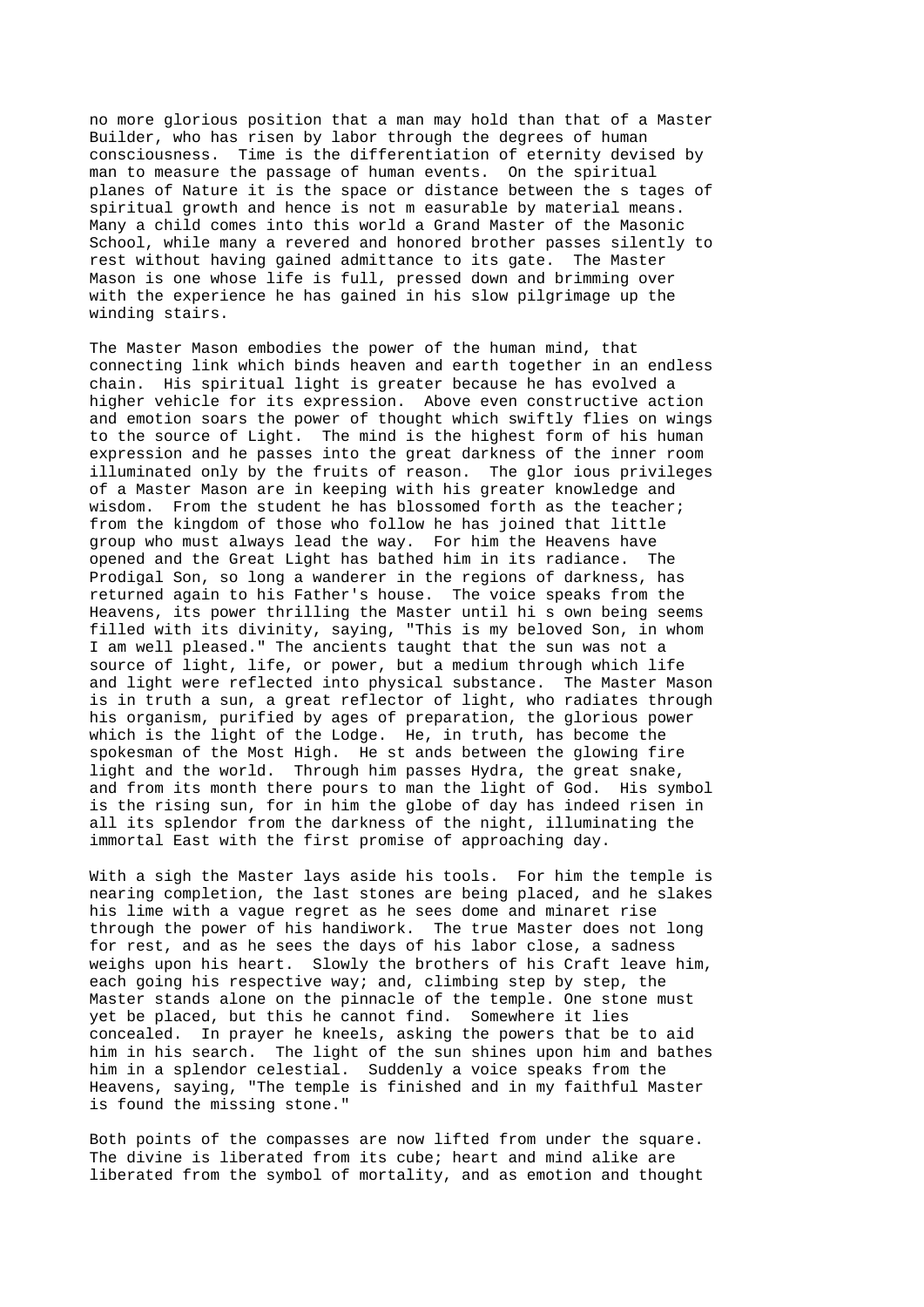they unite for the glorification of the greatest and the highest. Then the Sun and Moon are united and the Hermetic Degree is consummated.

The Master Mason is afforded opportunities far beyond the reach of ordinary man, but he must not fail to realize that with every opportunity comes a cosmic responsibility. It is worse by far to know and not to do than never to have known at all. He realizes that the choice of avoiding responsibility is no longer his and that for him all problems must be met and solved. The only joy in the heart of the Master is the joy of seeing the fruits of his handiwork. It can be truly said of the Master that throug h suffering he has learned to be glad, through weeping he has learned to smile, and through dying he has learned to live. The purification and probationship of his previous degrees have so spiritualized his being that he is in truth a glorious example of God's Plan for His children. The greatest sermon he can preach, the greatest lesson he can teach, is that of standing forth a living proof of the Eternal Plan. The Master Mason is not ordained: h e is the natural product of cause and effect, and none but those who live the cause can produce the effect. The Master Mason, if he be truly a Master, is in communication with the unseen powers that move the destinies of life. As the Eldest Brother of the lodge, he is the spokesman for the spiritual hierarchies of his Craft. He no longer follows the direction of others, but on his own tracing board he lays out the plans which his brothers are to follow. He realizes this, and so lives that every line and plan which he gives out is inspired by the divine with in h imself. His glorious opportunity to be a factor in the growth of others comes before all else. At the seat of mercy he kneels, a faithful servant of the Highest within himself and worthy to be given control over the lives of others by having first controlled himself.

Much is said concerning the loss of the Master's Word and how the seekers go out to find it but bring back only substitutes. The true Master knows that those who go out can never find the secret trust. He alone can find it who goes within. The true Master Builder has never lost the Word but has cherished it in the spiritual locket of his own being. From those who have the eyes to see, nothing is concealed; to those who have the right to know, all things are open books. The true Word of the three Grand Masters has never been concealed from those who have the right to know it nor has it ever been revealed to those who have not prepared a worthy shrine to contain it. The Master knows, for he is a Temple Builder. Within the setting of his own bodies, the Philosopher's Stone is placed; for in truth it is the heart of the Phoenix, that strange bird which rises with renewed youth from the ashes of its burned body. When the Master's heart is as pure and white as the diamond that he wears, he will then become a living stone-the crown jewel in the diadem of his Craft.

The Word is found when the Master himself is ordained by the living hand of God, cleansed by living water, baptized by living fire, a Priest-King after the Order of Melchizedek, who is above the law.

The geat work of the Master Mason can be called the art of balance. To him is given the work of balancing the triangle that it may blaze forth with the glory of the Divine Degree. The triple energies of thought, desire, and action must be united in a harmonious blending of expression. He holds in his hands the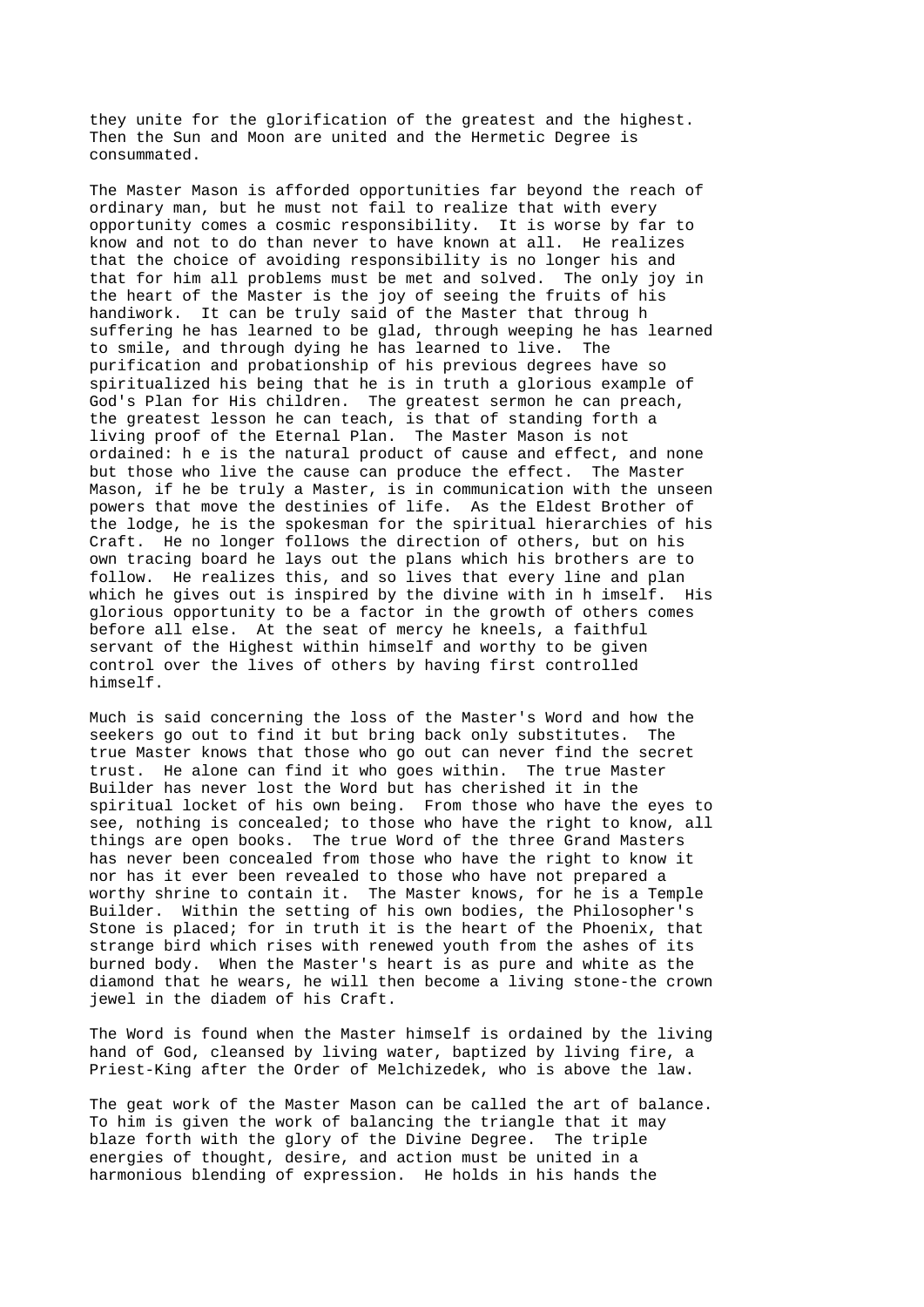triple keys; he wears the triple crown of the ancient Magus, for he is in truth the King of heaven, earth, and hell. Salt, sulphur, and mercury are the elements of his work and with the philosophi cal mercury he seeks to blend all powers to the glorifying of one end.

Behind the degree of Master Mason, there is another not known to earth. Far above him stretch other steps concealed by the blue veil which divides the seen from the unseen. The true Brother knows this, therefore he works with an end in view far above the concept of mortal mind. He seeks to be worthy to pass behind that veil and join that band who, unhonored and unsung, carry the responsibilities of human growth. His eyes are fixed forever on the Seven Stars which shine down from somewhere above the uppe r rung of the ladder. With hope, faith, and charity he climbs the steps, and whispering the Master's Word to the Keeper of the Gates, passes on behind the veil. It is then, and then only, that a true Mason is born. Only behind this veil does the mystic student come into his own. The things which we see around us are but forms-promises of a thing unnamed, symbols of a truth unknown. It is in the spiritual temple built without the voice of wo rkmen or the sound of hammer that the true initiation is given, and there, robed in the simple lambskin of a purified body, the student becomes a Master Mason, chosen out of the world to be an active worker in the name of the Great Architect. It is there alone, unseen by mortal eyes, that the Greater Degrees are given and there the soul radiating the light of Spirit becomes a living; star in the blue canopy of the Masonic lodge.

### TRANSMUTATION

Masonry is eternal truth, personified, idealized, and yet made simple. Eternal truth alone can serve it. Virtue is its priest, patience its warden, illumination its master. The world cannot know this, however, save when Masons in their daily life prove that it is so. Its truth is divine, and is not to be desecrated or defamed by the thoughtlessness of its keepers. Its temple is a holy place, to be entered in reverence. Material thoughts and material dissensions must be left without its gate. They may not enter. Only the pure of heart, regenerated and transmuted, may pass the sanctity of its veil. The schemer has no place in its ranks, nor the materialist in its shrine; for Masons walk on hallowed ground, sanctified by the veneration of ages. Let the tongue be stilled, let the heart be stilled, let the mind be stilled. In reverence and in the silence, stillness shall speak: the voice of stillness is the voice of the Creator. Show your light and yo ur power to men, but before God what have you to offe r, save in humility? Your robes, your tinsel, and your jewels mean naught to Him, until your own body and soul, gleaming with the radiance of perfection, become the living ornaments of your Lodge.

# THE PRESENCE OF THE MASTER

The Mason believes in the Great Architect, the living keystone of creation's plan, the Master of all Lodges, without whose spirit there is no work. Let him never forget that the Master is near. Day and night let him feet the presence of the Supreme or Overshadowing One. The All-Seeing Eye is upon him. Day and night this great Orb measures his depths, seeing into his innermost soul of souls, judging his life, reading his thoughts, measuring his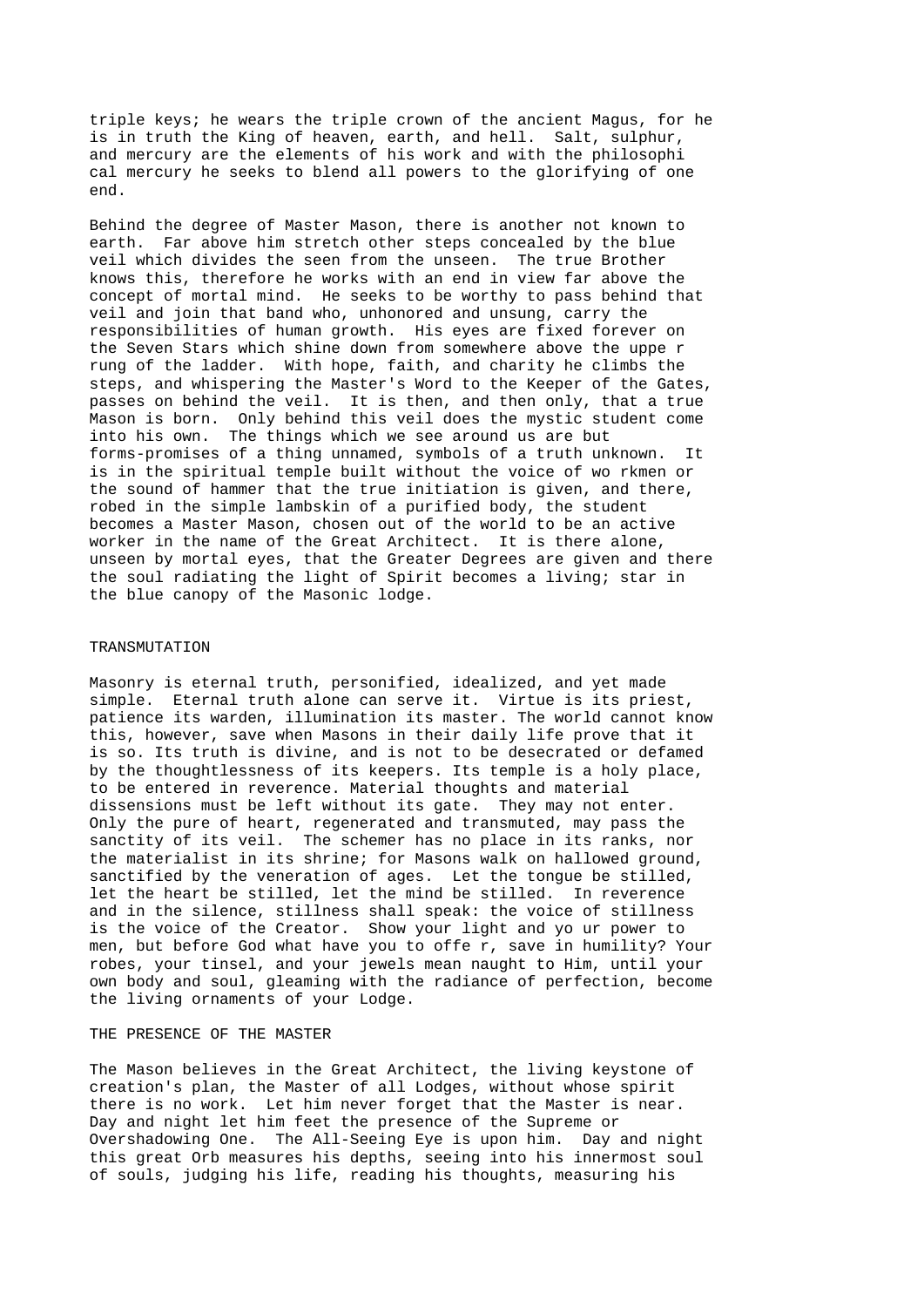aspirations, and rewarding his sincerity. To this All-Seein g One he is accountable; to none other must he account. This Spirit passes with him out of the Lodge and measures the Mason in the world. This Spirit is with him when he buys and sells. It is with him in his home. By the light of day and by the darkness of night it judges him. It hears each thoughtless word. It is the silent witness to every transaction of life, the silent Partner of every man. By the jury of his acts, each man is judged. Let e very Mason know that his obligations include not only those w ithin the narrow Lodge, bordered by walls of stone and brick, but those in the Great Lodge, walled only by the dome of heaven. The Valley of Jehoshaphat waits for him who is false to any creature, as surely as it waited for the breakers of the Cosmic oath.

CHAPTER VI

# THE QUALIFICATIONS OF A TRUE MASON

Every true Mason has come into the realization that there is but one Lodge - that is, the Universe - and but one Brotherhood, composed of everything that moves or exists in any of the planes of Nature. He realizes that the Temple of Solomon is really the Temple of the Solar Man -Sol-Om-On - the King of the Universe manifesting through his three primordial builders. He realizes that his vow of brotherhood and fraternity is universal, and that mineral, plant, animal, and man are all included in the true Mas onic Craft. His duty as an elder brother to all the kingdoms of Nature beneath him is well understood by the true Craftsman, who would rather die than fail in this, his great obligation. He has dedicated his life upon the altar of his God and is willing and glad to serve the lesser through the powers he has gained from the greater. The mystic Mason, in building the eyes that see behind the apparent ritual, recognizes the oneness of life manif esting through the diversity of form.

The true disciple of ancient Masonry has given up forever the worship of personalities. With his greater insight, he realizes that all forms and their position in material affairs are of no importance to him compared to the life which is evolving within. Those who allow appearances or worldly expressions to deter them from their self-appointed tasks are failures in Masonry, for Masonry is an abstract science of spiritual unfoldment. Material prosperity is not the measure of soul growth. The true Mason r ealizes that behind these diverse forms there is one connected Life Principle, the spark of God in all living things. It is this Life which he considers when measuring the worth of a brother. It is to this Life that he appeals for a recognition of spiritual Unity. He realizes that it is the discovery of this spark of Unity which makes him a conscious member of the Cosmic Lodge. Most of all, he must learn to understand that this divine spark shines out as brightly from the body of a foe as it does from t he dearest friend. The true Mason has learned to be divinely impersonal in thought, action, and desire.

The true Mason is not creed-bound. He realizes with the divine illumination of his lodge that as Mason his religion must be universal: Christ, Buddha or Mohammed, the name means little, for he recognizes only the light and not the bearer. He worships at every shrine, bows before every altar, whether in temple, mosque or cathedral, realizing with his truer understanding the oneness of all spiritual truth. All true Masons know that they only are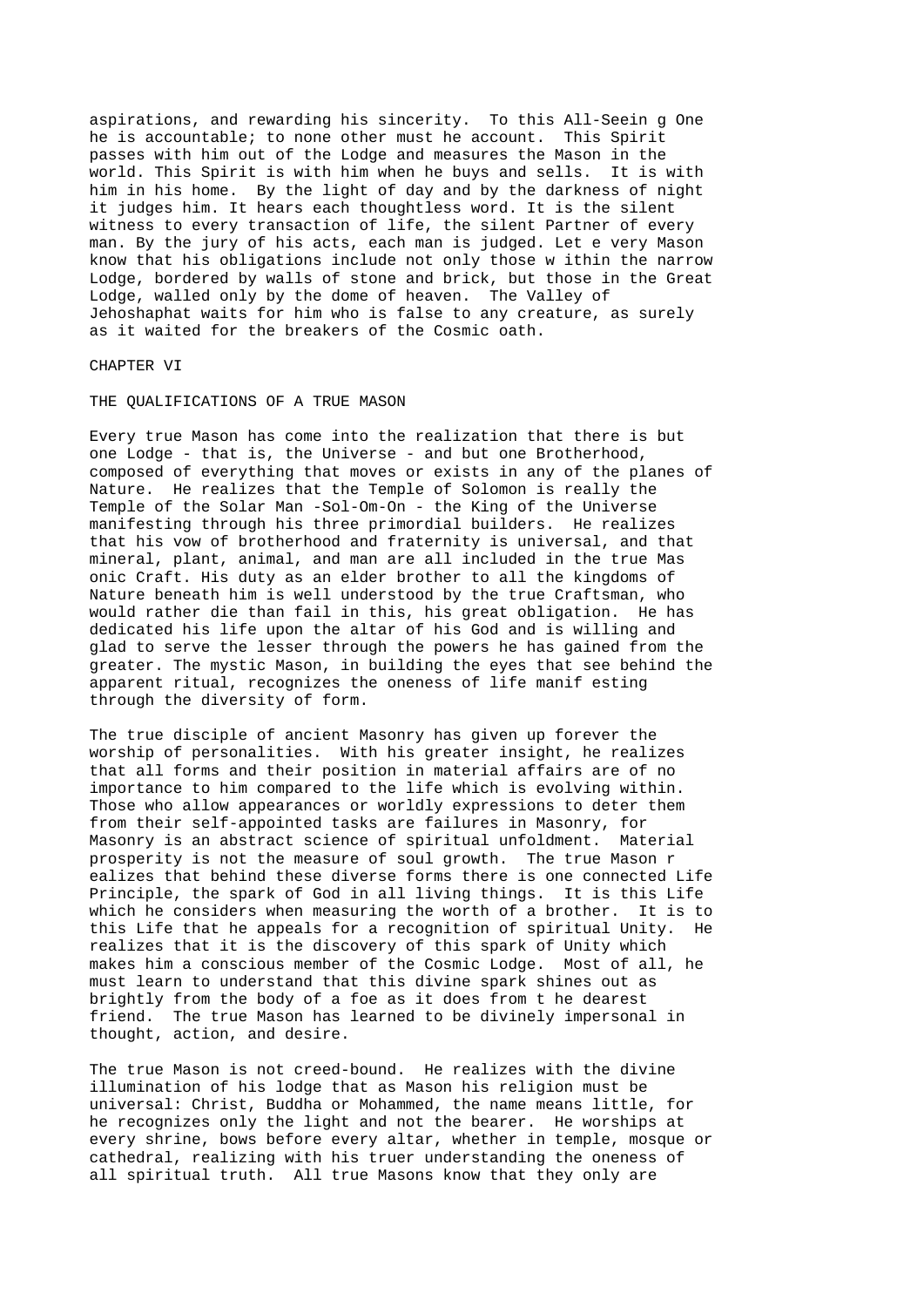heathen who, having great ideals, do not live up to them. Th ey know that all religions are but one story told in divers ways for peoples whose ideals differ but whose great purpose is in harmony with Masonic ideals. North, east, south and west stretch the diversities of human thought, and while the ideals of man apparently differ, when all is said and the crystallization of form with its false concepts is swept away, one basic truth remains: all existing things are Temple Builders, laboring for a single end. No true Mason can be narrow, for his Lodge is the divine expression of all broadness. There is no place for little minds in a great work.

The true Mason must develop the powers of observation. He must seek eternally in all the manifestations of Nature for the things which he has lost because he failed to work for them. He must become a student of human nature and see in those around him the unfolding and varying expressions of one connected spiritual Intelligence. The great spiritual ritual of his lodge is enacted before him in every action of his fellow man. The entire Masonic initiation is an open secret, for anyone can see it played ou t on the city street corners as well as in the untracked wilderness. The Mason has sworn that every day he will extract from life its message for him and build it into the temple of his God. He seeks to learn the things which will make him of greater service in the Divine Plan, a better instrument in the hands of the Great Architect, who is laboring eternally to unfold life through the medium of living things. The Mason realizes, moreover, tha t his vows, taken of his own free will and accord, give him th e divine opportunity of being a living tool in the hands of a Master Workman.

The true Master Mason enters his lodge with one thought uppermost in his mind: "How can I, as an individual, be of greater use in the Universal Plan? What can I do to be worthy to comprehend the mysteries which are unfolded here? How can I build the eyes to see the things which are concealed from those who lack spiritual understanding?" The true Mason is supremely unselfish in every expression and application of the powers that have been entrusted to him. No true Brother seeks anything for himself, but uns elfishly labors for the good of all. No person who assumes a spiritual obligation for what he can get out of it is worthy of applying for the position even of water-carrier. The true Light can come only to those who, asking nothing, gladly give all to it.

The true brother of the Craft, while constantly striving to improve himself, mentally, physically, and spiritually through the days of his life, never makes his own desires the goal for his works. He has a duty and that duty is to fit into the plans of another. He must be ready at any hour of the day or night to drop his own ideals at the call of the Builder. The work must be done and he has dedicated his life to the service of those who know the bonds of neither time nor space. He must be ready at any moment's notice and his life should be turned into preparing himself for that call which may come when he least expects it. The Master Mason knows that those most useful to the Plan are those who have gained the most from the practical experiences of life. It is not what goes on within the tiled lodge which is the basis of his greatness, but rather the way in which he meets the problems of daily life. The true Masonic student is known by his brotherly a ctions and common sense.

Every Mason knows that a broken vow brings with it a terrible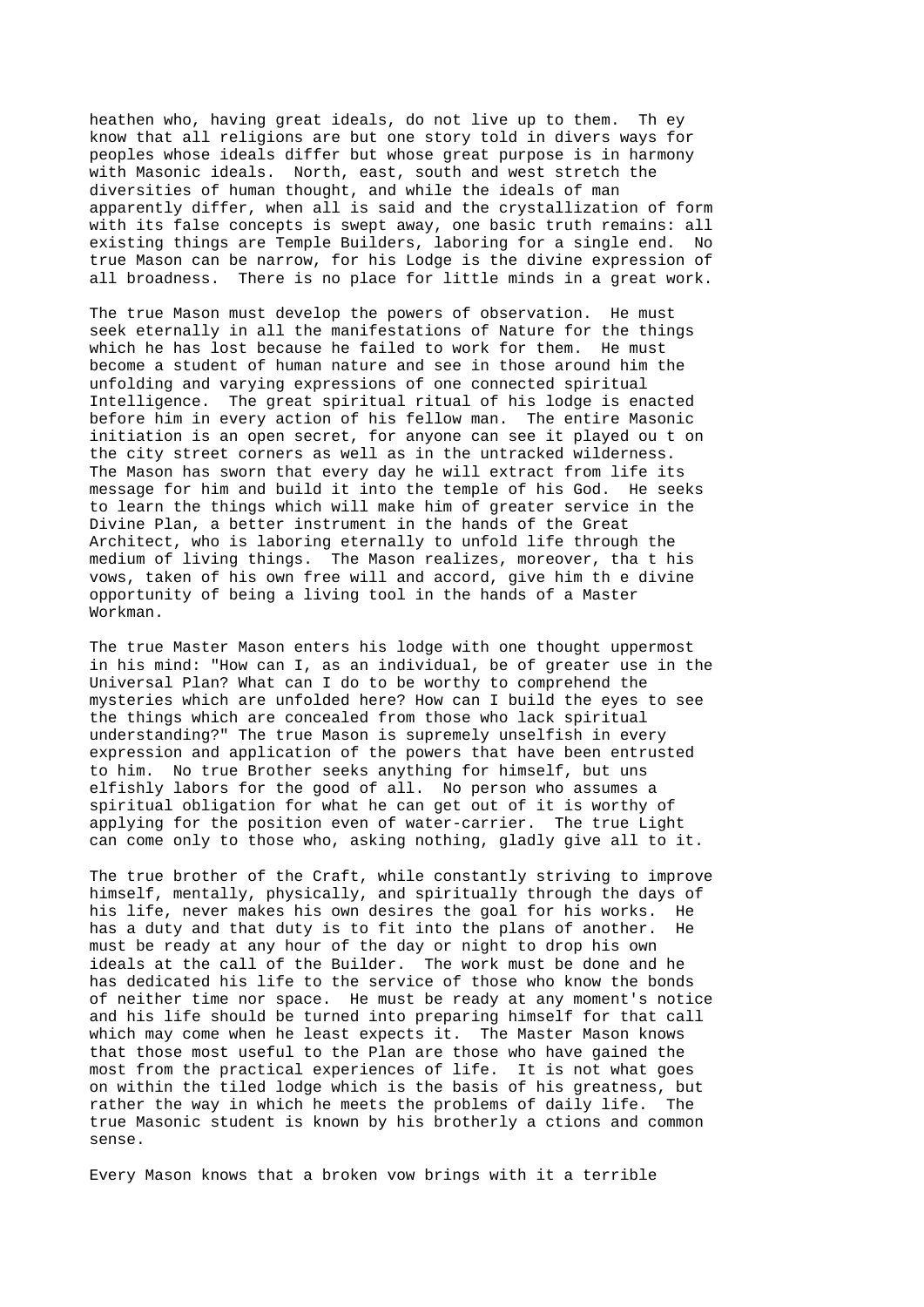penalty. Let him also realize that failure to live mentally, spiritually, and morally up to one's highest ideals constitutes the greatest of all broken oaths. When a Mason swears that he will devote his life to the building of his Father's house and then defiles his living temple through the perversion of mental power, emotional force, and active energy, he is breaking a vow which imposes not hours but ages of misery. If he is worthy to be a M ason, he must be great enough to restrain the lower side of his own nature which is daily murdering his Grand Master. He must realize that a misdirected life is a broken vow and that daily service, purification, and the constructive application of energy is a living invocation which builds within and draws to him the power of the Creator. His life is the only prayer acceptable in the eyes of the Most High. An impure life is a broken trust; a destructive action is a living curse; a narrow mind is a strang le-cord around the throat of God.

All true Masons know that their work is not secret, but they realize that it must remain unknown to all who do not live the true Masonic life. Yet if the so-called secrets of Freemasonry were shouted from the housetops, the Fraternity would be absolutely safe; for certain spiritual qualities are necessary before the real Masonic secrets can be understood by the brethren themselves. Hence it is that the alleged "exposures" of Freemasonry, printed by the thousands and tens of thousands since 1730 down to the present hour, cannot injure the Fraternity. They reveal merely the outward forms and ceremonies of Freemasonry. Only those who have been weighed in the balance and found to be true, upright, and square have prepared themselves by their own growth to appreciate the inner meanings of their Craft. To the rest of their brethren within or without the lodge their sacred rituals must remain, as Shakespeare might have said, "Words, words, words." Within the Mason's own being is concealed the Power, which, blazi ng forth from his purified being, constitutes the Builder's Word. His life is the sole password which admits him to the true Masonic Lodge. His spiritual urge is the sprig of acacia which, through the darkness of ignorance, still proves that the spiritual fire is alight. Within himself he must build those qualities which will make possible his true understanding of the Craft. He can show the world only forms which mean nothing; the life within is fo rever concealed until the eye of Spirit reveals it.

The Master Mason realizes charity to be one of the greatest traits which the Elder Brothers have unfolded, which means not only properly regulated charity of the purse but charity in thought and action. He realizes that all the workmen are not on the same step, but wherever each may be, he is doing the best he can according to his light. Each is laboring with the tools that he has, and he, as a Master Mason, does not spend his time in criticizing but in helping them to improve their tools. Instead of bla ming poor tools, let us always blame ourselves for having them. The Master Mason does not find fault; he does not criticize nor does he complain, but with malice towards none and charity towards all he seeks to be worthy of his Father's trust. In silence he labors, with compassion he suffers, and if the builders strike him as he seeks to work with them, his last word will be a prayer for them. The greater the Mason, the more advanced in his Craft, the more fatherly he grows, the walls of his Lodge broade ning out until all living things are sheltered and guarded within the blue folds of his cape. From laboring with the few he seeks to assist all, realizing with his broader understanding the weaknesses of others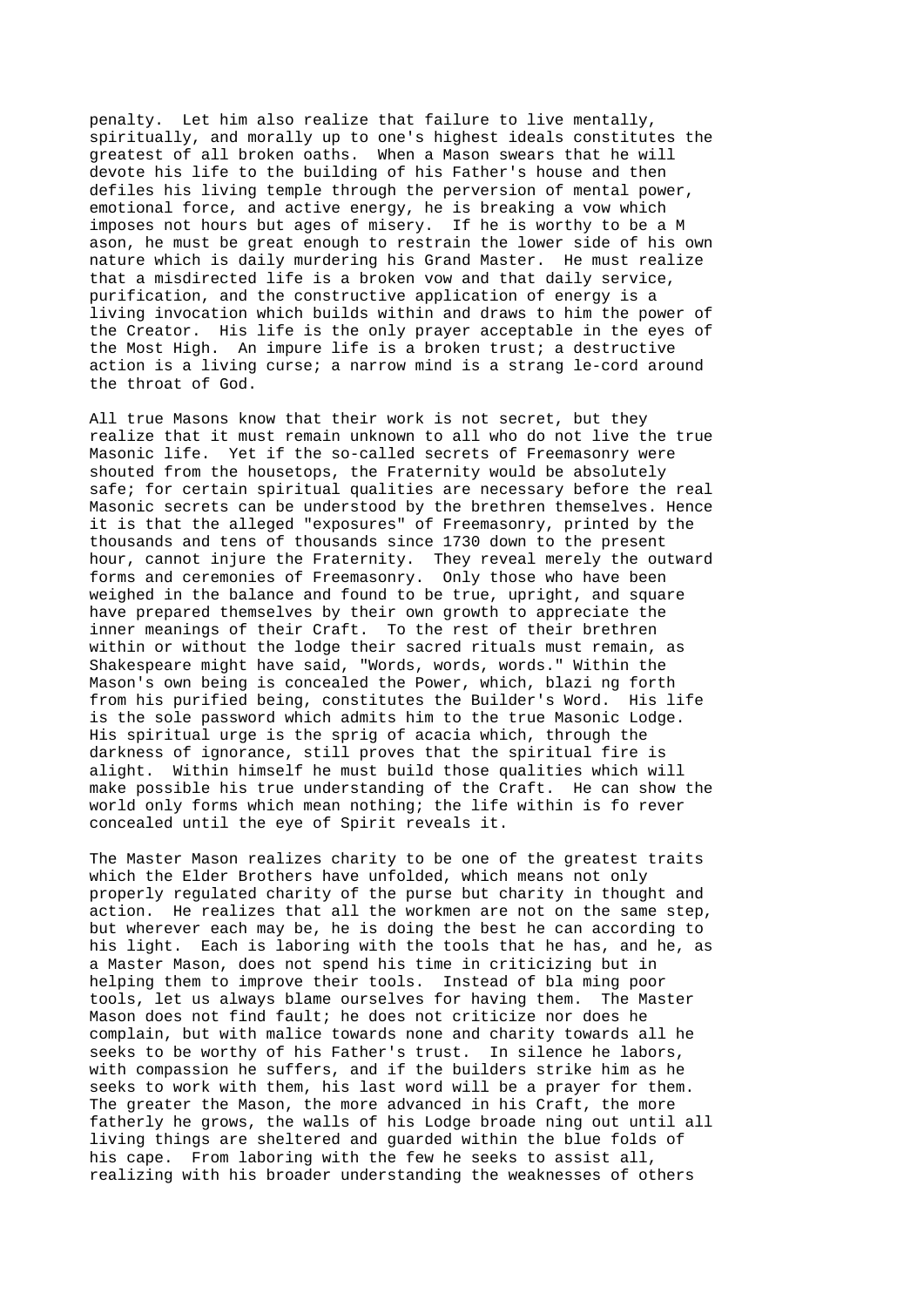but the strength of right.

A Mason is not proud of his position. He is not puffed up by his honor, but with a sinking heart is eternally ashamed of his own place, realizing that it is far below the standard of his Craft. The farther he goes, the more he realizes that he is standing on slippery places and if he allows himself for one moment to lose his simplicity and humility, a fall is inevitable. A true Mason never feels himself worthy of his Craft. A student may stand on the top of Fool's Mountain self-satisfied in his position , but the true Brother is always noted for his simplicity.

A Mason cannot be ordained or elected by ballot. He is evolved through ages of self-purification and spiritual transmutation. There are thousands of Masons who are brethren in name only, for their failure to exemplify the ideals of their Craft makes them unresponsive to the teachings and purpose of Freemasonry. The Masonic life forms the first key of the Temple and without this key, none of the doors can be opened. When this fact is better realized and lived, Freemasonry will awake, and speak the Word s o long withheld. The speculative Craft will then become operative, and the Ancient Wisdom so long concealed will rise from the ruins of its temple as the greatest spiritual truth yet revealed to man.

The true Master Mason recognizes the value of seeking for truth wherever he can find it. It makes no difference if it be in the enemy's camp; if it be truth, he will go there gladly to secure it. The Masonic Lodge is universal; therefore all true Masons will seek through the extremities of creation for their Light. The true brother of the Craft knows and applies one great paradox. He must search for the high things in lowly places and find the lowly things in high places. The Mason who feels holier than his fellow man has raised a barrier around himself through which no light can pass, for the one who in truth is the greatest is the servant of all. Many brethren make a great mistake in building a wall around their secrets, for they succeed only in shutting out their own light. Their divine opportunity is at hand. The time has come when the world needs the Ancient Wisdom as never before. Let the Mason stand forth and by living the doctrines which he preaches show to his brother man the glory of his work. He holds the keys to truth; let him unlock the door, and with his life and not his words preach the doctrine which he has so long professed.

The Fatherhood of God and the Brotherhood of Man were united in the completion of the Eternal Temple, the Great Work, for which all things came into being and through which all shall glorify their Creator.

# MASONS, AWAKE!

Your creed and your Craft demand the best that is in you. They demand the sanctifying of your life, the regeneration of your body, the purification of your soul, and the ordination of your spirit. Yours is the glorious opportunity; yours is the divine responsibility. Accept your task and follow in the footsteps of the Master Masons of the past, who with the flaming spirit of the Craft have illumined the world. You have a great privilege - the privilege of illumined labor. You may know the ends to which you work, while others must struggle in darkness. Your labors are not to be confined to the tiled Lodge alone, for a Mason must radiate the qualities of his Craft. Its light must shine in his home and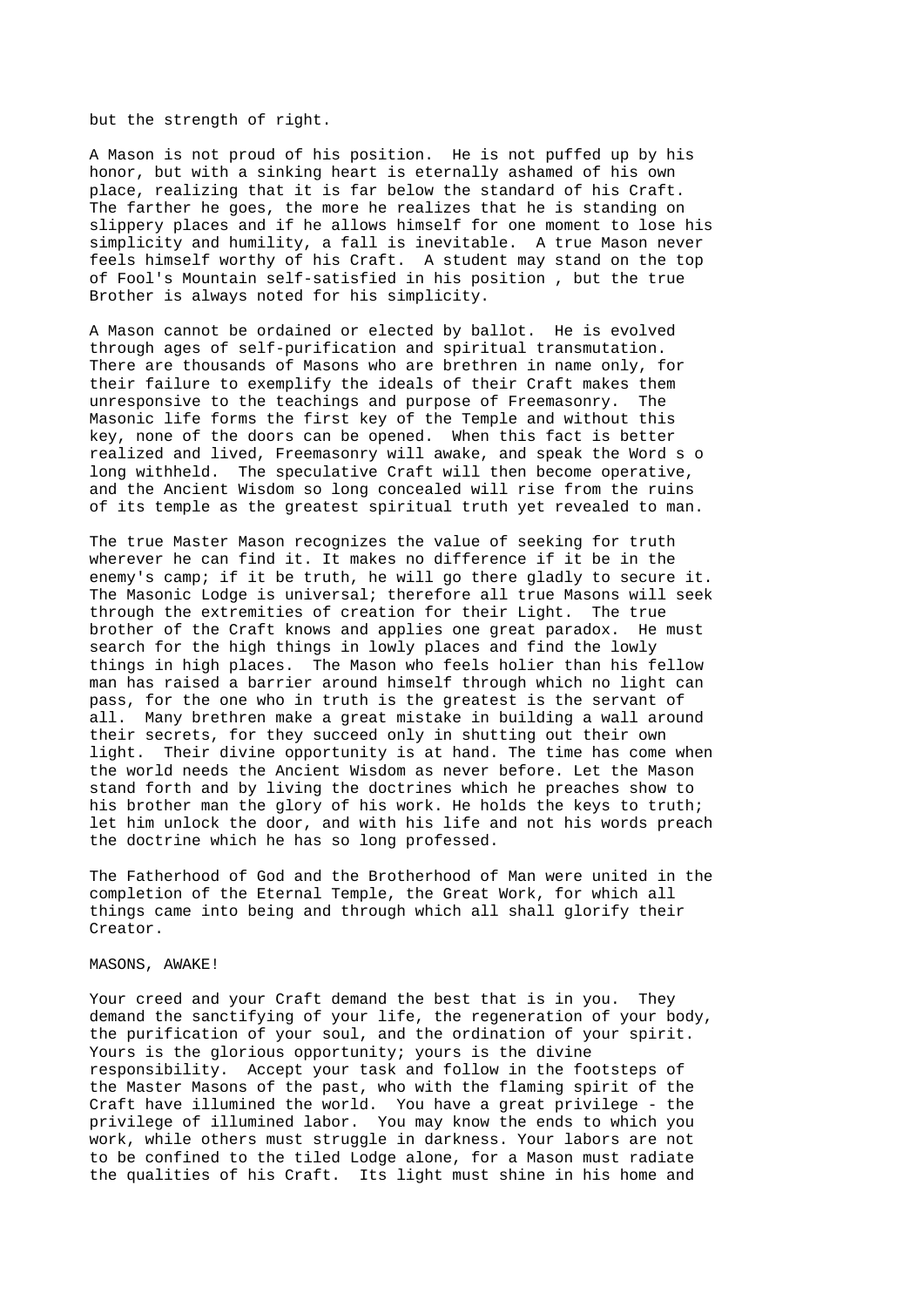in his business, glorifying his association with his fellow men. In the Lodge and out of the Lodge, the Mason must represent the highest fruitage of sincere endeavor.

# EPILOGUE THE PRIEST OF RA

What words are there in modern language to describe the great temple of Ammon Ra? It now stands amidst the sands of Egypt a pile of broken ruins, but in the heyday of its glory it rose a forest of plumed pillars holding up roofs of solid sandstone, carved by hands long laid to rest into friezes of lotus blossoms and papyrus and colored lifelike by pigments the secrets of which were lost with the civilization that discovered them.

A checkerboard floor of black and white blocks stretched out until it was lost among the wilderness of pillars. From the massive walls the impassive faces of gods unnamed looked down upon the silent files of priests who kept alight the altar fires, whose feeble glow alone alighted the massive chambeors throughout the darkness of an Egyptian night. It was a weird, impressive scene, and the flickering lights sent strange, ghostly forms scurrying among the piles of granite which rose like mighty altars from the darkness below to be lost in the shadows above.

Suddenly a figure emerged from the shadows, carrying in his hand a small oil lamp which pierced the darkness like some distant star, bringing into strange relief the figure of him who bore it. He appeared to be old, for his long beard and braided hair were quite gray, but his large black eyes shone with a fire seldom seen even in youth. He was robed from head to foot in blue and gold, and around his forehead was coiled a snake of precious metal, set with jewelled eyes that gave out flashes of light. Neve r had the light of Ra's chamber shone on a grander head or a form more powerful than that of the high priest of the temple. He was the mouthpiece of the gods and the sacred wisdom of ancient Egypt was impressed in fiery letters upon his soul. As he crossed the great room - in one hand the sceptre of the priestcraft, in the other the tiny lamp he was more like a spirit visitor from beyond the environs of death than a physical being, for his jewelled san dals made no sound and the sheen from his robes form ed a halo of light around his stately form.

Down through the silent passageways, lined with their massive pillars, passed the phantom figure - down steps lined with kneeling sphinxes and through avenues of crouching lions the priest picked his way until at last he reached a vaulted chamber whose marble floor bore strange designs traced in some language long forgotten. Each angle of the many-sided and dimly-lighted room was filled by a seated figure carved in stone, so massive that its head and shoulders were lost in shadows no eye could pierce.

In the center of this mystic chamber stood a great chest of some black stone carved with serpents and strange winged dragons. The lid was a solid slab, weighing hundreds of pounds, without handle of any kind and the chest apparently had no means of being opened without the aid of some herculean power.

The high priest leaned over and from the lamp he carried lighted the fire upon an altar that stood near, sending the shadows of that weird chamber scurrying into the most distant corners. As the flame rose, it was reflected from the great stone faces above,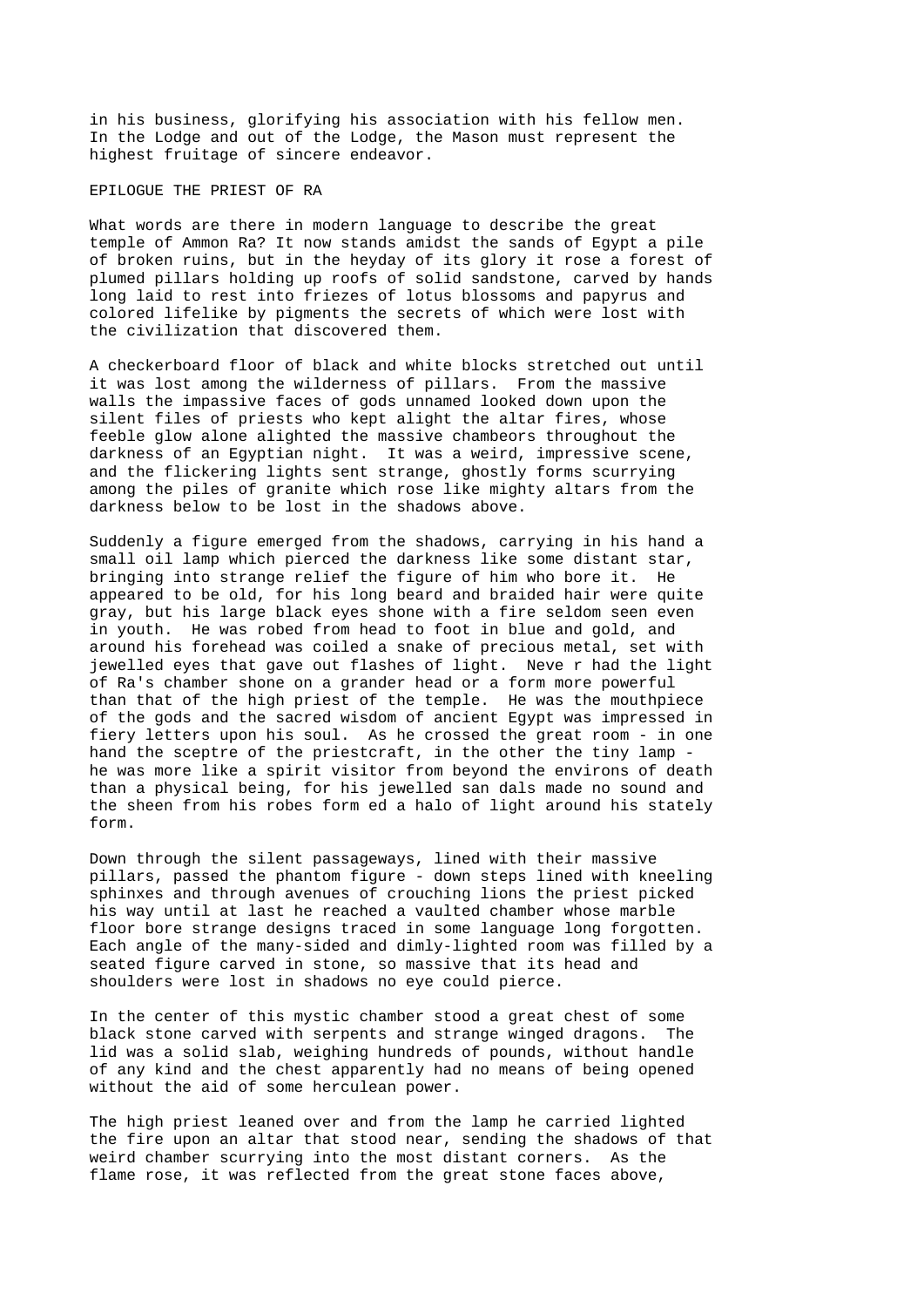which seemed to stare at the black coffer in the center of the room with their strange, sightless eyes.

Raising his serpent-wound staff and facing the chest of sombre marble, the priest called out in a voice that echoed and re-echoed from every nook and cranny of the ancient temple:

"Aradamas, come forth!"

Then a strange thing happened. The heavy slab that formed the cover of the great coffer slowly raised as though lifted by unseen hands and there emerged from its dark recesses a slim, white-clad figure with his forearms crossed on his breast-the figure of a man perhaps thirty years old, his long, black hair hanging down upon his white-robed shoulders in strange contrast to the seamless garment that he wore. His face, devoid of emotion, was as handsome and serene as the great face of Ammon Ra himself that gazed down upon the scene. Silently Aradamas stepped from the ancient tomb and advanced slowly toward the high priest. When about ten paces from the earthly representative of the gods, he paused, unfolded his arms, and extended them across his chest in salutation. In one hand he carried a cross with a ring as the upper arm and this he proffered to the priest. Aradamas stood in silence as the high priest, raising his sceptre to one of the great stone figures, addressed an invocation to the Sun-God of the universe. This finished, he then addressed the youthful figure as follows:

"Aradamas, you seek to know the mystery of creation, you ask that the divine illumination of the Thrice-Greatest and the wisdom that for ages has been the one gift the gods would shower upon mankind, be entrusted to you. Little you understand of the thing you ask, but those who know have said that he who proves worthy may receive the truth. Therefore, stand you here today to prove your divine birthright to the teaching that you ask."

The priest pronounced these words slowly and solemnly and then pointed with his sceptre to a great dim archway surmounted by a winged globe of gleaming gold.

"Before thee, up those steps and through those passageways, lies the path that leads to the eye of judgment and the feet of Ammon Ra. Go, and if thy heart be pure, as pure as the garment that thou wearest, and if thy motive be unselfish, thy feet shall not stumble and thy being shall be filled with light. But remember that Typhon and his hosts of death lurk in every shadow and that death is the result of failure."

Aradamas turned and again folded his arms over his breast in the sign of the cross. As he walked slowly through the somber arch, the shadows of the great Unknown closed over him who had dedicated his life to the search for the Eternal. The priest watched him until he was lost to sight among the massive pillars beyond the shent span that divided the living from the dead. Then slowly falling on his knees before the gigantic statue of Ra and raising his eyes to the shadows that through the long night conceal ed the face of the Sun-God, he prayed that the youth might pass from the darkness of the temple pillars to the light he sought.

It seemed that for a second a glow played around the face of the enormous statue and a strange hush of peace filled the ancient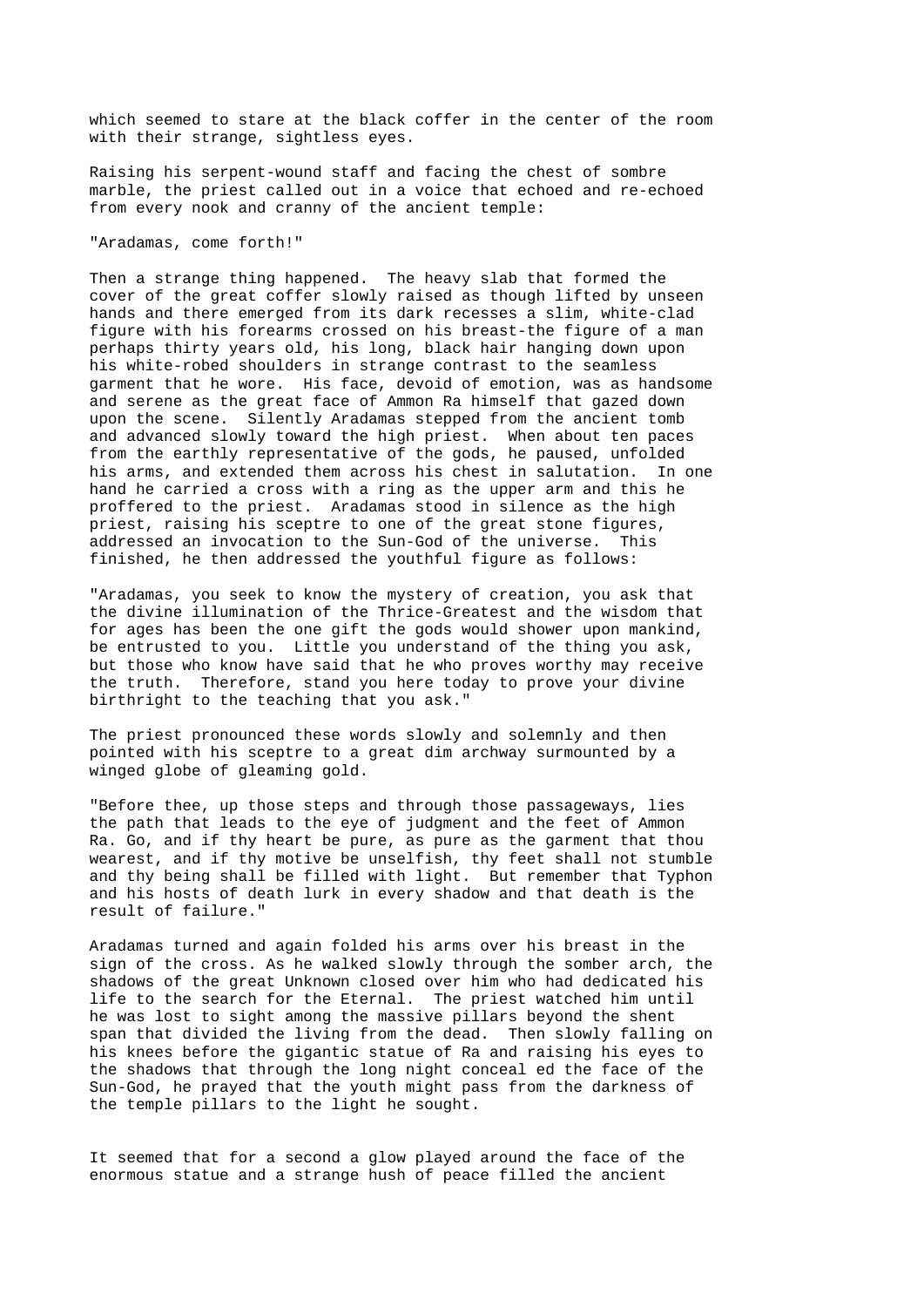temple. The high priest sensed this, for rising, he relighted his lamp and walked slowly away. His beacon of light shone fainter and fainter in the distance, and finally was lost to view among the papyrus blooms of the temple pillars. All that remained were the dying flames on the altar, which sent strange flickering glows over the great stone coffer and the twelve judges of the Egyptian dead.

In the meantime, Aradamas, his hands still crossed on his breast, walked slowly onward and upward until the last ray from the burning altar fire was lost to view among the shadows far behind. Through years of purification he had prepared himself for the great ordeal, and with a purified body and a balanced mind, he wended his way in and out amoung the pillars that loomed about him. As he walked along, there seemed to radiate from his being a faint golden glow which illuminated the pillars as he passed the m. He seemed a ghostly form amid a grove of ancient trees.

Suddenly the pillars widened out to form another vaulted room, dimly lit by a reddish haze. As Aradamas proceeded, there appeared around him swirling wisps of this scarlet light. First they appeared as swiftly moving clouds, but slowly they took form, and strange misty figures in flowing draperies hovered in the air and held out long swaying arms to stay his progress. Wraiths of ruddy mist hovered about him and whispered soft words into his ears, while weird music, like the voice of the storm and the cri es of night birds, resounded through the lofty halls. Still Aradamas walked on calm and masterful, his fine, spiritual face outlined by his raven locks in strange contrast to the sinuous forms that gathered around and tried to lure him from his purpose. Unmindful of strange forms that beckoned from ghostly archways and the pleading of soft voices, he passed steadily on his way with but one thought in his mind:

### "Fiat Lux!" (Let there be light.)

The ghastly music grew louder and louder, terminating at last in a mighty roar. The very walls shook; the dancing forms swayed like flickering candle shadows and, still pleading and beckoning, vanished among the pillars of the temple.

As the temple walls tottered, Aradamas paused; then with slow measured step he resumed his search for some ray of light, finding always darkness deeper than before. Suddenly before him loomed another doorway, flanked on either side by an obelisk of carved marble, one black and the other white. Through the doorway glowed a dim light, concealed by a gossamer veil of blue silk.

As Aradamas slowly climbed the flight of steps leading to the doorway, there materialized upon the ground at his feet a swirl of lurid mist. In the faint glow that it cast, it twisted like some oily gas, filling the entire chamber with a loathsome miasma. Then out of this cloud issued a gigantic form - half human, half reptile. In its bloodshot eyes burned ruddy pods of demon fire, while great claw-like hands reached out to enfold and crush the slender figure that confronted it. Aradamas wavered for a s ingle instant as the horrible apparition lunged forward, its size doubly magnified in the iridescent fog. Then the white-robed neophyte again slowly advanced, his arms still crossed on his breast. He raised his fine face, illumined by a divine light, and courageously faced the hideous specter. As he confronted the menacing form, for an instant it loomed over him like a towering demon. Suddenly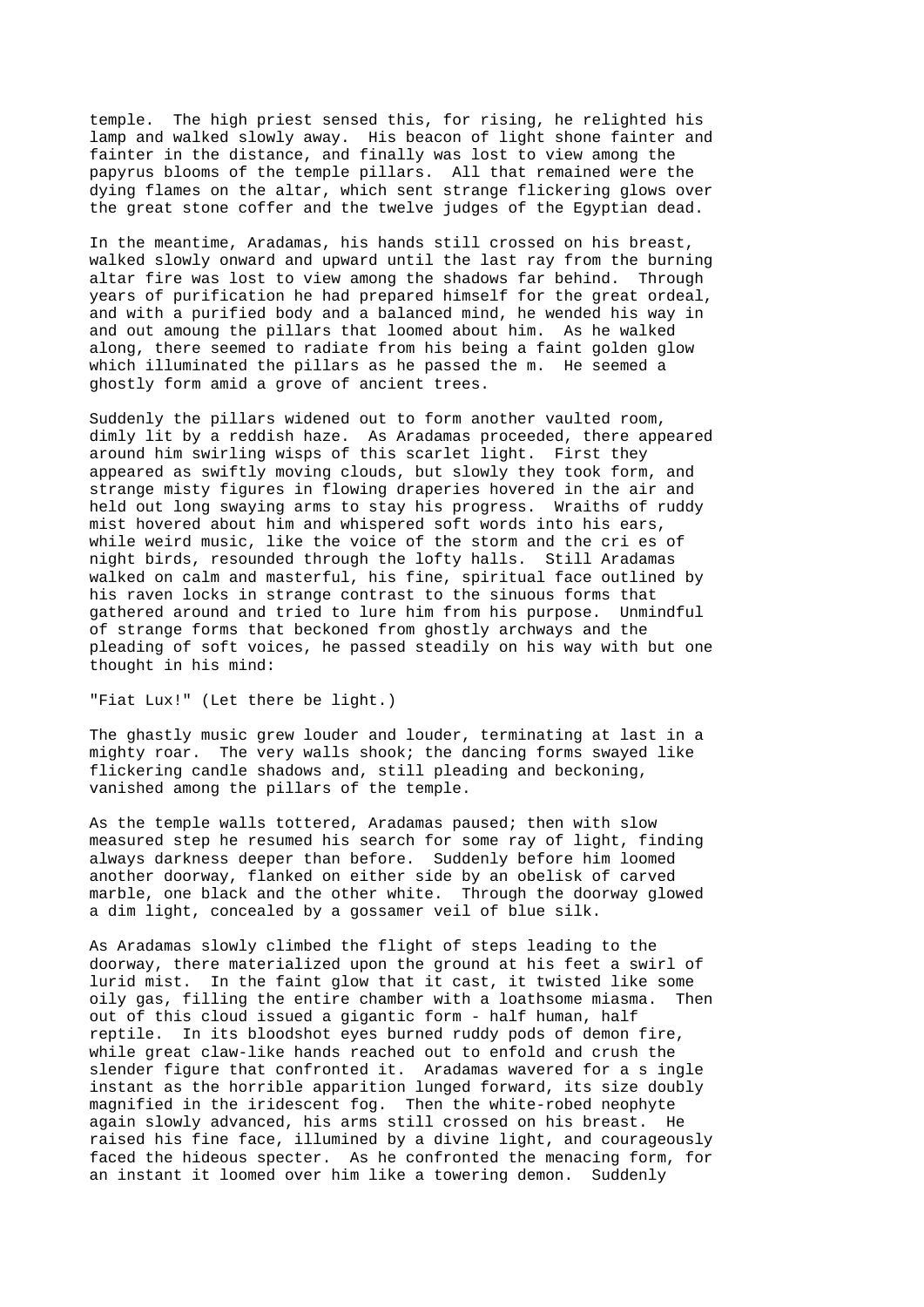Aradamas raised the cross he carried and held it u p before the monster. As he did so, the Crux Ansata gleamed with a wondrous golden light, which, striking the oily, scaly monster, seemed to dissolve its every particle into golden sparks. As the last of the demon guardians vanished before the rays of the cross, a bolt of lightning flashed through the ancient hallways and, striking the veil that hung between the obelisks, rent it down the center and disclosed a vaulted chamber with a circular dome, dimly lighted by invisible lamps.

Bearing his now flaming cross, Aradamas entered the room and instinctively gazed upward to the lofty dome. There, floating in space, far above his head, he saw a great closed eye surrounded by fleecy clouds and rainbow colors. Long Aradamas gazed upon the wonderful sight, for he knew that it was the Eye of Horus, the All-Seeing Eye of the gods.

As he stood there, he prayed that the will of the gods might be made known unto him and that in some way he might be found worthy to open that closed eye in the temple of the living God.

As he stood there gazing upward, the eyelid flickered. As the great orb slowly opened, the chamber was filled with a dazzling, blinding light that seemed to consume the very stones with fire. Aradamas staggered. It seemed as if every atom of his being was scorched by the effulgence of that glow. He instinctively closed his eyes and now he feared to open them, for in that terrific blaze of splendor it seemed that only blindness would follow his action. Little by little, a strange feeling of peace and ca lm descended upon him and at length he dared to open his eyes to find that the glare was gone, the entire chamber was bathed in a soft, wondrous glow from the mighty Eye in the ceiling. The white robe he had worn had also given place to one of living fire which blazed as though with the reflection of thousands of lesser eyes from the divine orb above. As his eyes became accustomed to the glow, he saw that he was no longer alone. He was surrounded by twe lve white-robed figures who, bowing before him, held up strange insignia wrought from living gold.

As Aradamas looked, all the figures pointed, and as he followed the direction of their hands, he saw a staircase of living light that led far up into the dome and passed the Eye in the ceiling.

With one voice, the twelve said: "Yonder lies the way of liberation."

Without a moment's hesitation, Aradamas mounted the staircase, and with feet that seemed to barely touch the steps, climbed upward into the dawn of a great unknown. At last, after climbing many steps, he reached a doorway that opened as he neared it. The breath of morning air fanned his cheek and a golden ray of sunshine played among the waves of his dark hair. He stood on the top of a mighty pyramid, before him a blazing altar. In the distance, far over the horizon, the rolling sands of the Egyptian de sert reflected the first rays of the morning sun which, like a globe of golden fire, rose again out of the eternal East. As Aradamus stood there, a voice that seemed to issue from the very heavens chanted a strange song, and a hand, reaching out as it were from the globe of day itself, placed a serpent wrought of gyld upon the brow of the new initiate.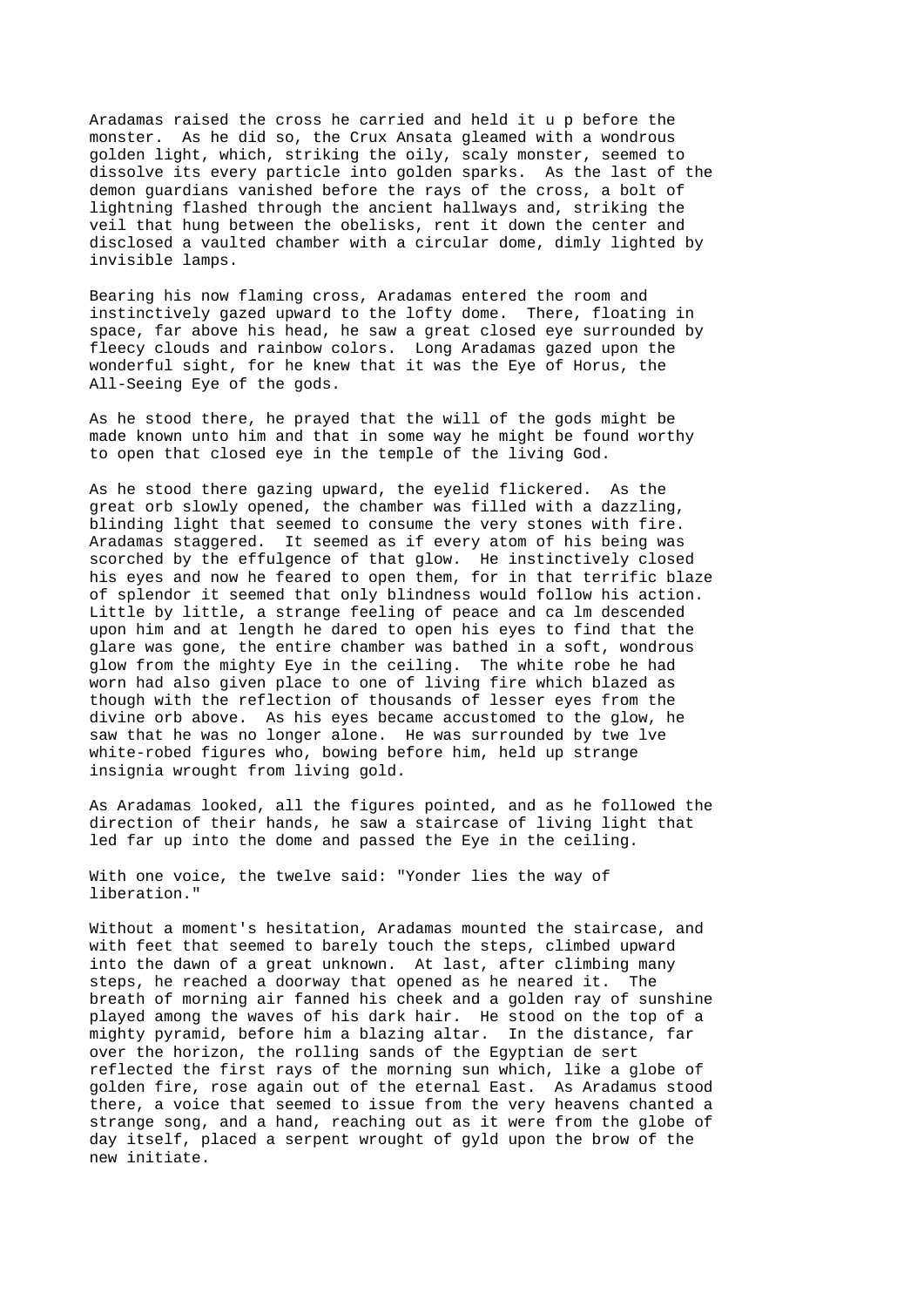"Behold Khepera, the rising sun! For as he brings the mighty globe of day out of the darkness of night, between his claws, so for thee the Sun of Spirit has risen from the darkness of night and in the name of the living God, we hail thee Priest of Ra."

SO MOTE IT BE

#### ADDENDA THE ROBE OF BLUE AND GOLD

Hidden in the depths of the unknown, three silent beings weave the endless thread of human fate. They are called the Sisters, known to mythology as the Norns or Fates who incessantly twist between their fingers a tiny cord, which one day is to be woven into a living garment - the coronation robe of the priest-king.

To the mystics and philosophers of the world this garment is known under many names. To some it is the simple yellow robe of Buddahood. By the ancient Jews it was symbolized as the robe of the high priest, the Garment of Glory unto the Lord. To the Masonic brethren, it is the robe of Blue and Gold - the Star of Bethlehem - the Wedding Garment of the Spirit.

Three Fates weave the threads of this living garment, and man himself is the creator of his Fates. The triple thread of thought, action, and desire binds him when he enters the sacred place or seeks admittance into the tiled lodge, but later this same cord is woven into a splendid garment whose purified folds clothe the sacred spark of his being.

We all like to be well dressed. Robes of velvet and ermine stand for symbols of rank and glory; but too many ermine capes have covered empty hearts, too many crowns have rested on the brows of tyrants. These are symbols of earthly things and in the world of matter are too often misplaced. The true coronation robe - the garment molded after the pattern of heaven, the robe of glory of the Master Mason - is not of the earth; for it tells of his spiritual growth, his deeper understanding, and his consecrated life. The garments of the high priest of the tabernacle were but symbols of his own body, which, purified and transfigured, glorified the life within. The notes of the tiny silver bells that tinkled with never-ending music from the fringe of his vestments told of a life harmonious, while the breastplate which rested amid the folds of the ephod reflected the gleams of heavenly truth from the facets of its gems.

There is another garment without a seam which we are told was often worn by the ancient brethren in the days of the Essenes, when the monastery of the lowly Nazarenes rose in silent grandeur from the steep sides of Mt. Tabor, to be reflected in the inscrutable waters of the Dead Sea. This one-piece garment is the spiral thread of human life which, when purified by right motive and right living, becomes a tiny thread of golden light, eternally weaving the purified garment of regenerated bodies. Like the wh ite of the lambskin apron, it stands for the simple, the pure, and the harmless. These are the requirements of the Master Mason, who must renounce forever this world's pomp and vanity and seek to weave that simple one-piece robe of the soul which marks the Master, consecrated and consummated.

With the eye of the mind we still can see the lowly Nazarene in his spotless robe of white - a garment no king's ransom could buy.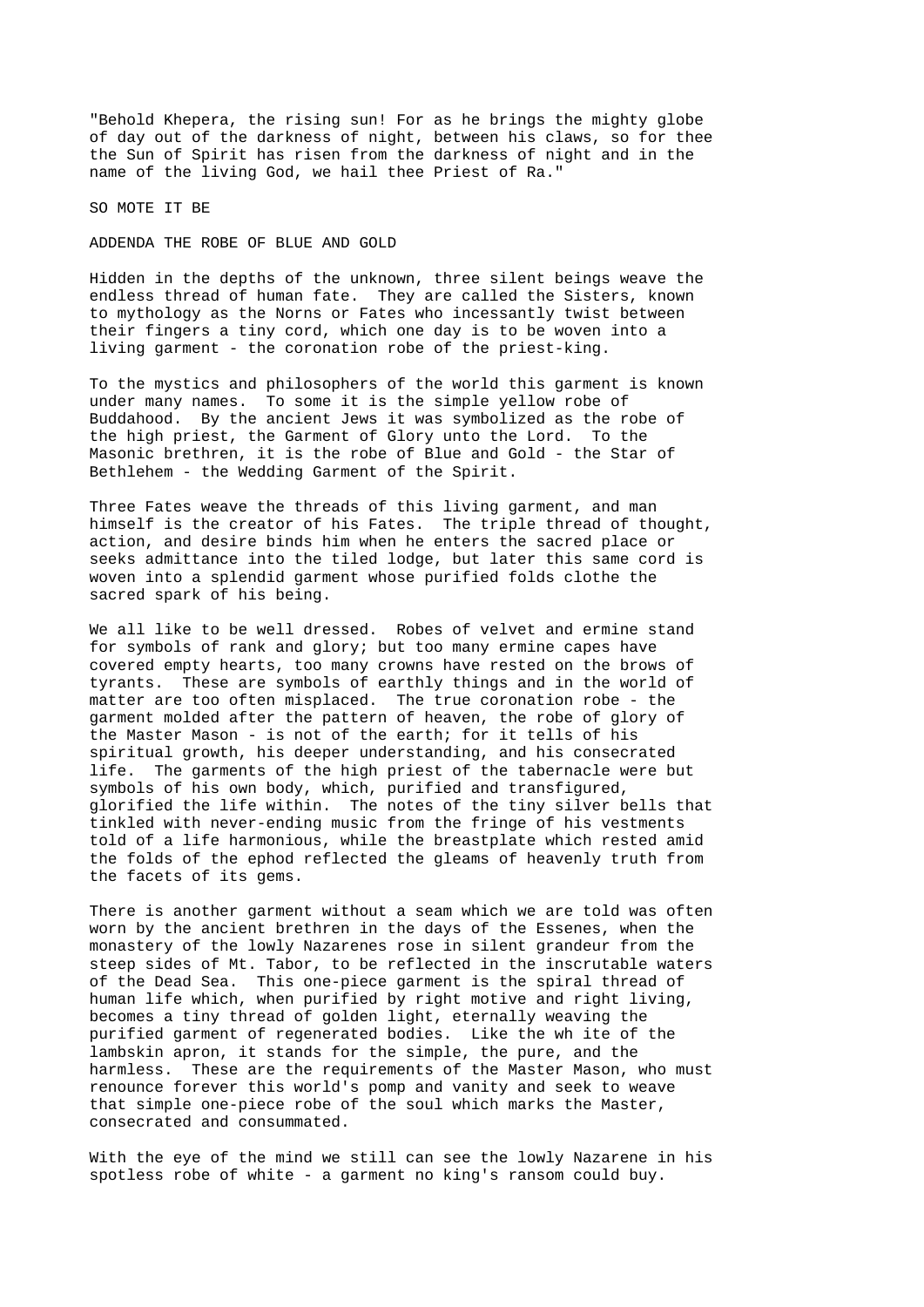This robe is woven out of the actions of our daily lives, each deed weaving into the endless pattern a thread, black or white, according to the motives which inspired our actions. As the Master Mason labors in accordance with his vows, he slowly weaves this spotless robe out of the transmuted energy of his efforts. It is this white robe which must be worn under the vestments of state, and whose spotless surface sanctifies him for the robes of glory, which can be worn only over the stainless, seamless garment of his purified life.

When this moment arrives and the candidate has completed his task when he comes purified and regenerated to the altar of wisdom, he is truly baptized of the fire and its flame blazes up within himself. From him pour forth streams of light, and a great aura of multicolored fire bathes him with its radiance. The sacred flame of the gods has found its resting place in him, and through him renews its covenant with man. He is then truly a Freemason, a child of light. This wonderful garment, of which all ea rthly robes are but symbols, is built of the highest qualities of human nature, the noblest of ideals, and the purest of aspirations. Its coming is made possible only through the purification of body and unselfish service to others in the name of the Creator.

When the Mason has built all these powers into himself, there radiates from him a wonderful body of living fire, like that which surrounded the Master Jesus, at the moment of His transfiguration. This is the Robe of Glory, the garment of Blue and Gold which, shining forth as a five-pointed star of light, heralds the birth of the Christ within. Man is then indeed a son of God, pouring forth from the depths of his own being the light rays which are the life of man.

Striking hearts that have long been cold, this spiritual ray raises them from the dead. It is the living light which illuminates those still buried in the darkness of materiality. It is the power which raises by the strong grip of the lion's paw. It is the Great Light which, seeking forever the spark of itself within all living things, reawakens dead ideals and smothered aspirations with the power of the Master's Eternal Word. Then the Master Mason becomes indeed the Sun in Leo; and, reaching downward i nto the tomb of crystallization, raises the murdered Builder from the dead by the grip of the Master Mason.

As the sun awakens the seedlings in the ground, so this Son of Man, glowing with the light divine, radiates from his own purified being the mystic shafts of redeeming light which awaken the seeds of hope and truth and a nobler life. Discouragement and suffering too often brings down the temple, burying under its debris the true reason for being and the higher motives for living.

As the glorious robe of the sun - the symbol of all life - bathes and warms creation with its glow, this same robe, enfolding all things, warms them and preserves them with its light and life. Man is a god in the making, and as in the mystic myths of Egypt, on the potter's wheel he is being molded. When his light shines out to lift and preserve all things, he receives the triple crown of godhood, and joins that throng of Master Masons who, in their robes of Blue and Gold, are seeking to dispel the darknes s of night with the triple light of the Masonic Lodge.

Ceaselessly the Norns spin the thread of human fate. Age in and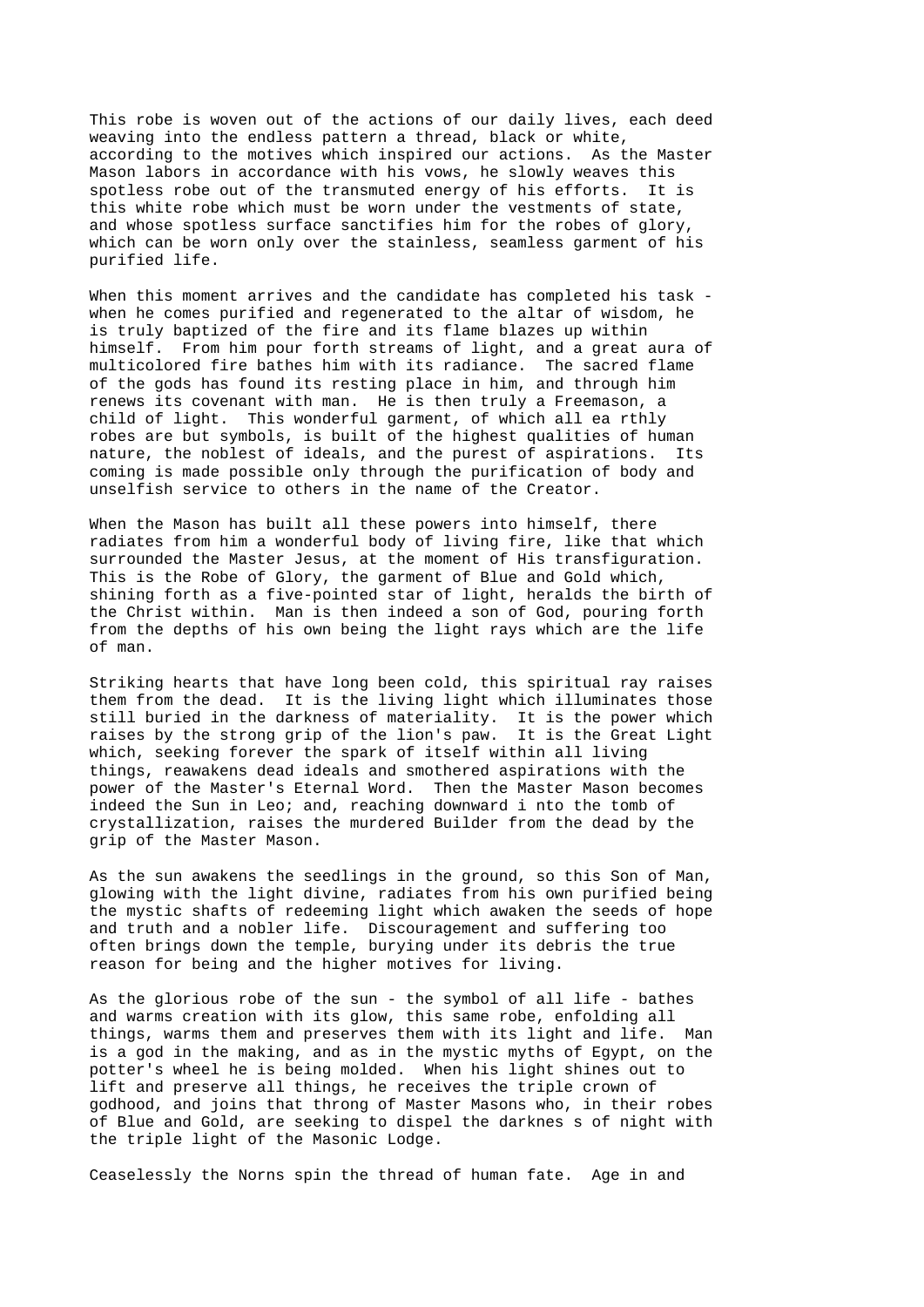age out, upon the looms of destiny are woven the living garments of God. Some are rich in glorious colors and wondrous fabrics, while others are broken and frayed before they leave the loom. All, however, are woven by these three Sisters - thought, action, and desire - with which the ignorant build walls of mud and bricks of slime between themselves and truth; while the pure of heart weave from these radiant threads garments of celestial bea uty.

Do what we will, we cannot stop those nimble fingers which twist the threads, but we may change the quality of the thread they use. We should give these three eternal weavers only the noble and the true; then the work of their hands will be perfect. The thread they twist may be red with the blood of others, or dark with the uncertainties of life; but if we resolve to be true, we may restore its purity and weave from it the seamless garment of a perfect life. This is man's most acceptable gift upon the al tar of the Most High, his supreme sacrifice to the Creator.

# FRIENDSHIP

What nobler relationship than that of friend? What nobler compliment can man bestow than friendship? The bonds and ties of the life we know break easily, but through eternity one bond remains - the bond of fellowship - the fellowship of atoms, of star dust in its endless flight, of suns and worlds, of gods and men. The clasped hands of comradeship unite in a bond eternal - the fellowship of spirit. Who is more desolate than the friendless one? Who is more honored than one whose virtues have given him a fr iend? To have a friend is good, but to be a friend is better. The noblest title ever given man, the highest title bestowed by the gods, was when the great Jove gazed down upon Prometheus and said, "Behold, a friend of man!" Who serves man, serves God. This is the symbol of the fellowship of your Craft, for the plan of God is upheld by the clasped hands of friends. The bonds of relationship must pass, but the friend remains. Serve God by being a friend, a friend of the soul of man, serving his needs, li ghting his steps, smoothing his way. Let the world of its own accord say of the Mason, "Behold the friend of all." Let the world say of the Lodge, "This is indeed a fraternity of brothers, comrades in spirit and in truth."

THE EMERALD TABLET OF HERMES (TABULA SMARAGDINA)

The Emerald Tablet of Hermes, illustrated on the opposite page, introduces us to Hiram, the hero of the Masonic legend. The name Hiram is taken from the Chaldean Chiram. The first two words in large print mean the secret work. The second line in large letters--(CHIRAM TELAT MECHASOT - means Chiram, the Universal Agent, one in Essence, but three in aspect. Translated, the body of the Tablet reads as follows:

It is true and no lie, certain, and to be depended upon, that the superior agrees with the inferior, and the inferior with the superior, to effect that one truly wonderful work. As all things owe their existence to the will of the Only One, so all things owe their origin to One Only Thing, the most hidden, by the arrangement of the Only God. The father of that One Only Thing is the Suit; its mother is the Moon; the wind carries it in its wings; but its nurse is a Spirituous Earth. That One Only Thing (af ter God) is the father of all things in the universe. Its power is perfect,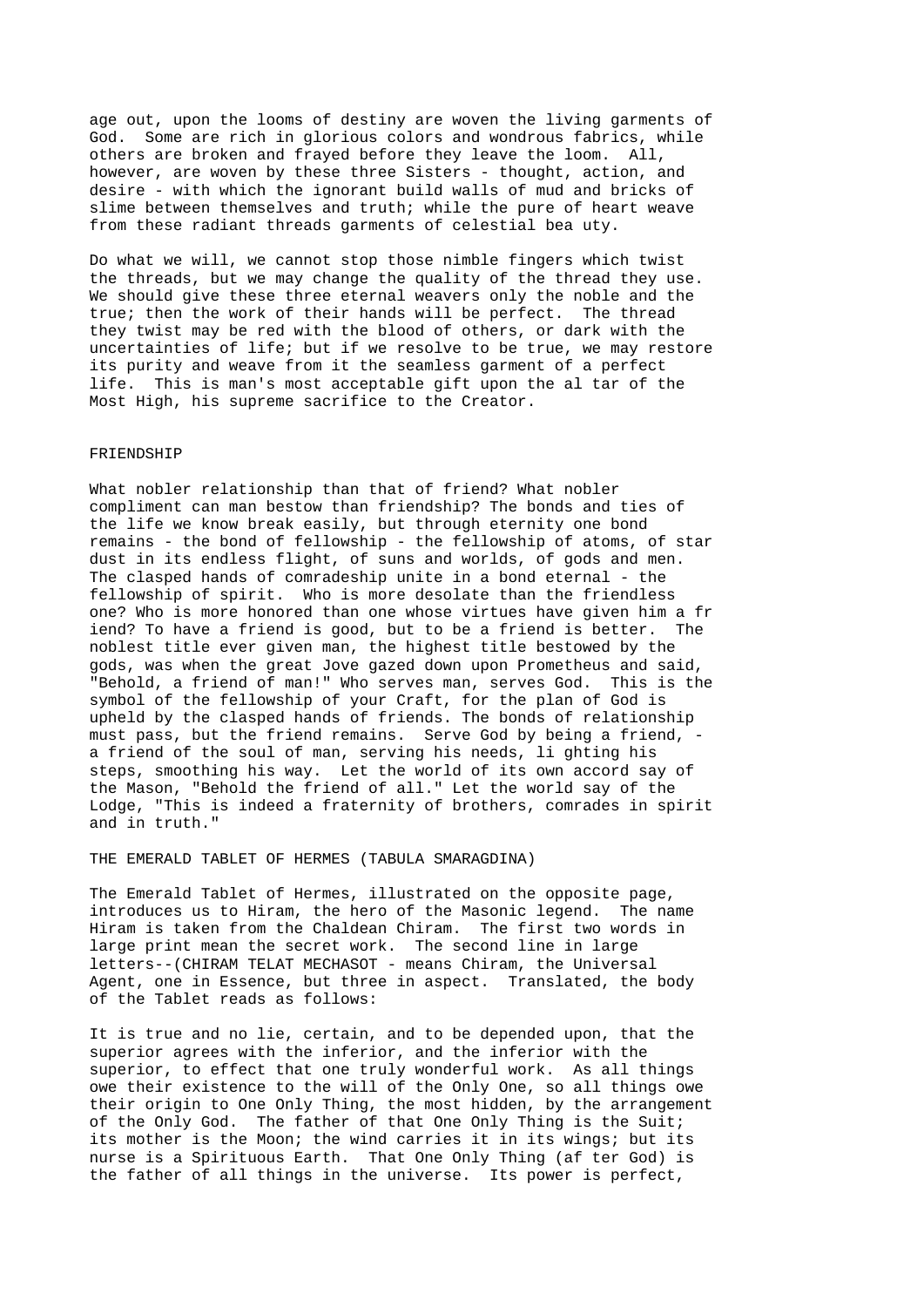after it has been united to a spirituous earth. Separate that spirituous earth from the dense or crude earth by means of a gentle heat, with much attention. In great measure it ascends from the earth up to heaven, and descends again, new born, on the earth, and the superior and inferior are increased in power. \* \* \* By this thou wilt partake of the honors of the whole world an d darkness will fly from thee. This is the strength o f all powers; with this thou wilt be able to overcome all things and to transmute all that is fine and all that is coarse. In this manner the world was created, but the arrangements to follow this road are hidden. For this reason I am called CHIRAM TELAT MECHASOT, one in Essence, but three in aspect. In this Trinity is hidden the wisdom of the whole world. It is ended now, what I have said concerning the effects of the Sun.

FINISH OF THE TABULA SMARAGDINA

In a rare, unpublished old manuscript dealing with early Masonic and Hermetic mysteries, we find the following information concerning the mysterious Universal Agent referred to as "Chiram" (Hiram) :

The sense of this Emerald Tablet can sufficiently convince us that the author was well acquainted with the secret operations of Nature and with the secret work of the philosophers (alchemists and Hermetists). He likewise well knew and believed in the true God.

It has been believed for several ages that Cham, one of the sons of Noah, is the author of this monument of antiquity. A very ancient author, whose name is not known, who lived several centuries before Christ, mentions this tablet, and says that he had seen it in Egypt, at the court; that it was a precious stone, an emerald, whereon these characters were represented in bas-relief, not engraved.

He states that it was in his time esteemed over two thousand years old, and that the matter of this emerald had once been in a fluidic state like melted glass, and had been cast in a mold, and that to this flux the artist had given the hardness of a natural and genuine emerald, by (alchemical) art.

The Canaanites were called the Phoenicians by the Greeks, who have told us that they had Hermes for one of their kings. There is a definite relation between Chiram and Hermes.

Chiram is a word composed of three words, denoting the Universal Spirit, the essence whereof the whole creation does consist, and the object of Chaldean, Egyptian, and genuine natural philosophy, according to its inner principles or properties. The three Hebrew words Chamah, Rusch, and Majim, mean respectively Fire, Air, and Water, while their initial consonants, Ch, R, M, give us Chiram, that invisible essence which is the father of earth, fire, air and water; because, although immaterial in its own invis ible nature as the unmoved and electrical fire, when moved it becomes light and visible; and when collected and agitated, becomes heat and visible and tangible fire; and when associated with humidity it becomes material. The word Chiram has been metamorphosed into Hermes and also into Herman, and the translators of the Bible have made Chiram by changing Chet into He; both of these Hebrew word signs being very similar.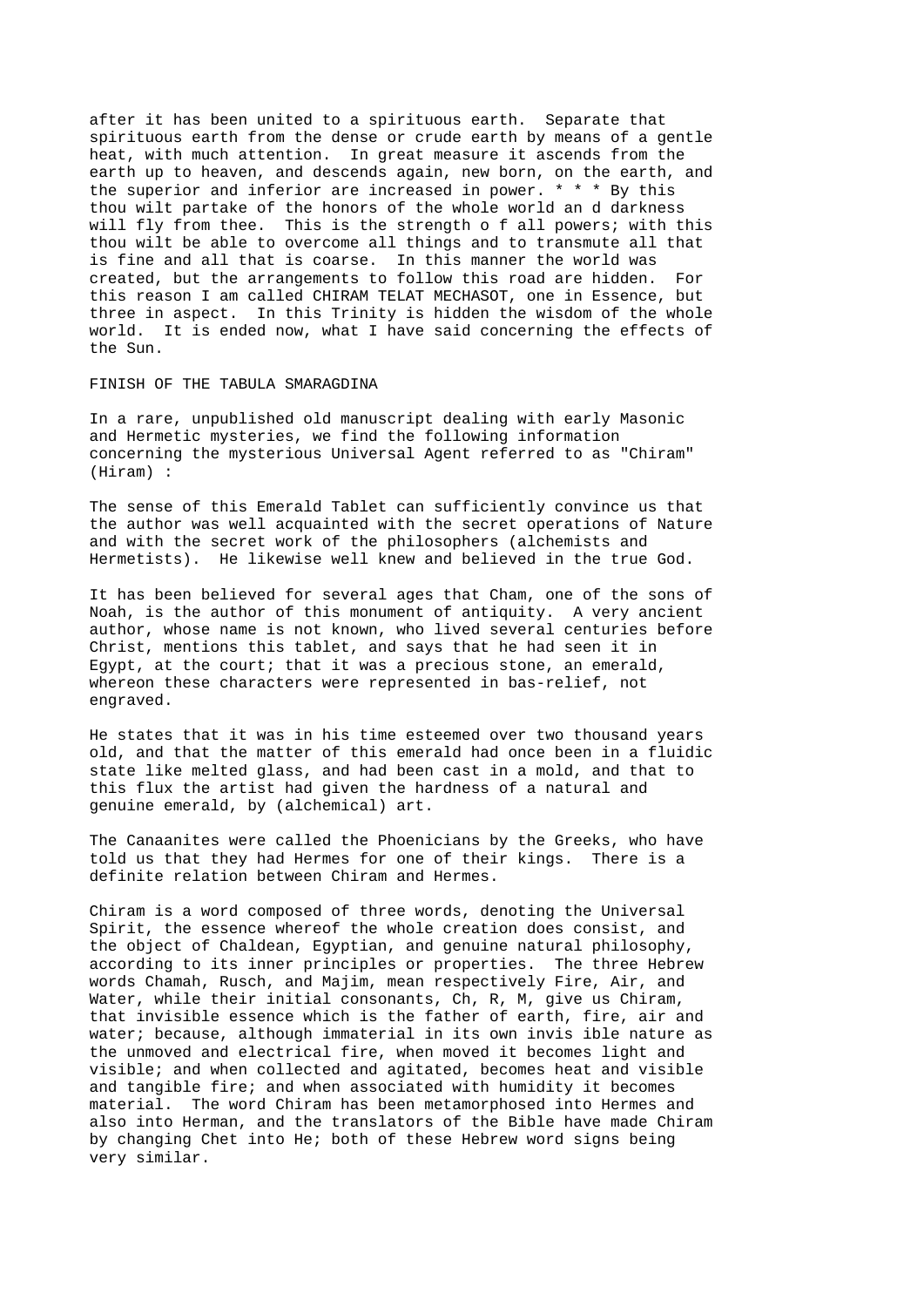In the word Hermaphrodite, (a word invented by the old philosophers), we find Hermes changed to Herm, signifying Chiram, or the Universal Agent, and Aphrodite, the passive principle of humidity, who is also called Venus, and is said to have been produced and generated by the sea.

We also read that Hiram (Chiram), or the Universal Agent, assisted King Solomon to build the temple. No doubt as Solomon possessed wisdom, he understood what to do with the corporealized Universal Agent. The Talmud of the Jews says that King Solomon built the temple by the assistance of Shamir. Now this word signifies the sun, which is perpetually collecting the omnipresent, surrounding, electrical fire, or Spiritus Mundi, and sending it to us in the planets, in a visible manner called light.

This electrical flame, corporealized and regenerated into the Stone of the Philosophers, enabled King Solomon to produce the immense quantities of gold and silver used to build and decorate his temple.

These paragraphs from an ancient philosopher may assist the Masonic student of today to realize the tremendous and undreamed-of shire of knowledge that lies behind the allegory which he often hears but seldom analyzes. Hiram, the Universal Agent, might be translated Vita the power eternally building and unfolding the bodies of man. The use and abuse of energy is the keynote to the Masonic legend; in fact, it is the key to all things in Nature. Hiram, as the triple energy, one in source but three in aspec t, can almost be called ether, that unknown hypothetical element which carries the impulses of the gods through the macrocosmic nervous system of the Infinite; for like Hermes, or Mercury, who was the messenger of the gods, ether carries impulses upon its wings. The solving of the mystery of ether - or, if you prefer to call it vibrant space - is the great problem of Masonry. This ether, as a hypothetical medium, brings energy to the three bodies of thought, emotion, and action, in this manner Chiram, the one in essence, becoming three in aspect - mental, emotional, and vital. The work which follows is an effort to bring to light other forgotten and neglected elements of the Masonic rites, and to emphasize the spirit of Hiram as the Universal Agent.

Freemasonry is essentially mysterious, ritualistic, and ceremonial, representing abstract truth in concrete form. Earth (or substance) smothering energy (or vitality) is the mystery behind the murder of the Builder.

# MOTIVE

What motive leads the Masonic candidate out of the world and up the winding stairway to the light? He alone can truly know, for in his heart is hidden the motive of his works. Is he seeking the light of the East? Is he seeking wisdom eternal? Does he bring his life and offer it upon the altar of the Most high? Of all things, motive is most important. Though we fail again and again, it our motive be true, we are victorious. Though time after time we succeed, if our motive be unworthy, we have failed. Ent er the temple in reverence, for it is in truth the dwelling place of a Great Spirit, the Spirit of Masonry. Masonry is an ordainer of kings. Its hand has shaped the destinies of worlds, and the perfect fruitage of its molding is an honest man. What nobler thing can be accomplished